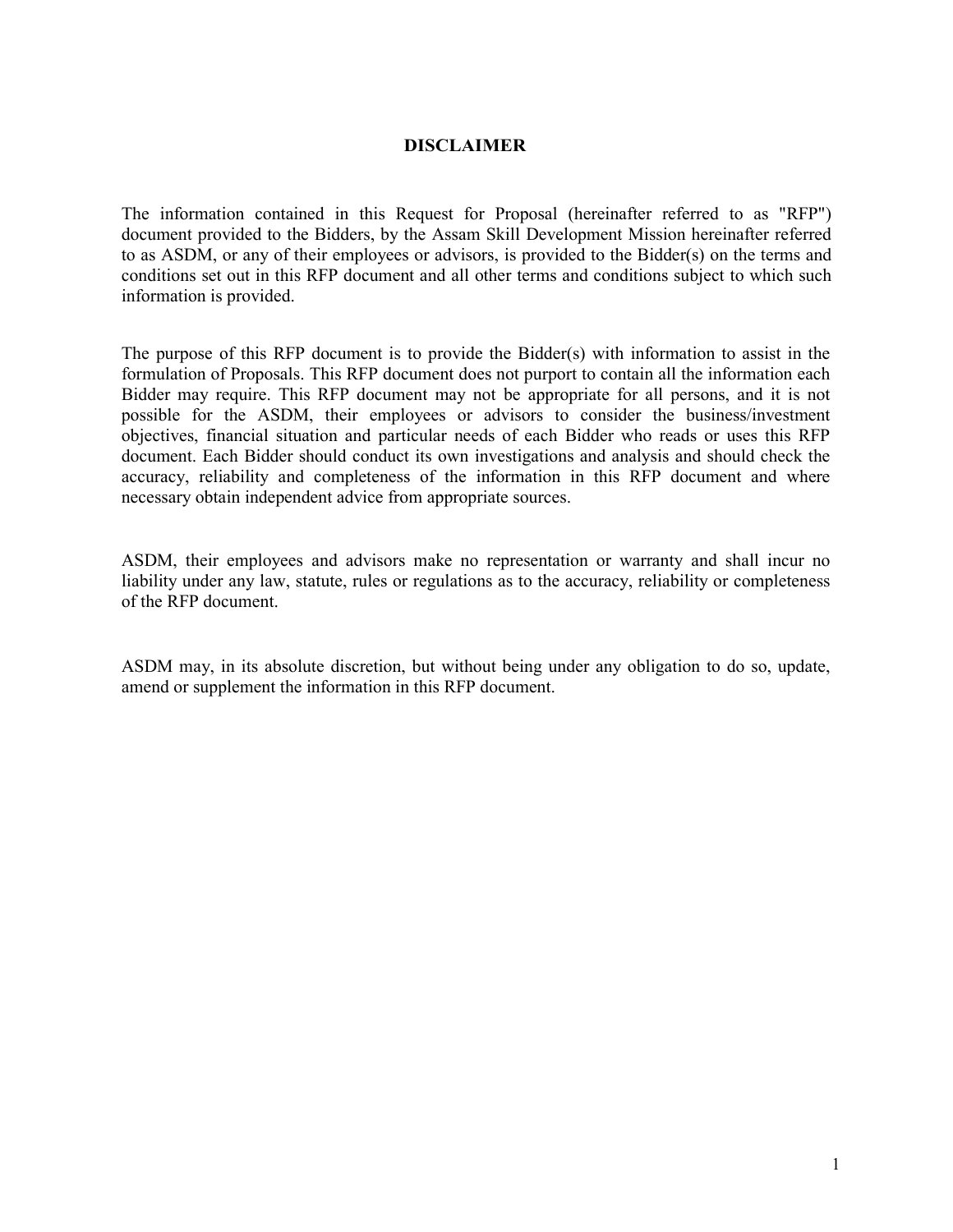| $\mathbf{1}$   | e-Tender No.                                                 | REF NO. ASDM-16/2017/98 dated 20/06/2017                                                                                                                                                                |
|----------------|--------------------------------------------------------------|---------------------------------------------------------------------------------------------------------------------------------------------------------------------------------------------------------|
| $\overline{2}$ | Name of the Work                                             | Selection of Project Management Consultant for Assam<br><b>Skill Development Mission</b>                                                                                                                |
| 3              | Name of the issuer of this tender                            | <b>Mission Director,</b><br>Assam Skill Development Mission<br>Nayantara Building 5 <sup>th</sup> Floor, Six Mile<br>Guwahati - 781022<br>Email:missiondirector.asdm@gmail.com<br>Contact: 0361-2339745 |
| $\overline{4}$ | Date of issue of tender<br>document                          | 21/06/2017                                                                                                                                                                                              |
| 5              | Date for sending Pre Bid<br>Queries by email                 | 25/06/2017 till 5:00 P.M                                                                                                                                                                                |
| 6              | Pre Bid Meeting                                              | 28/06/2017 at 12:00 noon at ASDM office Guwahati as<br>per address of Communication mentioned below.<br>(Pls. refer the instructions for attending<br>pre-bid meeting)                                  |
| $\overline{7}$ | Publishing<br>of pre-bid<br>queries<br>response              | 30/06/2017 on www.assamtenders.gov.in and ASDM<br>website: www.egm.assam.gov.in                                                                                                                         |
| 8              | Last Date for Submission of<br><b>Bids</b>                   | 12/07/2017 up to 03:00 P.M.                                                                                                                                                                             |
| 9              | Date of Opening of Technical Bids                            | 12/07/2017 at 04:00 P.M                                                                                                                                                                                 |
| 11             | Date of Financial Bid<br>opening                             | To be informed later                                                                                                                                                                                    |
| 12             | Place of Submission of EMD,<br>Tender Fees & Opening of Bids | Mission Director,<br><b>Assam Skill Development Mission</b><br>Nayantara Building 5 <sup>th</sup> Floor,<br>Six Mile<br>Guwahati - 781022                                                               |
| 14             | <b>Address of Communication</b>                              | Mission Director,<br>Assam Skill Development Mission<br>Nayantara Building 5 <sup>th</sup> Floor,<br>Six Mile<br>Guwahati - 781022                                                                      |
| 15             | <b>Cost of Tender Document</b>                               | Rs. 25,000/- (Rs. Twenty Five thousand only) (non-<br>refundable) through Demand draft from any Nationalized<br>Bank in favour of "Assam Skill Development Mission"<br>payable at Guwahati              |

# **SCHEDULE FOR INVITATION OF RFP**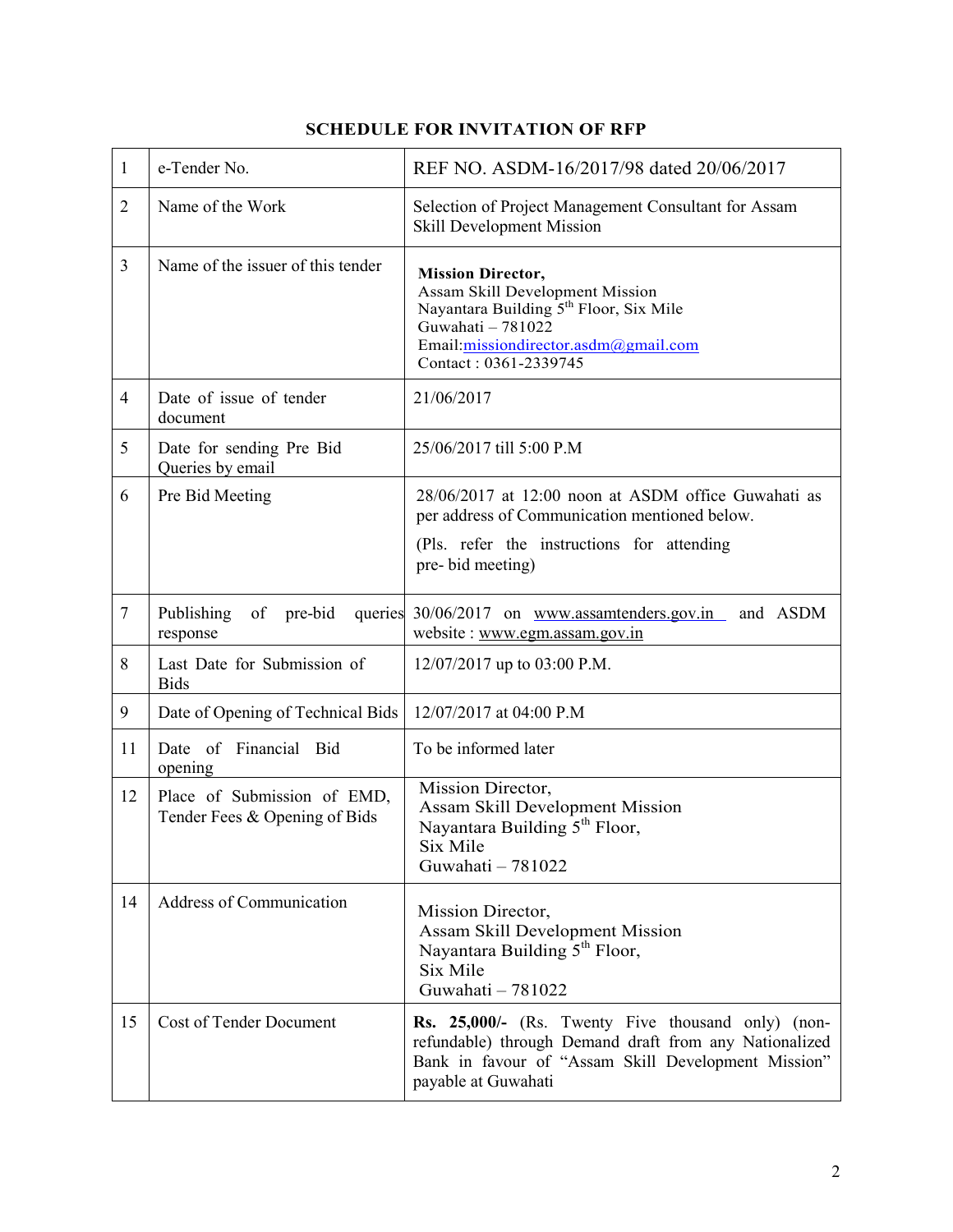| 16 | Earnest Money Deposit (EMD)        | Rs. 50,00,000/- (Fifty Lakh only) either in form of Demand<br>Draft or Bank Guarantee from any Nationalized Bank in<br>favour of "Assam Skill Development Mission" payable at<br>Guwahati.                                                                                                          |  |  |
|----|------------------------------------|-----------------------------------------------------------------------------------------------------------------------------------------------------------------------------------------------------------------------------------------------------------------------------------------------------|--|--|
| 17 | <b>Purchase of Tender Document</b> | downloaded<br>Tender<br>from I<br>Document<br>be<br>can<br>www.assamtenders.gov.in<br>The bidders are required to submit the tender cost in the form<br>of a demand draft (details mentioned in above para) along<br>with the Proposal. Scan copy of the same must be uploaded<br>with the proposal |  |  |
| 18 | Validity of Proposal               | 120 days from the date of opening of Tender                                                                                                                                                                                                                                                         |  |  |

## **Important Notes:**

- 1. The RFP is to be submitted within the stipulated time on the date specified above.
- 2. Conditional RFPs shall be summarily rejected.
- 3. ASDM reserves the right to amend any or all conditions of this RFP Document before the last date of submission of RFPs, or to change the above schedule at any time, without assigning any reasons.
- 4. Contact person for communication: Mission Director, Assam Skill Development Mission at Phone No:0361-2339745
- 5. In case any bidder fails to submit the original Demand Draft/ Bank Guarantee of tender cost and Earnest Money along with the bid, the Technical Bid of the bidder shall not be opened. The Demand Draft or Bank Guarantee should be of Nationalized Bank drawn in favour of "Assam Skill Development Mission" payable at Guwahati.
- 6. If dates mentioned above coincide with Govt. holidays, the next working day will be condered as schedule date.

Mission Director Assam Skill Development Mission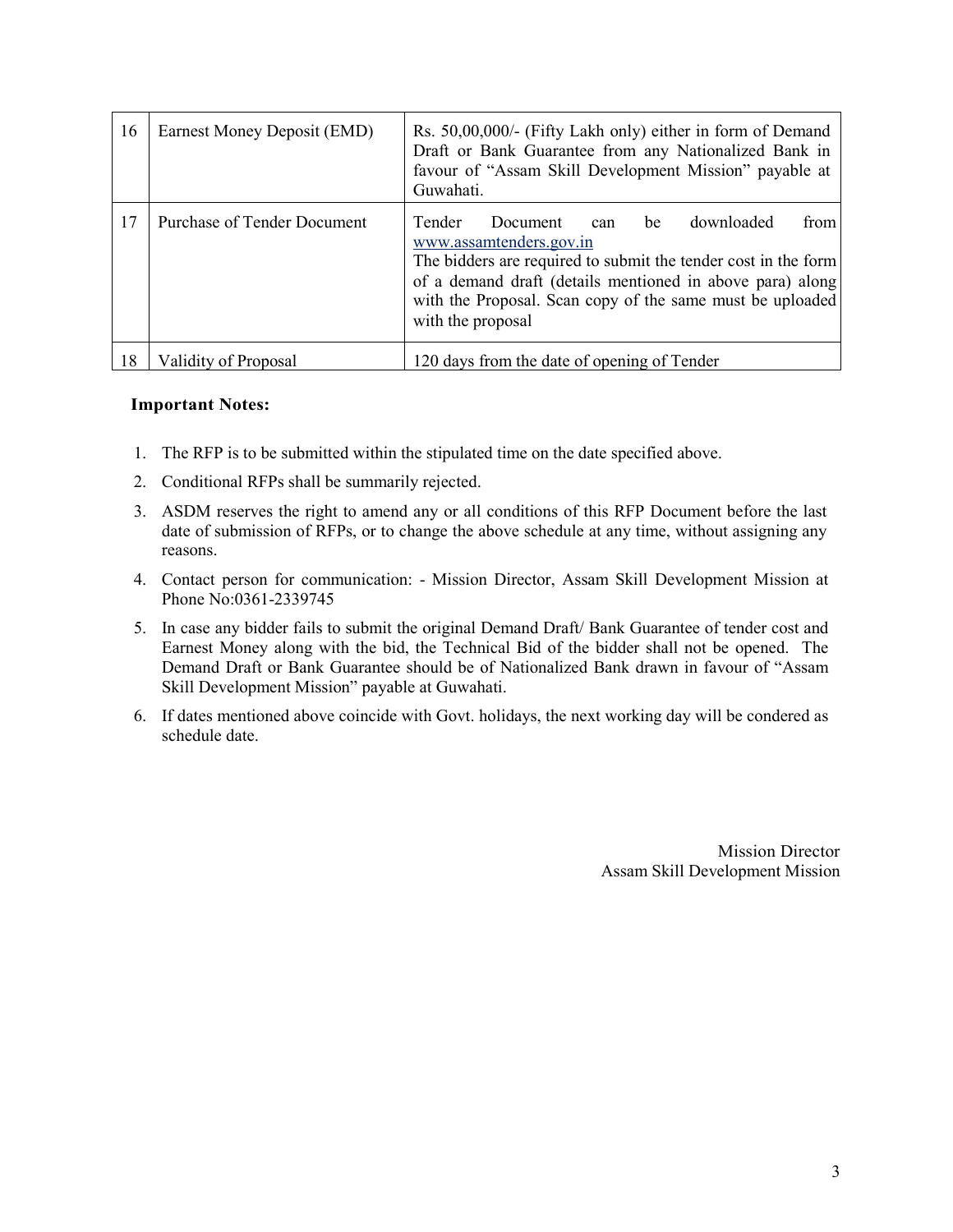#### **Section 1: General Conditions of the Contract**

#### **1. Assam State Overview**

The State of Assam, popularly known as the land of the red river and blue hills is the gateway to the North East India. It covers an area of about 78,348 sq. km. which is 2.4% of the country's total area, Assam sustain 2.58% of country's population. State population stands at 3.39 crore in 2016 with population density 497 per sq. km. Urban population is 14.1% whereas rural population is 85.9%. Working age population (15-59 years) is 60.6%. Per capita income (2014-15) is INR 60,621. In 2011, the literacy rate of Assam was estimated to be 73.18% (78.81% male and 67.27% female). The literacy rate of Assam is slightly below the national average of 74.04%. The urban literacy is 88.5% and rural literacy is 69.3% as in 2011. Assam has a total of 28 Govt. ITI's, 69 private ITI's affiliated under SCVT/NCVT and 10 polytechnics. As on June 2014 the state has total 191 VTPs (Govt. VTPs- 35, Private VTPs-156). The annual enrollment capacity in 18 sectors is 14,352. Assam state had the presence of 21 NSDC training partner operating 246 training centre in the state.

Assam has total 12 universities of which 2 are Central university, 7 are State level university (4- Public and 3-Private) 2 institute of national importance and 1 is state open university. As on 2011- 12 state has 347 higher education institutes with average enrollment 723 per institute.

The economy of Assam continues to be predominantly agrarian. The sector wise share of Agriculture sector (2013-14) are Agriculture (84%) Forestry & logging (10%) and fishing 6%. The Industrial scenario of the State is mainly confined within the growth of employment oriented Small Scale Sector, which comprises of manufacturing and processing industries. The contribution of manufacturing sector to Gross State Domestic Product is estimated at around 8% during 2010- 11.

The Tea Industry of Assam, which is about 170 years old, playing a vital role in the State as well as in the national economy. The Assam's Tea industry also possesses a significant reputation in the global economy. The total area under tea cultivation is accounting for more than half of the country's total area under tea. And the Tea Industry of Assam provides average daily employment to more than six lakh persons in the State which is around 50 percent of the total average daily number of labour employed in the country.

Among the Plantation crops, Rubber cultivation is also gaining its popularity in the State due to congenial agro climate as well as its eco-friendly activity.

Assam has ample scope for Bamboo based industry like Paper manufacturing industry, since this region has highest concentration of bamboo i.,e., around 60% of the total Bamboo of the country.

Sericulture, a major cottage industry of the State, is practiced in more than 10,500 villages and provided employment to 2.6 lakh of family. Assam has the monopoly in production of Muga, the Golden Silk in the world and 99% of Muga-Silk produced in Assam. Assam has also achieved the right of "Geographical Indication" in Muga-Silk.

**Industrial profile:** The presence of the vast natural and human resource base in the state has contributed to the development of its industrial sector. The prominent industries that find a place in the industrial profile of the state are: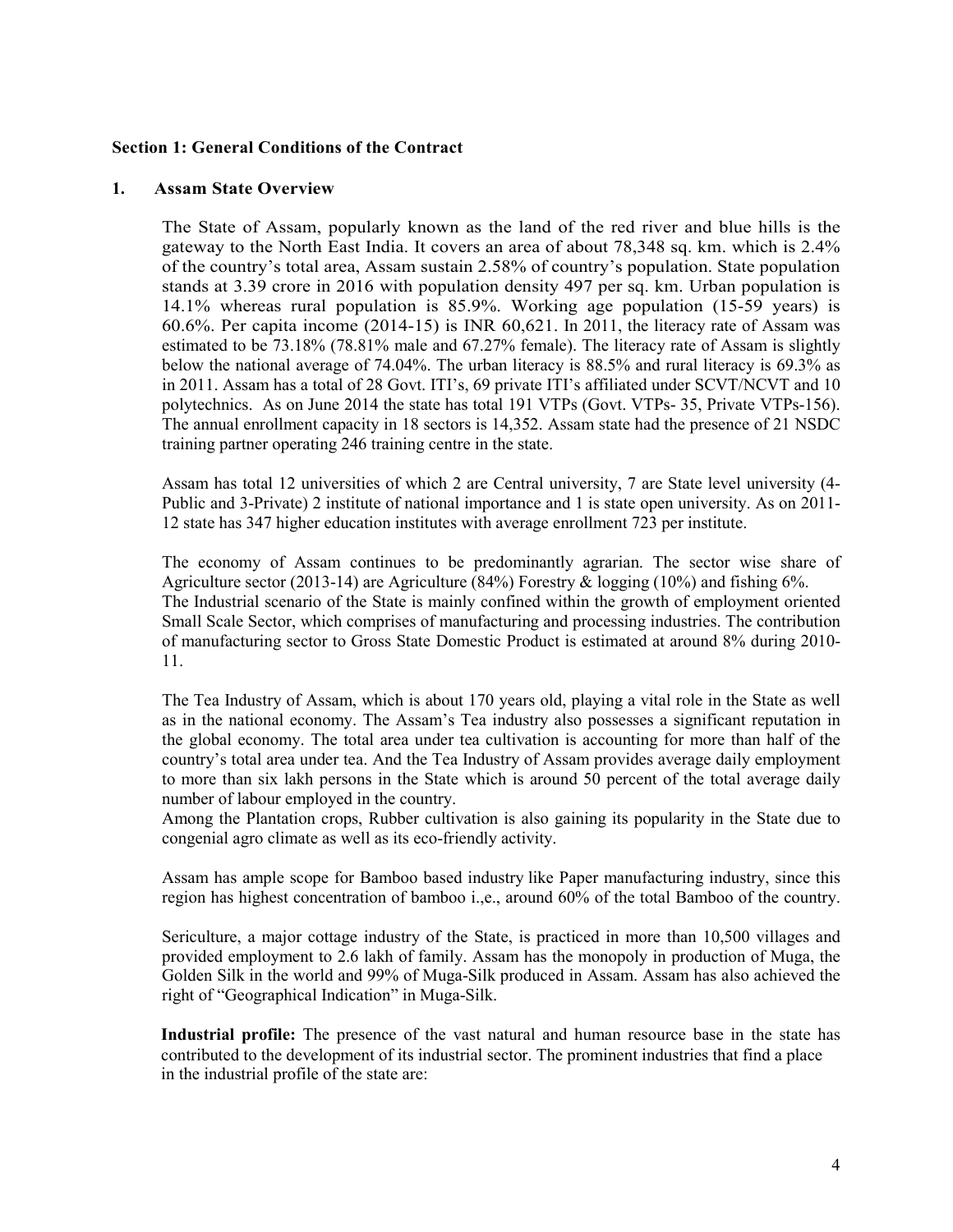*Tea Industry*: Presently, the number of tea gardens in Assam stood at 65422 with a workforce of about 6 lakhs.

## *Oil and Petroleum Industry:*

The Oil India Limited and the Oil and Natural Gas Commission have been associated with the exploration of crude oil and natural gas in Assam. The establishment of refineries in Noonmati, Digboi, Bongaigaon and Numaligarh, have facilitated the processing of crude oil in the state. In 2011-2012, the production of crude oil in the state stood at 5023 thousand metric tonnes and that of natural gas (utilized) stood at 2726 million cubic metres (Directorate of Economics and Statistics, 2013)

*Coal Industry*: The presence of coalfields in many places of Upper Assam like Makum, Margherita, Ledo, Jhanji, Nazira and Koilajan and Silbhetta in Karbi Anglong had led to the emergence of the coal Industry in Assam.

*Fertilizer Industry*: Fertilizer is the key input for agriculture production that based on natural gas as a raw material. Assam's oil fields in Naharkatiya and Moran has a large proportion of gas reserve. The fertilizer factory at Namrup installed by the Fertilizer Corporation of India was a big boost to Assam's economy in terms of its use of the natural gas present in the state and in terms of its contribution to both the agricultural and industrial sectors in the state.

*Cement Industry:* The presence of limestone in Assam has been a facilitator in the establishment of cement industry in Assam. Limestone is an important raw material for the cement industry.

*Paper Industry*: This is an important agro–based industry of Assam, which draws upon the vast bamboo resources present in the state.

**Employment profile:** Agriculture is the highest employer in Assam with about 54.3% of the total work force with 22% contribution to GSDP of the state in 2012. Industry sector employs 13.5% of total workforce. Service sector had a share of about 56% in the state economy activities employing 32.3% of the total workforce in Assam in 2012. Likewise trade, hotel and restaurant sector (15.6%), Construction (6.7%), manufacturing sector (6%) and other service activities (5.3%) in 2012. Around 8 lakhs youth from the state are working in different parts of the country primarily in Industry & Construction (43%) and as private security guard (29%).

## **About ASDM**

Assam Skill Development Mission (ASDM) has come into existence with the cabinet memorandum and has been registered on 3<sup>rd</sup> December, 2015 under Society Act XXI of 1860.

### **Mission:**

- 1. To integrate efforts of various departments of the State engaged in skill development training and enhancing global competitiveness through a quality and productive workforce by developing demand driven, standardized, dynamic and integrated technical & vocational training service.
- 2. To create an overarching integrated framework for action for skill development and to act as apex body for monitoring, coordination, convergence and providing overall policy direction for skill development activities both in the public and private sector in the State.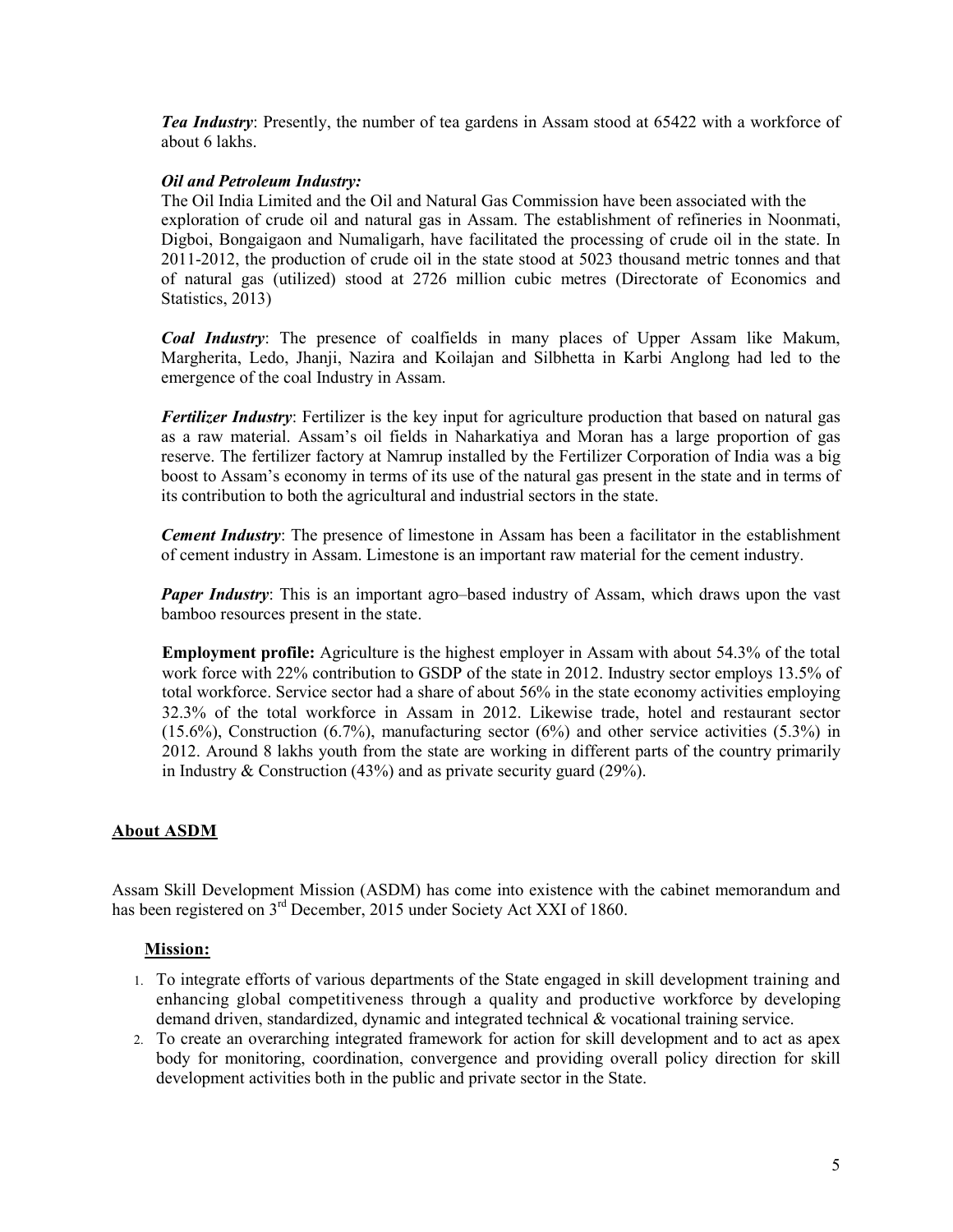3. To systematize the skill development efforts in the state and create an environment for linkage with employment.

## **Strategy of the Mission:**

To ensure tight linkage of skill development with local industry needs and State, National & International priorities.

## **Structure of the Mission:**

- 1. Governing Council, ASDM, headed by the Hon'ble Chief Minister, Assam.
	- $\triangleright$  To review the activities and programmes undertaken by the Mission and to give overall policy guidance and direction for its efficient functioning.
- 2. Executive Committee, ASDM headed by the Chief Secretary Govt. of Assam
	- $\triangleright$  To allocate the activities as per strategy of implementation among various Departments as per direction of the Governing Council.
- 3. State Project Management Unit headed by the Mission Director, ASDM.
	- The Mission Director shall be the Chief Executive Officer of the Mission **and** shall be responsible for proper administration of the affairs and funds of the Mission, and implementation of its various activities and programs in a Mission Mode under the guidance of the Chairperson of Governing Council. Further, Mission Directorate will work under general control and supervision of the Chairperson of the Executive Committee.

### **Implementing Authority:**

District Project Management Unit headed by the Deputy Commissioner of the District.

 $\triangleright$  To prepare District action plan for skill development and initiate action there on under supervision of State Project Management Unit.

## **2. General Provisions**

### **Definitions**

- "Affiliate(s)" means an individual or an entity that directly or indirectly controls, is controlled by, or is under common control with the Project Management Consultant.
- "Client" means the implementing agency (Assam Skill Development Mission proposed under Department of Skill ,Employment and Entrepreneurship, Government of Assam.) that signs the Contract for the Services with the selected Project Management Consultant.
- "Project Management Consultant/Bidder" means a company or partnership firm having local presence in the State of Assam or else the bidder should give the undertaking that they will open office with minimum sitting capacity for 30 people (SPMU and if required ASDM staff) in Guwahati , Assam within a period of one month of signing the contract.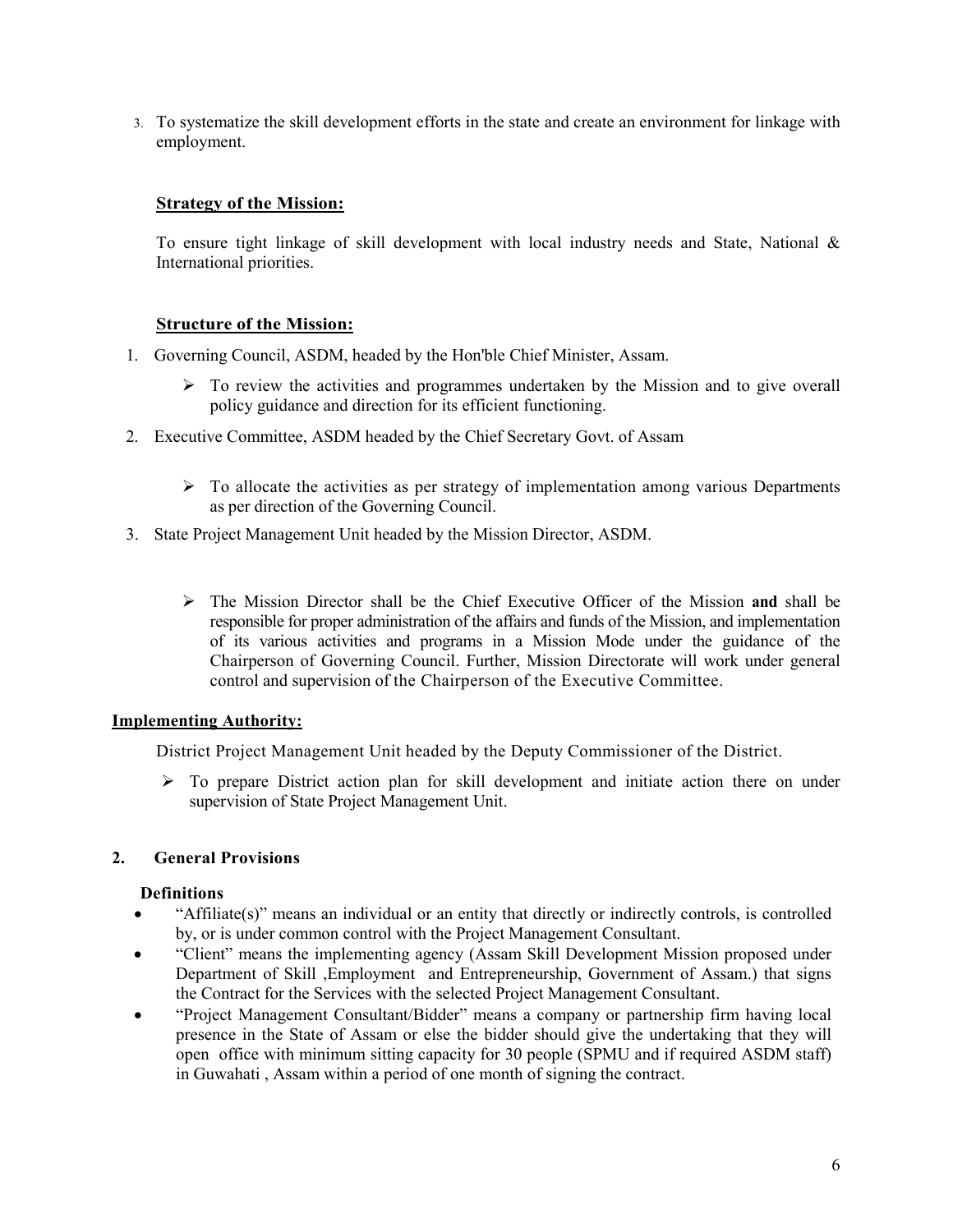- "TSP" will be a Training Service provider who will be eventually selected by ASDM for providing skill trainings across the state of Assam.
- "Contract" means a legally binding written agreement signed between the Client and the Project Management Consultant and includes all the attached documents listed in its Clause 1 (the General Conditions of Contract(GCC)
- "Data Sheet" means an integral part of the Instructions to Project Management Consultants (IPMC) Section 2 that is used to reflect specific country and assignment conditions to supplement (but do not overwrite the conditions in IPMC)
- "Online" means uploading the Pre-Qualification, Technical, Financial proposals, scan copy of Tender Fees and EMD on https://assamtenders.gov.in/ with a valid Digital Signature of any Authorized Bidder of the Firm
- "Key Expert(s)" means an individual professional whose skills, sector experience, qualifications, knowledge and experience are critical to the performance of the Services under the Contract and whose CV is taken into account in the technical evaluation of the Project Management Consultant's proposal& would be placed full-time at Assam (SPMU) or New Delhi (CPMU), they need to be on the payroll of the Bidder.
- "IPMC" (Section 2 of the RFP) mean the Instructions to Project Management Consultants that provides Project Management Consultants with all information needed to prepare their Proposals.
- "LOI" (Section 1 of the RFP) means the Letter of Invitation sent by the Client to the selected Project Management Consultant.
- "LOA" means the Letter sent by client to the selected Project Management Consultant after the legal agreement.
- "Proposal/Bid" means the Prequalification Proposal, Technical Proposal and the Financial Proposal of the Project Management Consultant in response to the RFP.
- "Proposal due date" means the date of opening of the Technical bid.
- "RFP" means the Request for Proposals prepared by the Client for the selection of Project Management Consultants
- "Services" means the work to be performed by the Project Management Consultant pursuant to the Contract.
- "TOR" (Section 6 of the RFP) means the Terms of Reference that explain the objectives, scope of work, activities, and tasks to be performed, respective responsibilities of the Client and the Project Management Consultant, and expected results and deliverables of the assignment.
- "" means Assam Skill Development Mission under Department of Skill, Employment and Entrepreneurship Development, Government of Assam.
- "STT" means State Steering Committee, a committee formed under the Chairmanship of MISSION DIRECTOR, ASDM.
- "Biometric Attendance" means online attendance monitoring system based on Aadhaar/ Other related document
- "Other Personnel" means the resources other than the Key Experts

## **3. Introduction**

- 3.1. ASDM intends to select a Project Management Consultant in accordance with the method of selection specified in the Data Sheet.
- 3.2. The Project Management Consultants are invited to submit a Prequalification Proposal, Technical Proposal and a Financial Proposal as specified in the Data Sheet, for consulting services required for the assignment named in the Data Sheet.
- 3.3. The Project Management Consultants should familiarize themselves with the local conditions and take them into account in preparing their Proposals; including attending a pre-bid meet as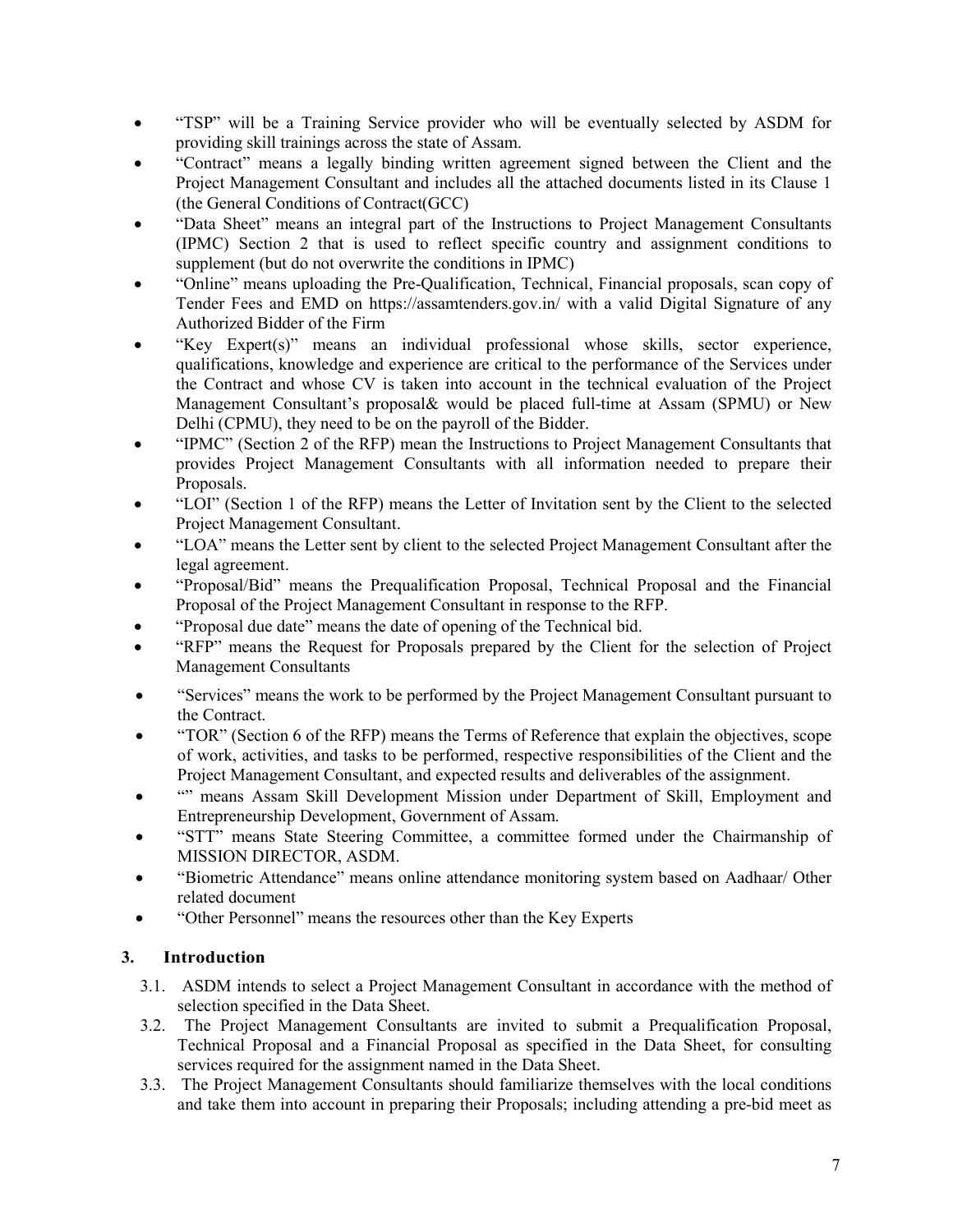specified in the Data Sheet. Attending any such pre-bid meet is optional and is at the Project Management Consultant's expense.

3.4. ASDM will timely provide, at no cost to the Project Management Consultants, the inputs, relevant project data, and reports required for the preparation of the Project Management Consultant's Proposal as specified in the Data Sheet.

## **4. Conflict of Interest**

- 4.1. The selected Project Management Consultant shall not receive any remuneration in connection with the assignment except as provided in the Agreement. The Project Management Consultant and its affiliates shall not engage in consulting activities that conflict with the interest of the ASDM/Government of Assam (GoA) under the contract. It should be the requirement of the consultancy contract that the Project Management Consultants should provide professional, objective and impartial advice and at all times hold the ASDM/GoA interest paramount, without any consideration for future work, and that in providing advice they avoid conflicts with other assignments and their own corporate interests. Project Management Consultants shall not be hired for any assignment that would be in conflict with their prior or current obligations to other ASDM/GoA, or that may place them in a position of being unable to carry out the assignment in the best interest of the client.
- 4.2. The Project Management Consultant has an obligation to disclose to ASDM any situation of actual or potential conflict that impacts its capacity to serve the best interest of its Client. Failure to disclose such situations may lead to the disqualification of the Project Management Consultant or the termination of its Contract.
- 4.3. Without limitation on the generality of the foregoing, and unless stated otherwise in the Data Sheet, the Project Management Consultant shall not be hired under the circumstances set for the below:

| a. Conflicting<br>activities  | (i)  | Conflict between Consulting activities and procurement of goods, works<br>or services: A Project Management Consultant/ Consultancy concern<br>that have been engaged to provide goods, works, or services for a<br>project, and each of its affiliates, shall be disqualified from providing<br>implementation services related to those goods, works or services.                                                                                                                         |
|-------------------------------|------|---------------------------------------------------------------------------------------------------------------------------------------------------------------------------------------------------------------------------------------------------------------------------------------------------------------------------------------------------------------------------------------------------------------------------------------------------------------------------------------------|
| b. Conflicting<br>assignments | (ii) | Conflict among consulting assignments: Neither Project Management<br>Consultants (including their personnel and) nor any of their affiliates<br>shall be hired for any assignment that, by its nature, may be in conflict<br>with another assignment of the Technical Consultants. As an example,<br>Project Management Consultants hired to Empanel TSPs for this project<br>shall not be engaged to prepare an independent quality assessment for<br>the same project or do the training. |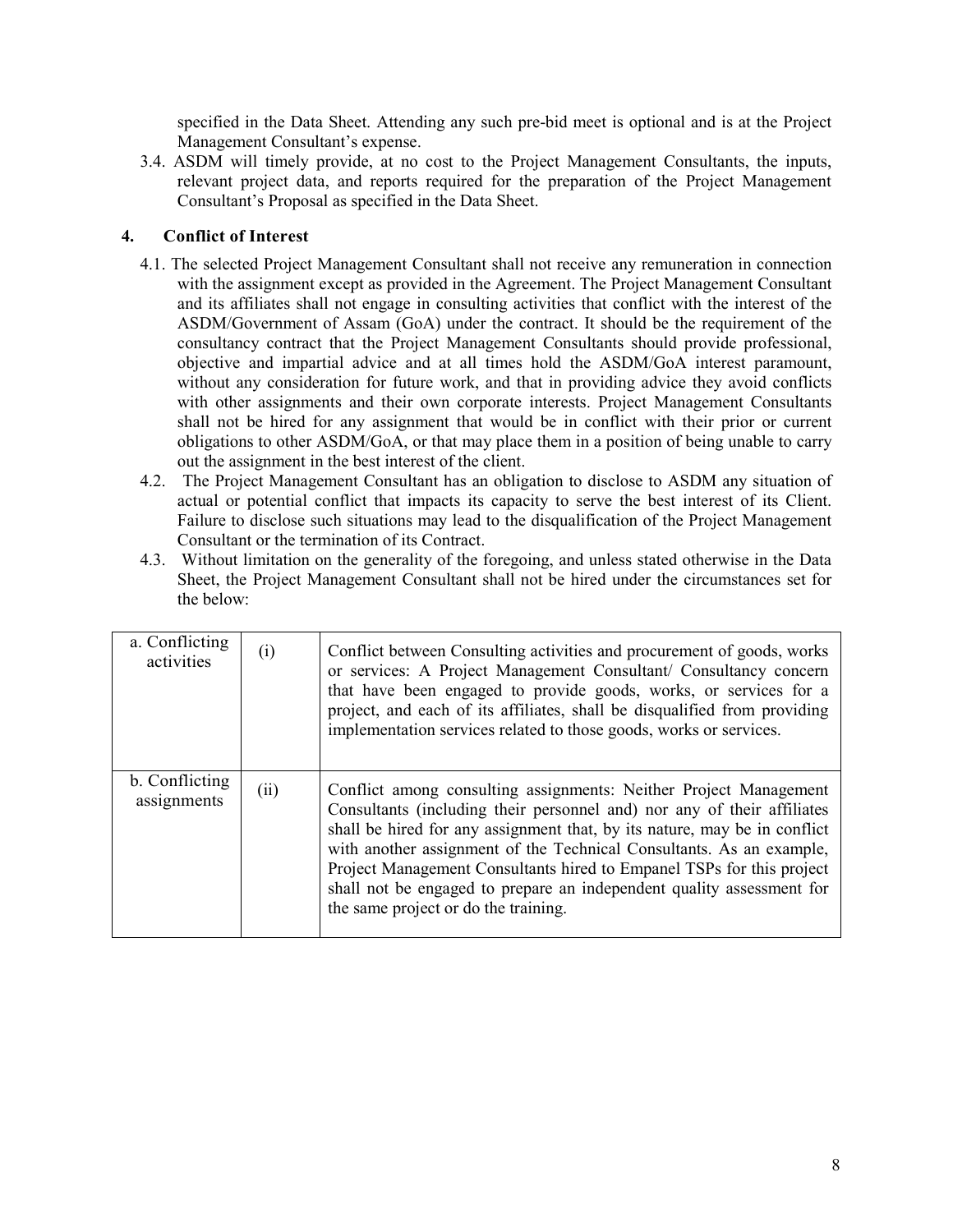| c. Conflicting<br>relationships | (iii) | Relationship with client's staff: Project Management Consultants<br>(including their personnel and sub-Project Management Consultants)<br>that have a business or family relationship with such member(s) of the<br>Employer's staff or with the staff of the project implementing agency,<br>who are directly or indirectly involved in any part of ; (i) the<br>preparation of the TOR of the contract, (ii) the selection process for<br>such contract, or (iii) supervision of such contract; may not be awarded a<br>contract unless it is established to the complete satisfaction of the<br>employing ASDM, for the reason to be recorded in writing, that such<br>relationship would not affect the aspects of fairness and transparency in<br>the selection process and monitoring of Project Management |
|---------------------------------|-------|-------------------------------------------------------------------------------------------------------------------------------------------------------------------------------------------------------------------------------------------------------------------------------------------------------------------------------------------------------------------------------------------------------------------------------------------------------------------------------------------------------------------------------------------------------------------------------------------------------------------------------------------------------------------------------------------------------------------------------------------------------------------------------------------------------------------|
|                                 |       | Consultant's work.                                                                                                                                                                                                                                                                                                                                                                                                                                                                                                                                                                                                                                                                                                                                                                                                |

## **5. Unfair Competitive Advantage**

5.1. Fairness and transparency in the selection process require that the Project Management Consultants or their Affiliates competing for a specific assignment do not derive a competitive advantage from having provided consulting services related to the assignment in question.

### **6. Corrupt and Fraudulent Practices**

- 6.1. The Bidders and their respective officers, employees, agents and advisers shall observe the highest standard of ethics during the Selection Process. Notwithstanding anything to the contrary contained in this "RFP", ASDM shall reject a Proposal without being liable in any manner whatsoever to the Bidder, if it determines that the Bidder has, directly or indirectly or through an agent, engaged in corrupt practice, fraudulent practice, coercive practice, undesirable practice or restrictive practice (collectively the "Prohibited Practices") in the Selection Process. In such an event, the ASDM shall, without prejudice to it's any other rights or remedies, forfeit and appropriate the Proposal Security or Performance Guarantee as damages payable to the ASDM for, inter alia, time, cost and effort of the ASDM, in regard to the "RFP", including consideration and evaluation of such Bidder's Proposal.
- 6.2. Without prejudice to the rights of the ASDM under Clause 4.1 hereinabove, and the rights and remedies which the ASDM may have under the LOA or the Agreement, if an Bidder or Project Management Consultant, as the case may be, is found by the ASDM to have directly or indirectly or through an agent, engaged or indulged in any corrupt practice, fraudulent practice, coercive practice, undesirable practice or restrictive practice during the Selection Process, or after the issue of the LOA or the execution of the Agreement, such Bidder or Project Management Consultant shall not be eligible to participate in any tender or "RFP" issued by the during assignment period from the date such Bidder or Project Management Consultant, as the case may be, is found by the ASDM to have directly or through an agent, engaged or indulged in any corrupt practice, fraudulent practice, coercive practice, undesirable practice or restrictive practice, as the case maybe.
- 6.3. For the purposes of this Clause, the following terms shall have the meaning hereinafter respectively assigned to them:
- (a) "corrupt practice" means (i) the offering, giving, receiving, or soliciting, directly or indirectly, of anything of value to influence the action of any person connected with the Selection Process (for avoidance of doubt, offering of employment to or employing or engaging in any manner whatsoever, directly or indirectly, any official of the ASDM who is or has been associated in any manner, directly or indirectly with the Selection Process or the LOA or has dealt with matters concerning the Agreement or arising there from, before or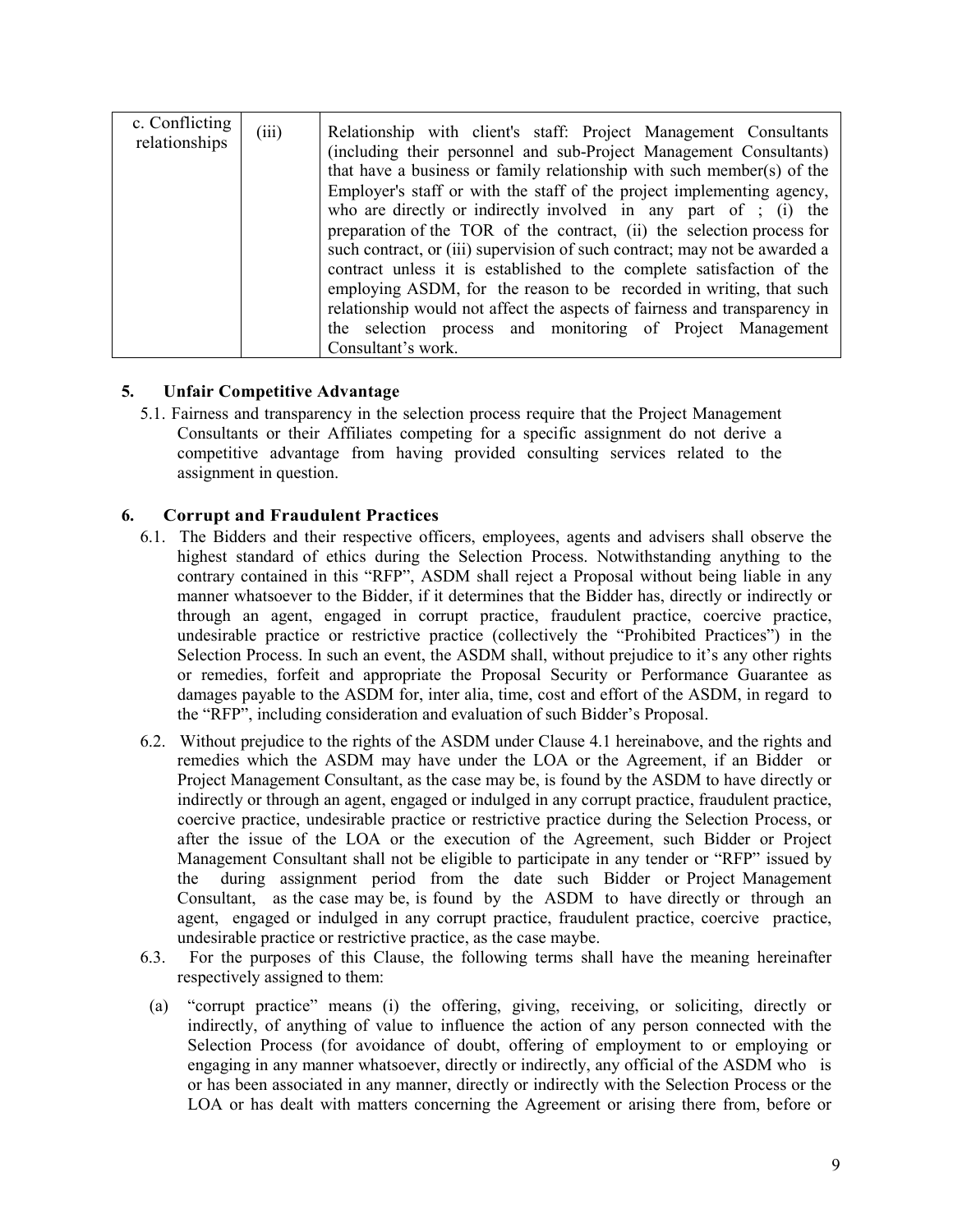after the execution thereof, at any time prior to the expiry of one year from the date such official resigns or retires from or otherwise ceases to be in the service of the ASDM, shall be deemed to constitute influencing the actions of a person connected with the Selection Process; or (ii) engaging in any manner whatsoever, whether during the Selection Process or after the issue of the LOA or after the execution of the Agreement, as the case may be, any person in respect of any matter relating to the Project or the LOA or the Agreement, who at any time has been or is a legal, financial or technical/ adviser of the in relation to any matter concerning the Project;

- (b) "fraudulent practice" means a misrepresentation or omission of facts or disclosure of incomplete facts, in order to influence the Selection Process;
- (c) "coercive practice" means impairing or harming or threatening to impair or harm, directly or indirectly, any persons or property to influence any person's participation or action in the Selection Process;
- (d) "undesirable practice" means (i) establishing contact with any person connected with or employed or engaged by the ASDM with the objective of canvassing, lobbying or in any manner influencing or attempting to influence the Selection Process; or (ii) having a Conflict of Interest; and
- (e) "Restrictive practice" means forming a cartel or arriving at any understanding or arrangement among Bidders with the objective of restricting or manipulating a full and fair competition in the Selection Process.

## **7. Eligibility**

7.1. It will be the Project Management Consultant's responsibility to ensure that it meets the eligibility requirements as established in the Data Sheet

## **8. Qualification to the bid**

8.1. The bids may be submitted as per the pre-qualification criterion indicated in Data Sheet

## **9. General Considerations**

9.1. In preparing the Proposal, the Project Management Consultant is expected to examine the RFP in detail. Material deficiencies in providing the information requested in the RFP may result in rejection of the Proposal

## **A. Preparation of Proposal**

### **10. Cost of Preparation of Proposal**

 10.1. The Project Management Consultant shall bear all costs associated with the preparation and submission of its Proposal, and ASDM shall not be responsible or liable for those costs, regardless of the conduct or outcome of the selection process. ASDM is not bound to accept any proposal, and reserves the right to annul the selection process at any time prior to Contract award, without thereby incurring any liability to the Project Management Consultant.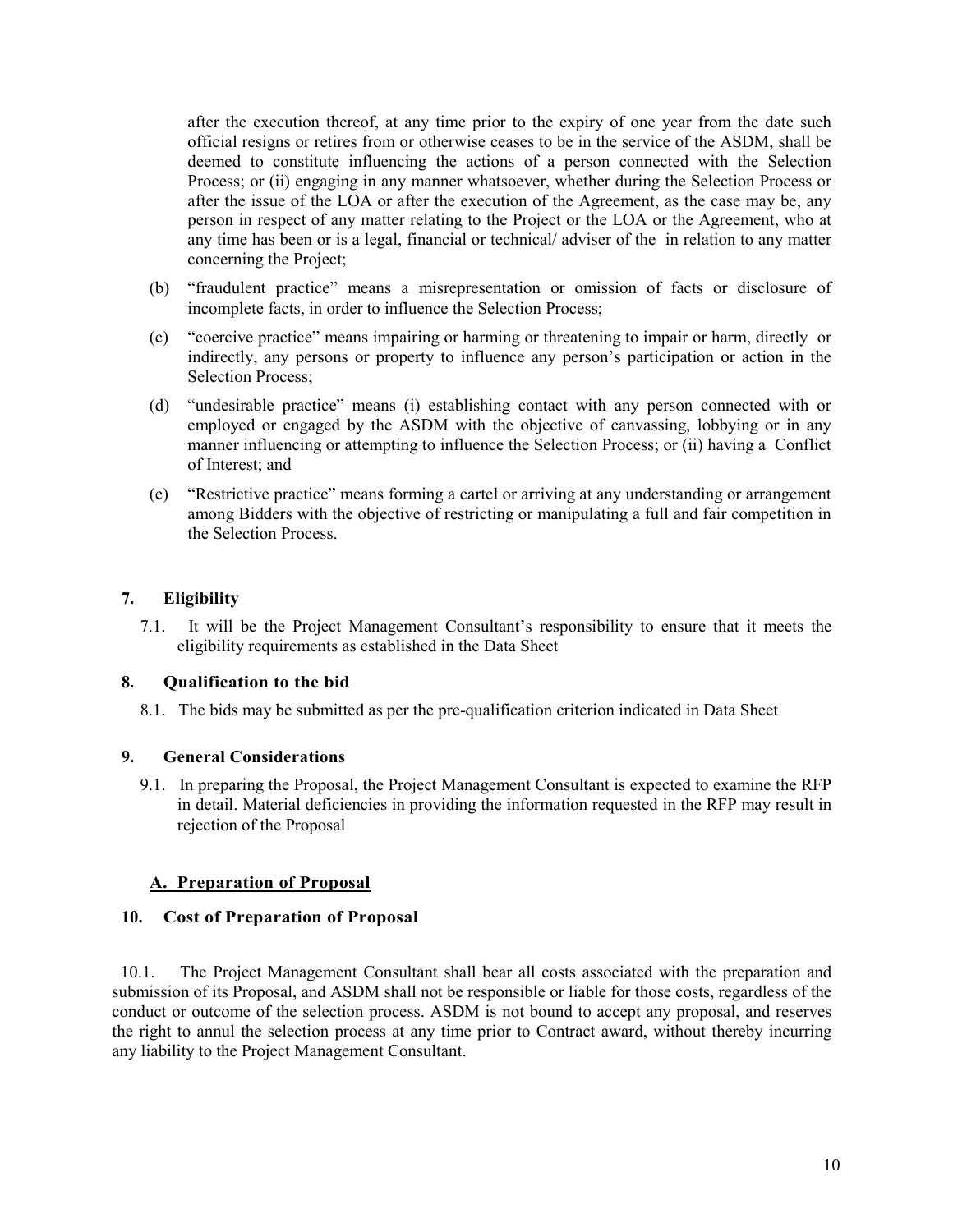### **11. Language**

11.1.The Proposal, as well as all correspondence and documents relating to the Proposal exchanged between the Project Management Consultant and , ASDM shall be written in English Language

### **12. Documents comprising the proposal**

- 12.1. The Proposal shall comprise the documents and forms listed in the Data Sheet.
- 12.2. The Project Management Consultant shall include a statement of an undertaking of the Project Management Consultant to observe, in competing for and executing a contract, Indian laws against fraud and corruption (including bribery).

## **13. Only one proposal**

13.1. The Project Management Consultant shall submit only one Proposal.

## **14. Proposal Validity**

- 14.1.The Project Management Consultant's Proposal must remain valid for at least 120 days after the proposal submission deadline. A bid valid for a shorter period shall be rejected by the tendering ASDM as non responsive bid.
- 14.2. In exceptional circumstances, prior to the expiration of the bid validity period, the tendering ASDM may request bidders to extend the period of validity of their Bids. The EMD shall also be extended for a corresponding period. A bidder may refuse the request without forfeiting its bid security i.e. EMD. A bidder granting the request shall not be required or permitted to modify its bid. The request and the responses shall be made in writing.
- 14.3.If it is established that any Key Expert nominated in the Project Management Consultant's Proposal was not available at the time of Proposal submission or was included in the Proposal without his/her confirmation; such Proposal shall be disqualified and rejected for further evaluation.
- 14.4. Project Management Consultant cannot change the Key Experts as submitted in response to the bid, except in case of resignation, medical incapacity or death, for the period of 1 year from the project start date unless there is written approval of the MISSION DIRECTOR of ASDM.

The Key Experts have to be full-time on this project and at the location mentioned as per the RFP. This clause is non-negotiable and penalties to the extent of 50% of the fee for the Key Expert as mentioned in FIN 2 (per man-month rate card) may be levied for the entire balance period of the contract for such change request, unless an acceptable replacement is provided within 60 days of such change request. After one year of the contract, Project Management Consultant has to ensure that 60% of the proposed team of Experts remain unchanged. For any change request of Key Expert, the substitute has to be an individual with similar / better experience & qualifications and accepted in writing by MISSION DIRECTOR of ASDM.

14.5. If the client finds that any of the personnel have 1) committed serious misconduct, or have been charged with having committed a criminal action, or 2) have reasonably caused to be dissatisfied with the performance of any of the personnel, then the Project Management Consultant shall, at the Client's written request specifying the grounds thereof, provide as a replacement a person with qualifications and experience acceptable to the client.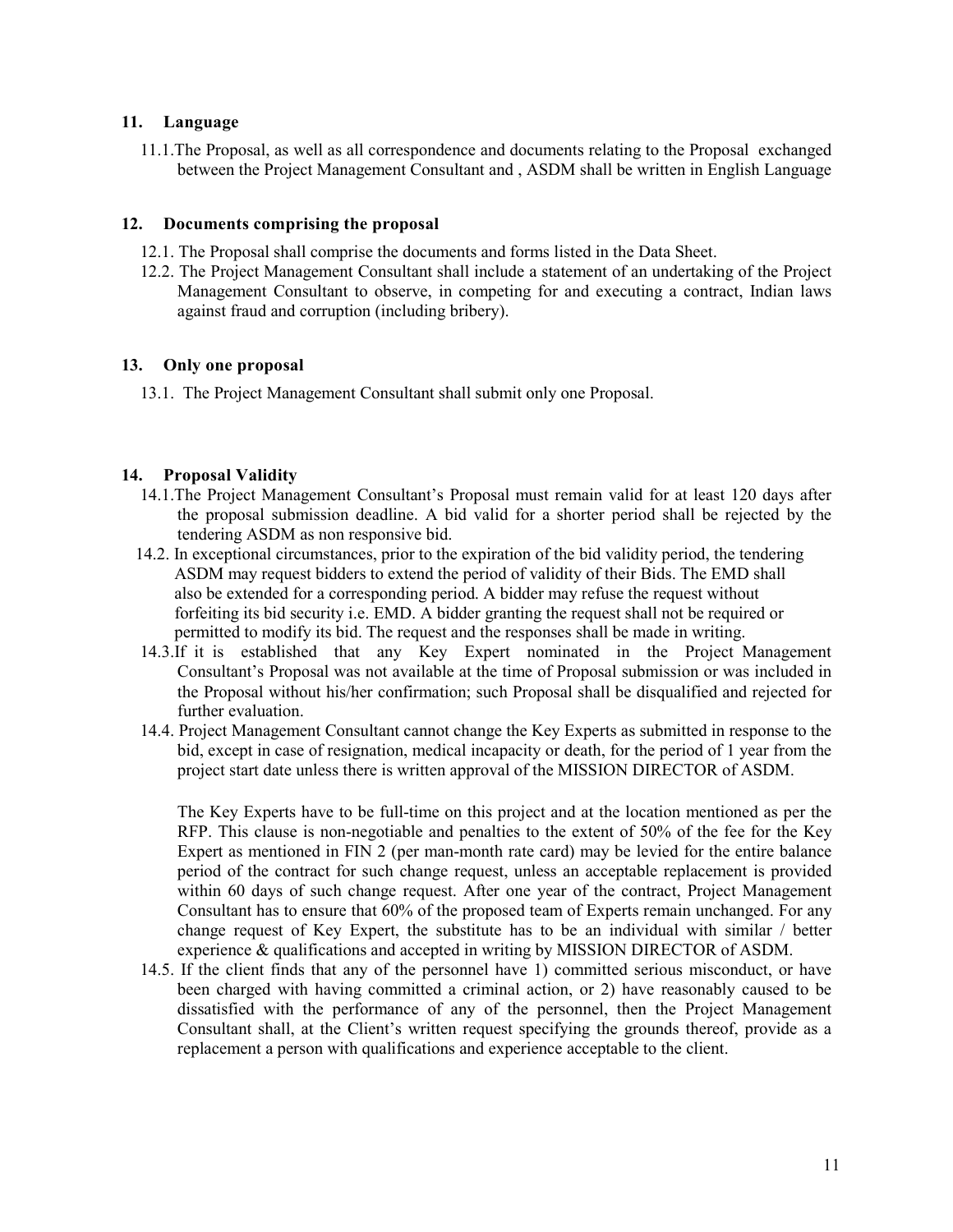### **15. Extension of Validity Period**

- 15.1. ASDM will make its best effort to complete the processing within the proposal's validity period. However, should the need arise, ASDM may request, in writing, all Project Management Consultants who submitted Proposals prior to the submission deadline to extend the Proposal's validity.
- 15.2. If the Project Management Consultant agrees to extend the validity of its Proposal, it shall be done without any change in the original Proposal and with the confirmation of the availability of the Key Experts.
- 15.3. The Project Management Consultant has the right to refuse to extend the validity of its Proposal in

which case such Proposal will not be further evaluated.

## **16. Substitution of Key Experts at Validity Extension**

- 16.1. If any of the Key Experts become unavailable for the extended validity period, the Project Management Consultant shall provide a written adequate justification and evidence satisfactory to ASDM together with the substitution request. In such case, a replaced Key Expert shall have equal or better qualifications and experience than those of the originally proposed Key Expert.
- 16.2. If the Project Management Consultant fails to provide a replacement of any Key Expert with equal or better qualifications, or if the provided reasons for the replacement or justification are unacceptable to ASDM, such proposal will be rejected.
- 16.3. ASDM reserves the right to seek for replacement of resources against any of the positions mentioned in the RFP if at any point they are found not suitable for the work allocated to them in the project. The Project Management Consultant should provide a replacement within 30 days of such written request placed by ASDM otherwise a penalty of 5% of quoted man-month rate per day of delay will be levied. In such an eventuality where replacement is sort by ASDM, at-least a 30 day notice will be given to Project Management Consultant to advice the concerned consultant to improve upon his/her performance failing which the replacement clause will be started.

### **17. Sub-Contracting**

- 17.1. Sub-Contracting of Key Experts is not allowed and all the resources should be on the payroll of the Project Management Consultant
- 17.2. Project Management Consultant to provide a Self-Certificate from its Head HR or Authorized Signatory that the resources deployed on the Project is on the Payroll of the Project Management Consultant, at the start of the project. This Certificate needs to be provided annually.

Subcontracting at DPMU level is also not allowed.

### **18. Earnest Money Deposit**

- 18.1. Every bidder participating in the bidding process must furnish the required earnest money deposit as specified in the Notice Inviting Bid (NIB).
- 18.2. EMD of a bidder lying with Assam Skill Development Mission in respect of other bids awaiting decision will not be adjusted towards EMD for the fresh bids. The EMD originally deposited may, however, be taken into consideration in case bids are re-invited.
- 18.3. Form of EMD: The EMD may be deposited in the form of a demand draft or bank guarantee in favour of "Assam Skill Development Mission" payable at Guwahati.
- 18.4. The EMD shall be valid for the period of Bid Validity as mentioned in the Data Sheet. The same shall be payable at par at "Guwahati".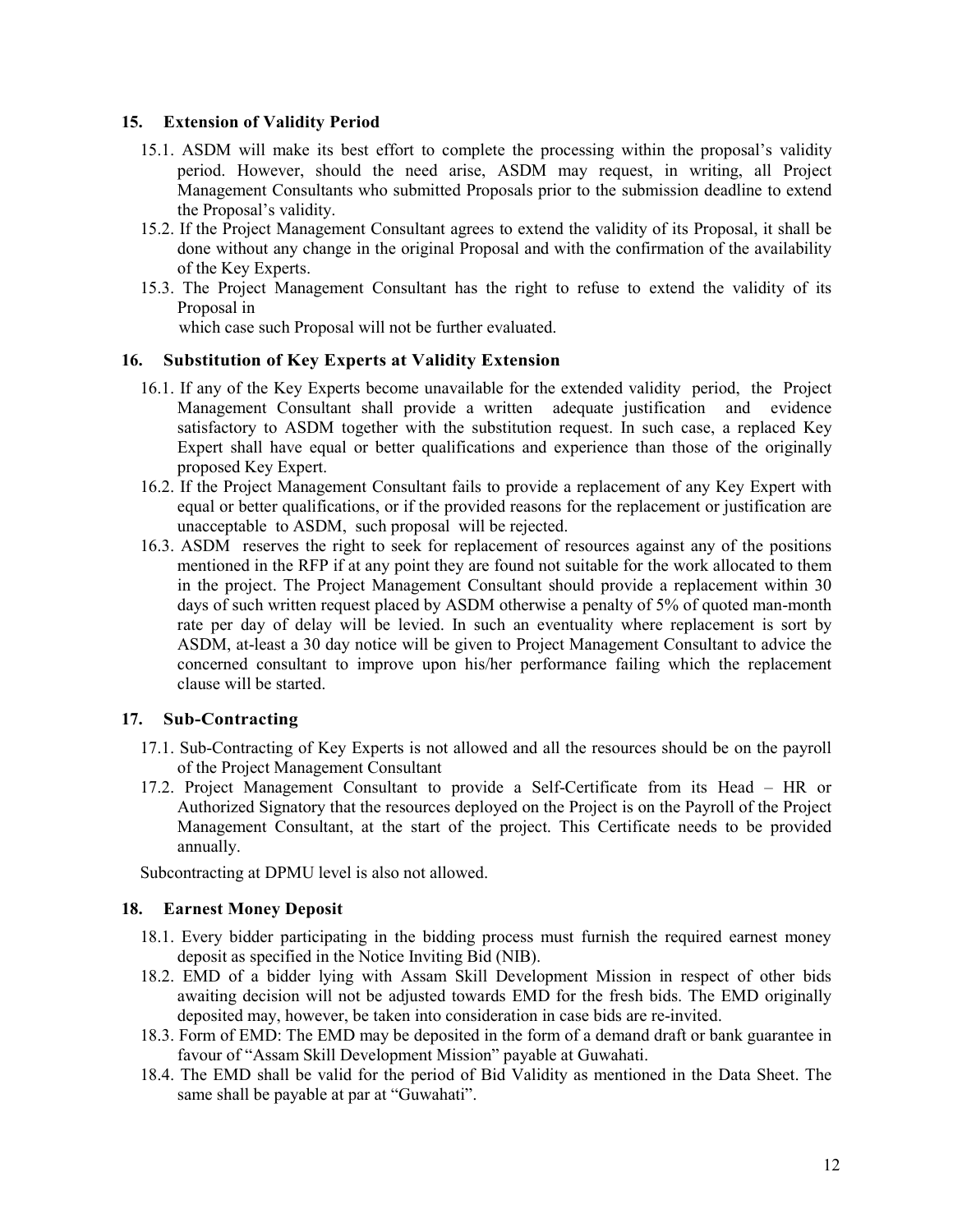- 18.5. Refund of EMD: The EMD of unsuccessful bidders shall be refunded soon after final acceptance of bid and award of contract.
- 18.6. EMD of Successful Bidder: EMD of the successful bidder will be returned on submission of the PBG as mentioned in the RFP
- 18.7. Forfeiture of EMD: The EMD taken from the bidder shall be forfeited in the following cases:-
	- When the bidder withdraws or modifies his bid proposal after opening of bids.
	- When the bidder does not execute the agreement after placement of order within the specified time.
	- When the bidder does not deposit the Performance Guarantee in the form of Bank Guarantee after the work order is placed.

### **19. Clarifications and Amendment of RFP**

- 19.1. The Project Management Consultant may request a clarification of any part of the RFP during the period indicated in the Data Sheet before the Proposals" submission deadline. Any request for clarification must be sent in writing, or by standard electronic means, to ASDM address indicated in the Data Sheet. ASDM will respond in writing, or by standard electronic means and will send written copies of the response (including an explanation of the query but without identifying its source) to the Project Management Consultant. Should ASDM deem it necessary to amend the RFP as a result of a clarification, it shall do so following the procedure described below:
- 19.2. At any time before the proposal submission deadline, ASDM may amend the RFP by issuing an amendment in writing or by standard electronic means. The amendment shall be binding on the Project Management Consultants. The Project Management Consultants shall acknowledge receipt of all amendments in writing.
- 19.3. If the amendment is substantial, ASDM may extend the proposal submission deadline to give the Project Management Consultants reasonable time to take an amendment into account in their Proposals.
- 19.4. The Project Management Consultant may submit a modified Proposal or a modification to any part of it at any time prior to the proposal submission deadline. No modifications to the Prequalification or Technical or Financial Proposal shall be accepted after the deadline.

#### **20. Preparation of Proposals–Specific Considerations**

20.1. The Project Management Consultant shall prepare its proposal as per the provisions of RFP.

### **21. Pre qualification Proposal Format and Content**

- 21.1. It is must to meet all the pre-qualification criteria mentioned in data sheet. The Technical Proposal will be opened for bidder who meets each and every pre qualification criterion.
- 21.2. The technical and financial proposal of bidder disqualified at prequalification stage will be returned to the respective bidder's unopened.

### **22. Technical Proposal Format and Content**

- 22.1. The Prequalification or Technical Proposal shall not include any financial information. A Prequalification or Technical Proposal containing material financial information shall be declared non-responsive.
- 22.2. Project Management Consultant shall not propose alternative Key Experts. Only one CV shall be submitted for each Key Expert position. Failure to comply with this requirement will make the Proposal non-responsive.
- 22.3. Project Management Consultant cannot change the Key Experts as submitted in response to the bid, except in case of resignation, medical incapacity or death, for the period of 1 year from the project start date unless there is written approval of the MISSION DIRECTOR of ASDM, approval of which may be provided in very rare situation. The Key Experts have to be full-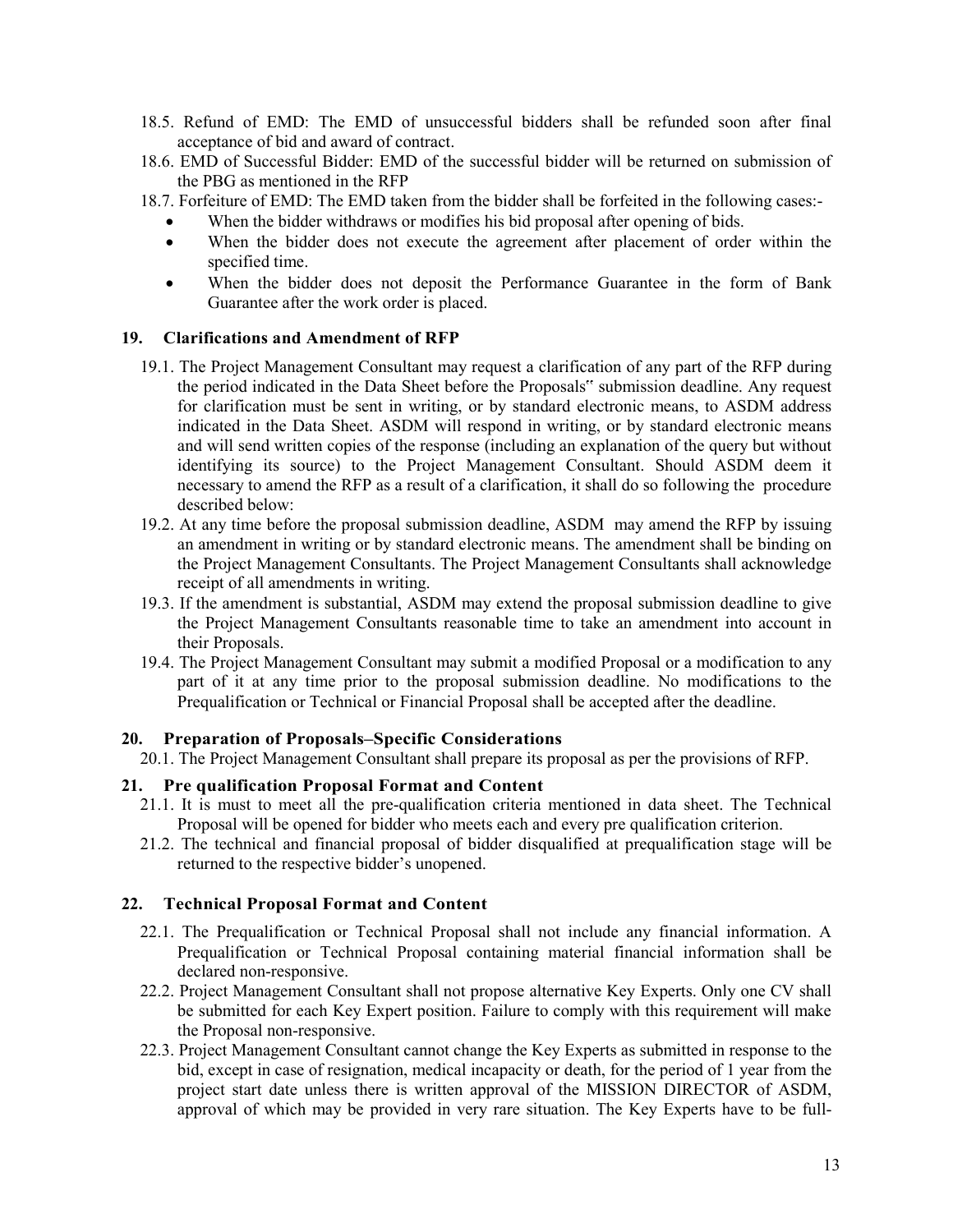time on this project and at the location mentioned as per the RFP. This clause is nonnegotiable and penalties to the extent of 50% of the fee for the Key Expert as mentioned in FIN 2 (per man-month rate card) may be levied for the entire balance period of the contract for such change request, unless an acceptable replacement is provided within 60 days of such change request. After one year of the contract, Project Management Consultant has to ensure that 60% of the proposed team of Experts remain unchanged. For any change request of Key Expert, the substitute has to be an individual with similar / better experience  $\&$  qualifications and accepted in writing by MISSION DIRECTOR of ASDM.

22.4. The Project Management Consultant is required to submit a Technical Proposal, as indicated in the Data Sheet and using the Standard Forms provided in Section 4 of the RFP.

### **23. Financial Proposal**

23.1. The Financial Proposal shall be prepared using the Standard Forms provided in Section 5 of the RFP. It shall include all costs associated with the assignment including all travel, lodging, boarding, communication (mobile and landline), IT infrastructure and consumables as required for the project, rentals etc. **State will not bear any cost other than the fee mentioned in the financial proposal.** 

### **24. Price Adjustment**

- 24.1. The Project Management Consultant shall agree to carry out any additional assignment during the assignment period as per instruction of the ASDM ,the remuneration of the change request will be arrived upon by mutual agreement of the scope of work and the Rate-Card provided by the Project Management Consultant as FIN-2 will be used for the same.
- 24.2. This Rate-Card will be valid for full period of the contract (36 months)

### **25. Taxes**

- 25.1. The prices quoted by Bidder will be exclusive of taxex & duties and shall be paid by ASDM at the prevailing rates along with quoted fee.
- 25.2. The income tax etc., if applicable, shall be deducted at source from the payment to the

Selected Bidder as per the law in force at the time of execution of contract.

25.3. If there would be any increase/decrease in the taxes (direct/indirect/local), levies, duties, and fee etc. whatsoever, and other charges during tenure of contract, the financial burden of the same shall be borne by ASDM.

### **B. Submission, Opening and Evaluation**

### 26. **Submission, Sealing and Marking of Proposals**

- 26.1. The Bidder shall submit bids through Online.
- 26.2. Offline submission shall only be accepted for EMD and Tender Fees
- 26.3. An authorized representative of the Project Management Consultant shall sign the original submission letters in the required format for the Prequalification Proposal, Technical Proposal and Financial Proposals. The authorization shall be in the form of a written power of attorney attached to the Prequalification Proposal.
- 26.4. All pages of the bid and where corrections or amendments have been made shall be signed by the authorized signatory except where the attestation by Gazetted Officer or Chartered Accountant is required. In case of detection of any forgery, the bid shall summarily be rejected, EMD shall be forfeited and ASDM may also resort to legal action against the Bidder.
- 26.5. Any modifications, revisions, interlineations, erasures, or overwriting shall be valid only if they are signed or initialled by the person signing the Proposal.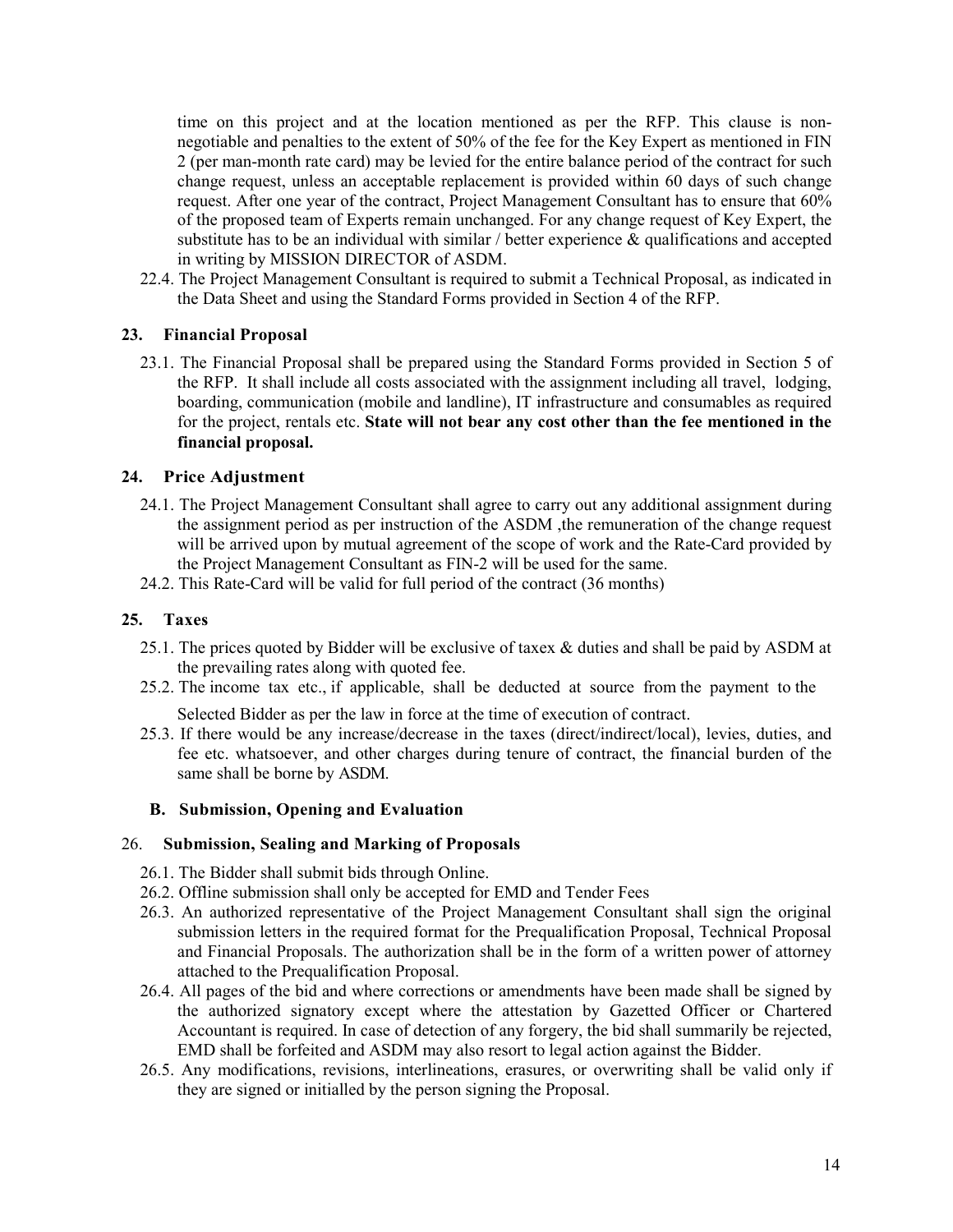26.6. The Proposal or its modifications must be sent to the address indicated in the Data Sheet and received by ASDM no later than the deadline indicated in the Data Sheet, or any extension to this deadline. Any Proposal or its modification received by ASDM after the deadline shall be declared late and rejected.

## **27. Confidentiality**

- 27.1. From the time the Proposals are opened to the time the Contract is awarded, the Project Management Consultant should not contact ASDM on any matter related to its Prequalification, Technical and/or Financial Proposal. Information relating to the evaluation of Proposals and award recommendations shall not be disclosed to the Project Management Consultants who submitted the Proposals or to any other party not officially concerned with the process, until the publication of the Contract award information.
- 27.2. Any attempt by shortlisted Project Management Consultants or anyone on behalf of the Project Management Consultant to influence improperly the Client in the evaluation of the Proposals or Contract award decisions may result in the rejection of its Proposal
- 27.3. Notwithstanding the above provisions, from the time of the Proposals" opening to the time of Contract award publication, if a Project Management Consultant wishes to contact ASDM on any matter related to the selection process, it should do so only in writing.

## **28. Amendment to "RFP"**

28.1. At any time prior to the deadline for submission of Proposal, subsequent to the pre offer meet, the ASDM may, for any reason, whether at its own initiative or in response to clarifications requested by an Bidder, modify the "RFP" document by the issuance of Addendum/ Amendment and posting it on the Official Website. In order to afford the Bidders a reasonable time for taking an amendment into account, or for any other reason, the ASDM may, in its sole discretion, extend the Proposal Due Date.

### **29. Bid Preparation**

29.1. The Bidder shall be responsible for all cost associated with the preparation of its Bid and its participation in the selection process. ASDM shall not be responsible nor in any way liable for such cost, regardless of the conduct or outcome of the selection process. Please note that the ASDM reserves the right to reject all or any of the offers without assigning any reason whatsoever.

## **30. Withdrawal of Bid**

- 30.1. The Bidder may modify, substitute or withdraw its Bid after submission, provided that written notice of the modification, substitution or withdrawal is received by the Authority prior to the Bid Due Date. No Bid shall be modified, substituted or withdrawn by the Bidder on or after the Bid Due Date.
- 30.2. The ultimate decision lies with the authority (ASDM).

## **31. Pre-bid meet**

31.1. A Pre-Bid Meet shall be held at the office of Assam Skill Development Mission, on the date and time mentioned in the Schedule, Pg. 8. Firms are requested to depute authorized representative to attend pre-bid meet along with the queries, if any. Please also send your queries in advance to be received positively by **25th June 2017** through email at missiondirector.asdm@gmail.com. Please note that only two authorized representative per firm shall be permitted to attend the Pre-bid Meet.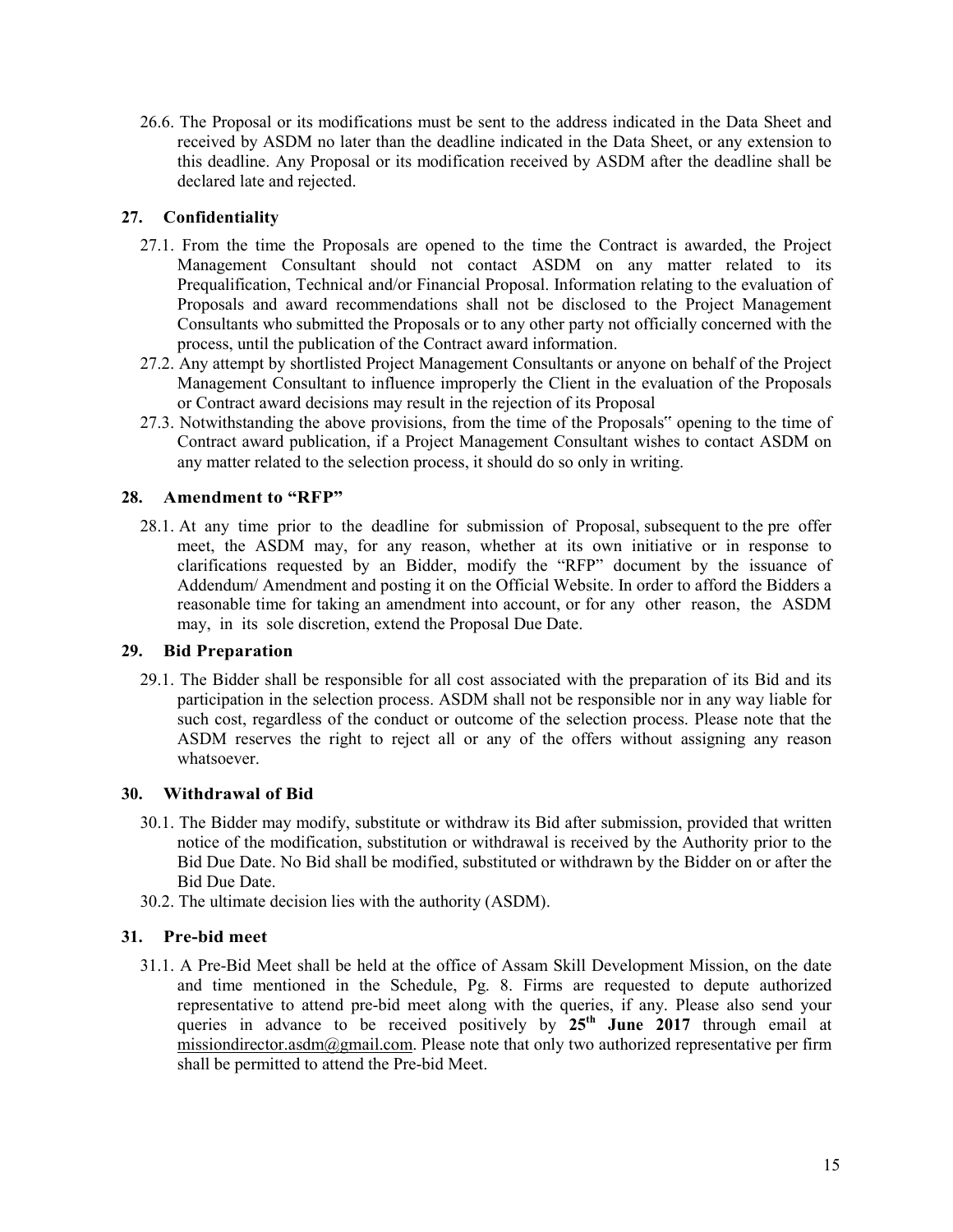## **32. Opening of Proposals**

- 32.1. ASDM shall conduct the opening of the Prequalification Proposals in the presence of the all bidder's authorized representatives who choose to attend (in person). The opening date, time and the address are stated in the Data Sheet.
- 32.2. At the opening of the Prequalification Proposals the following shall be read out: (i) the name of the Project Management Consultant (ii) the presence or absence of the requisite document in the Technical and Financial Proposal; and (iii) any other information deemed appropriate or as indicated in the Data Sheet.

## **33. Proposals Evaluation**

- 33.1. The evaluators of the Prequalification proposal or Technical Proposals shall have no access to the Financial Proposals until the technical evaluation is concluded.
- 33.2. The Project Management Consultant is not permitted to alter or modify its Proposal in any way after the proposal submission deadline. While evaluating the Proposals, the Client will conduct the evaluation on the basis of the submitted Prequalification, Technical and Financial Proposals. However, the ASDM may seek clarification on the information.

## **34. Evaluation of Prequalification and Technical Proposals**

- 34.1. The Bidder shall be selected on the basis of Combined Quality cum Cost Based System (QCBS), whereby Technical proposal will be allotted weight age of 80% and Financial Proposal will be allotted weight age of 20%.
- 34.1.1. The proposal with the lowest bid shall be given a financial score of 100 and the other proposals shall be given financial scores that are inversely proportionate to their bid.
- 34.1.2. The formula for determining the financial score (Sf) of all other Proposals is calculated as following:

 $Sf = 100$  x Fm/F in which "Sf" is the financial score, "Fm" is the lowest price, and "F" is

the proposal under consideration

- 34.1.3. The weights given to the Technical (T) and Financial (P) Proposals are 80 and 20 respectively
- 34.1.4. Proposals are ranked according to their combined Technical (St) and Financial (Sf) scores using the weights  $(T + P = 100)$  as follows:-

 $S = St x T\% + Sf x P\%$ 

- 34.2. Any Technical bid with score less than 70 marks will be rejected and their financial bids will not be opened.
- 34.3. All other Financial Proposals are returned unopened after the Contract negotiations are successfully concluded and the Contract is signed.

### **35. Opening of Financial Proposals**

- 35.1. After the Technical evaluation is completed, ASDM shall declare the proposals awarded less than 70 marks, the Financial bids shall be considered null and void. These bids will disqualified for further -revaluation.
- 35.2. The Financial Proposals shall be opened by ASDM in the presence of the representatives of those Project Management Consultants. At the opening, the names of the Project Management Consultants, and the overall technical scores, including the break- down by criterion, shall be read aloud. The Financial Proposals shall be opened as per eTendering process

### **36. Correction of Errors**

36.1. Activities and items described in the Technical Proposal but not priced in the Financial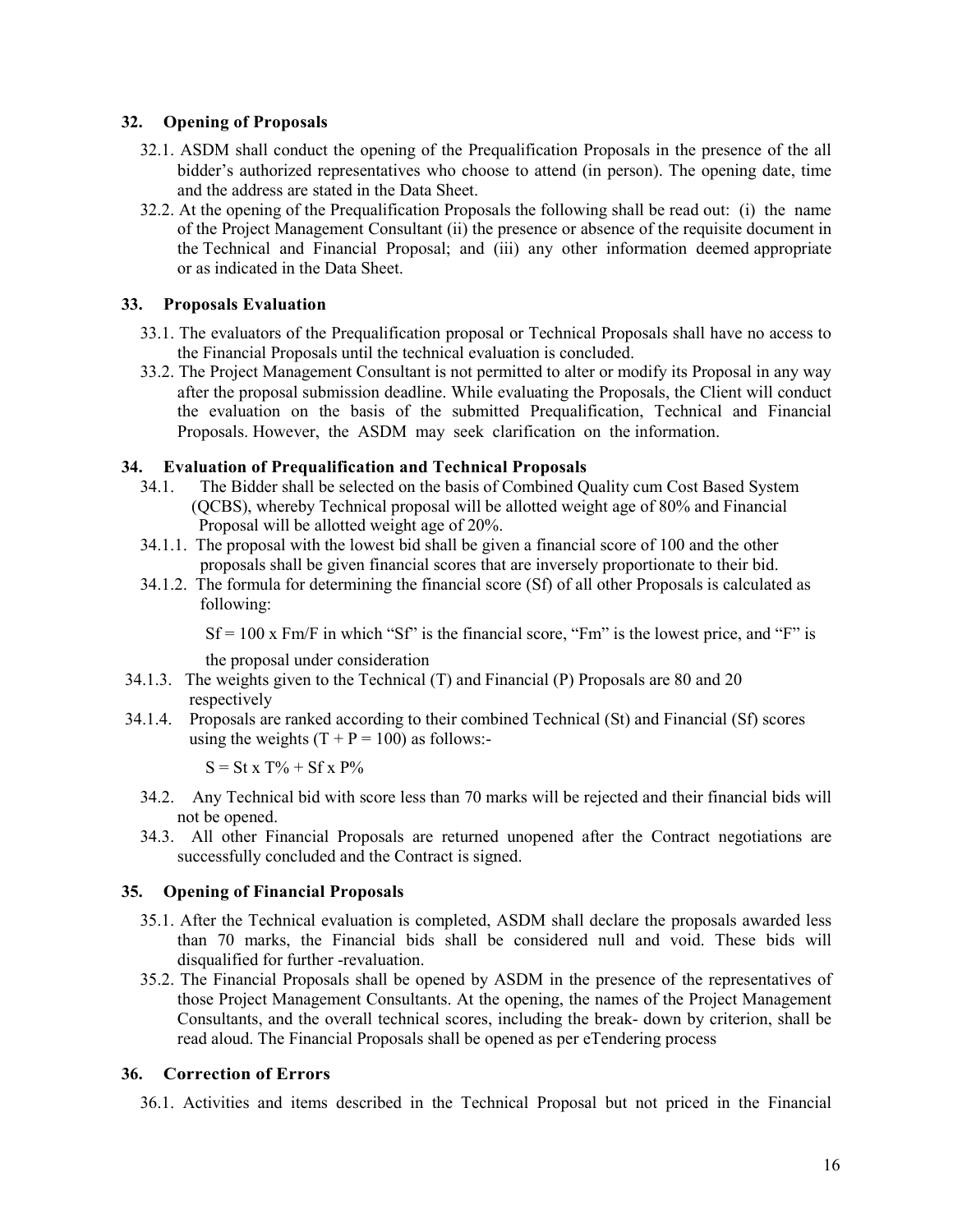Proposal, shall be assumed to be included in the prices of other activities or items, and no corrections are made to the proposal.

36.2. ASDM will (a) correct any computational or arithmetical errors, and (b) adjust the prices if they fail to reflect all inputs included for the respective activities or items in the Technical Proposal. In case of discrepancy between (i) a partial amount (sub-total) and the total amount, or (ii) between the amount derived by multiplication of unit price with quantity and the total price, or (iii) between words and figures, the former will prevail.

## **37. Taxes**

37.1. The quote of the bidder shall be exclusive of taxes &duties and same will be paid as per the rates applicable at the time of payments.

## **38. Award**

- 38.1.1 After issuance of LOI by ASDM, the selected bidder shall submit Performance Bank Guarantee and shall sign the contract with ASDM within 15 days. ASDM shall then issue the letter of award to the selected bidder and publish the award information as per the instructions in the Data Sheet; and promptly notify the other shortlisted Project Management Consultants.
	- 38.2. The Project Management Consultant is expected to commence the assignment on the date and at the location specified in the Data Sheet.

## **39. Performance Guarantee and Liquidity Damages**

- 39.1. Within 15 days from the date of Letter of Invitation (LOI) from ASDM, the successful Project Management Consultant company/firm shall furnish the Performance Guarantee of an amount equal to 5% of its Financial Proposal, by way of Bank Guarantee issued by one of the Nationalized Banks in India for the due performance of the Assignment in the format at Appendix-I.
- 39.2. The selected Project Management Consultant shall submit the Bank Guarantee for Performance Guarantee for 36months.
- 39.3. Refund of PG: The PG shall be refunded within six months from the date of successful completion of the assignment
- 39.4. Forfeiture of PG: PG shall be forfeited in the following cases:
	- When any terms and condition of the contract is breached.
	- When the selected Bidder fails to commence the services or fails to provide deliverables after partially executing the purchase/wok order
- 39.5. The Resource has to follow the working hours, working days and Holidays of Government of Assam. However resource shall be available on a holiday if so is required by ASDM. No extra payments will be made for working on extended hours/Saturdays/Sundays/Holidays to meet the committed/required time schedules.

### **40. Liquidity Damages**

- 40.1. The time specified for delivery in the tender form shall be deemed to be the essence of the contract and the selected bidder shall arrange services within the specified period.
- 40.2. The selected bidder shall request in writing to tendering ASDM giving reasons for extending the delivery period of service, if he finds himself unable to complete the supply of service within the stipulated delivery period. This request shall be submitted as soon as a hindrance in delivery of service occurs or within 15 days from such occurrence but before expiry of stipulated period of delivery of service after which such request shall not be entertained
- 40.3. ASDM shall examine the justification of causes of hindrance in the delivery of service and the period of delay occurred due to that and grants extension with or without liquidated damages.
- 40.4. If ASDM agrees to extend the delivery period/ schedule, an amendment to the contract with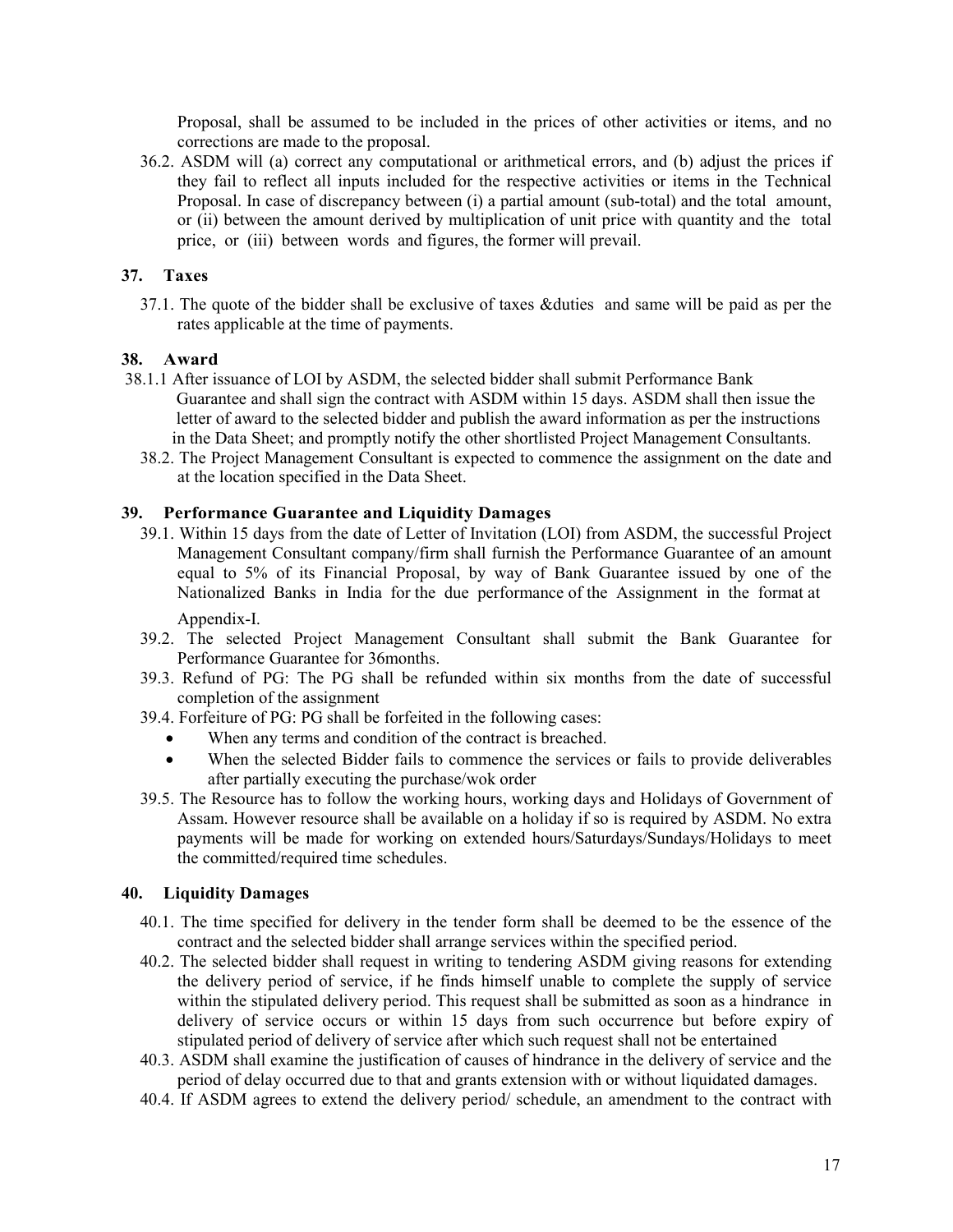suitable denial clauses and with or without liquidated damages, as the case may be, shall be issued. The amendment letter shall mention that no extra price or additional cost for any reason, what so ever beyond the contracted cost shall be paid for the delayed supply of service.

- 40.5. It shall be at the discretion of the concerned ASDM to accept or not to accept the supply of services rendered by the Project Management Consultant after the expiry of the stipulated delivery period, if no formal extension in delivery period has been applied and granted. S shall have right to cancel the contract with respect to undelivered service.
- 40.6. If ASDM is in need of the service rendered after expiry of the stipulated delivery period, it may accept the services and issue a letter of extension in delivery period
- 40.7. Delivery period may be extended if the delay is on account of hindrances beyond the control of the bidder.
- 40.8. Limitation of Liability- In no event shall either party be liable for consequential, incidental, indirect, or punitive loss, damage or expenses (including lost profits). The selected bidder shall not be liable to the other hereunder or in relation hereto (whether in contract, tort, strict liability or otherwise) for more than the value of the fees to be paid (including any amounts invoiced but not yet paid) under this Agreement.

### **C. Project Deliverables and Payment Terms & Schedule**

### **41. Commencement of Services**

- 41.1. The date for the commencement of services is within 15 calendar days of contract signing and shall complete the deployment of the entire work force as per the mutually agreed Inception Report submitted by Project Management Consultant.
- 41.2. The Project Management Consultant may withdraw the relevant manpower after meeting scheduled deliverable, subject to the approval of ASDM.

### **42. Project Deliverables**

Please refer Section 6 - Terms of Reference

### **42.1. Knowledge Transfer**

The Project Management Consultant will initiate the knowledge transfer to the ASDM staff from the  $34^{\text{th}}$  Month of the project and complete the overall activity by  $36^{\text{th}}$  month of the project.

Note to Project Management Consultants: {Upon full and final payment, Client shall have a perpetual, non- transferable, non-exclusive paid-up right and license for purposes of its internal business to use, copy, modify and prepare derivative works of the Deliverables developed in the course of the Services hereunder, subject to any restrictions of any third-party materials embodied in the Deliverables and disclosed to Client. All other rights in the Deliverables and related intellectual property rights shall be the sole and exclusive property of Prime Bidder/ concern agency and/or are hereby assigned to Prime Bidder/ concern agency. Subject to obligations of confidentiality, each party shall be free to use the concepts, techniques and know-how used and developed on the Project. In any event, Prime Bidder/ concern agency shall continue to be free to perform similar services and develop Deliverables that may be similar or which may be competitive with those produced hereunder for itself or its other clients using its general knowledge, skills and experience that are acquired or used in the course of providing the Services}.

### **43. Period of Completion of assignment:**

The project duration is of 36 months from the date of the signing of the contract.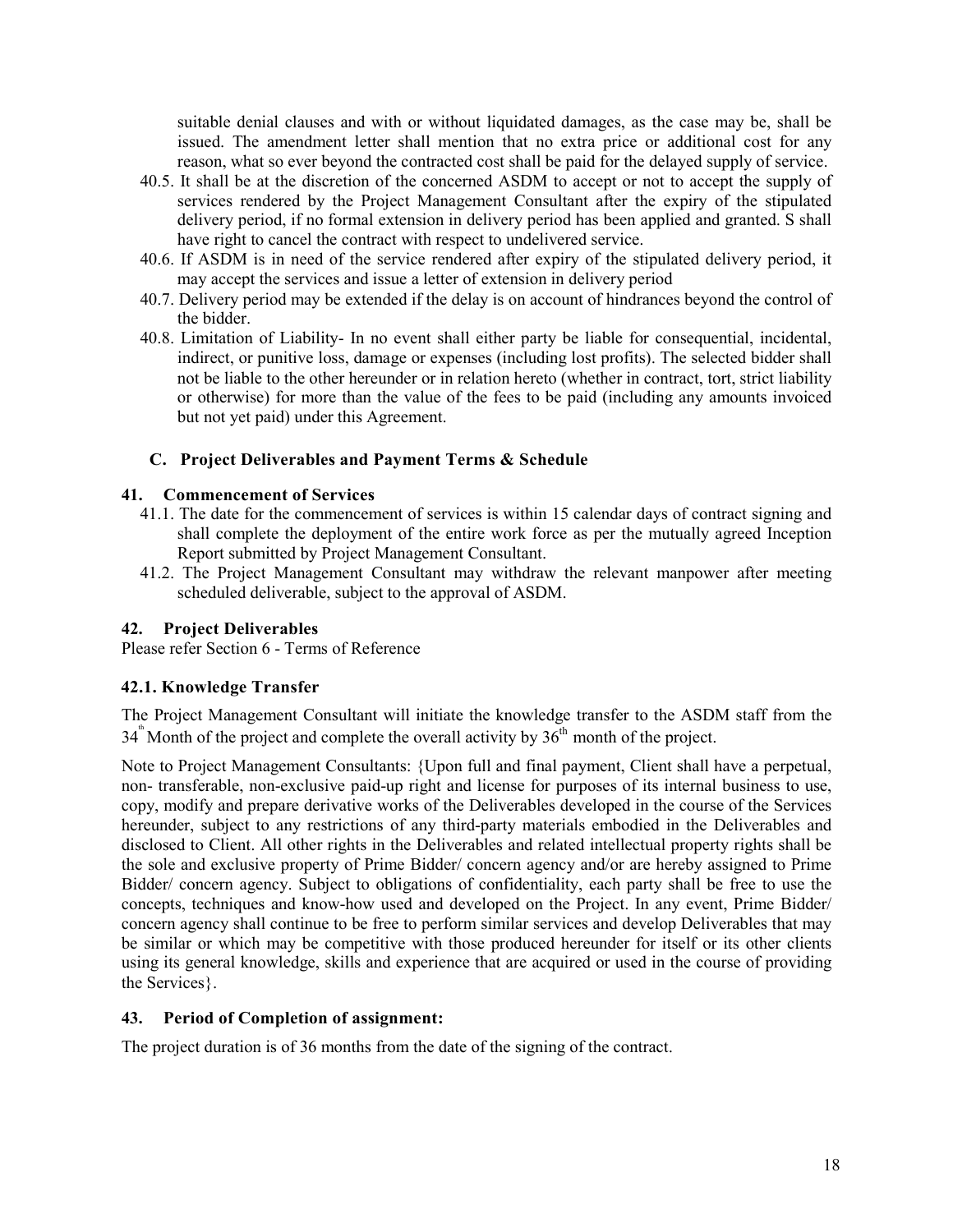## **44. Payment Schedule**

Please refer to Section 7 of the document for the milestones & quarterly performance based payment schedules. All payments will be strictly done as per the conditions put in the Section 7.

## **44.1**. **Penalty Clause:**

In case the deliverable is delayed beyond 15 days from the submission date or the revised completion date (as agreed by ASDM in writing), a penalty of 1.5% per month which will be on the amount of requisite fee of that deliverable, shall be payable by the Project Management Consultant to S, subject to maximum of 5% of that deliverable fee. If the delay is beyond 3 months, then S has the right to issue the termination notice. The sum-total of all penalties will be subject to maximum of 5% of the amount of total fees, during the term of the contract and is parallel to other penalties stipulated in the RFP which will be governed as per performance of TC.

However, if the Project Management Consultant meets the required quarterly deliverable target, in the coming months, the withheld payment against the deliverable shall be made, subject to maximum rollover till the end of that fiscal year.

## **45. Payments to the Project Management Consultant:**

- 1. Project Management Consultant will follow a quarterly invoicing process. All the deliverables for the quarter will be submitted as per the timelines as per the Deliverables mentioned in Section 6 or mutually agreed upon during the project inception stage.
- 2. The consolidated quarterly invoice will be generated and submitted on the last working day of the quarter to the ASDM.
- 3. ASDM will pay to PMC within 30 days of the invoice date. Should there be any observation to correct the invoice, same would be communicated within 3 days of invoice date else it would be deemed to be accepted and payment shall be processed. The PMC will rectify any shortcoming in the invoice, if pointed out and resubmit it in 7 day time for its payments.
- 4. ASDM will pay to the Project Management Consultant TA/DA as per the states policy only for such travel that are approved by ASDM for all travel requirements outside the base station of posting/ deployments.

## **46.2. Conduct of Project Management Consultant Manpower:**

The conduct of Project Management Consultant will be in line with best practices throughout the term of the contract. Attendance and punctuality will be minimum expectations from the resources deployed in Centre (Delhi), State Headquarters (Guwahati) and districts.

- 1. Each office of the Project Management Consultant will have biometric attendance monitoring system and regular attendance of personnel will be monitored by ASDM.
- 2. It is expected that in a quarter minimum 85% of aggregated biometric attendance at the CPMU, SPMU and DPMU is maintained and reported. It should be duly signed by Project Director or Authorized signatory for the project.
- 3. Any absenteeism other than for valid reasons (submitted  $\&$  approved either before the leave or at most 5 days of leave). Beyond 5 days for unauthorized leave, ASDM will have the right to deduction of 5% of man-month rate quoted for each of the resources on per day basis. This will be calculated on a monthly basis and the amount will be deducted from the Quarterly Payments.
- 4. Project Management Consultant cannot change the Key Experts as submitted in response to the bid, except in case of resignation, medical incapacity or death, for the period of 1 year from the project start date unless there is written approval of the MISSION DIRECTOR of ASDM,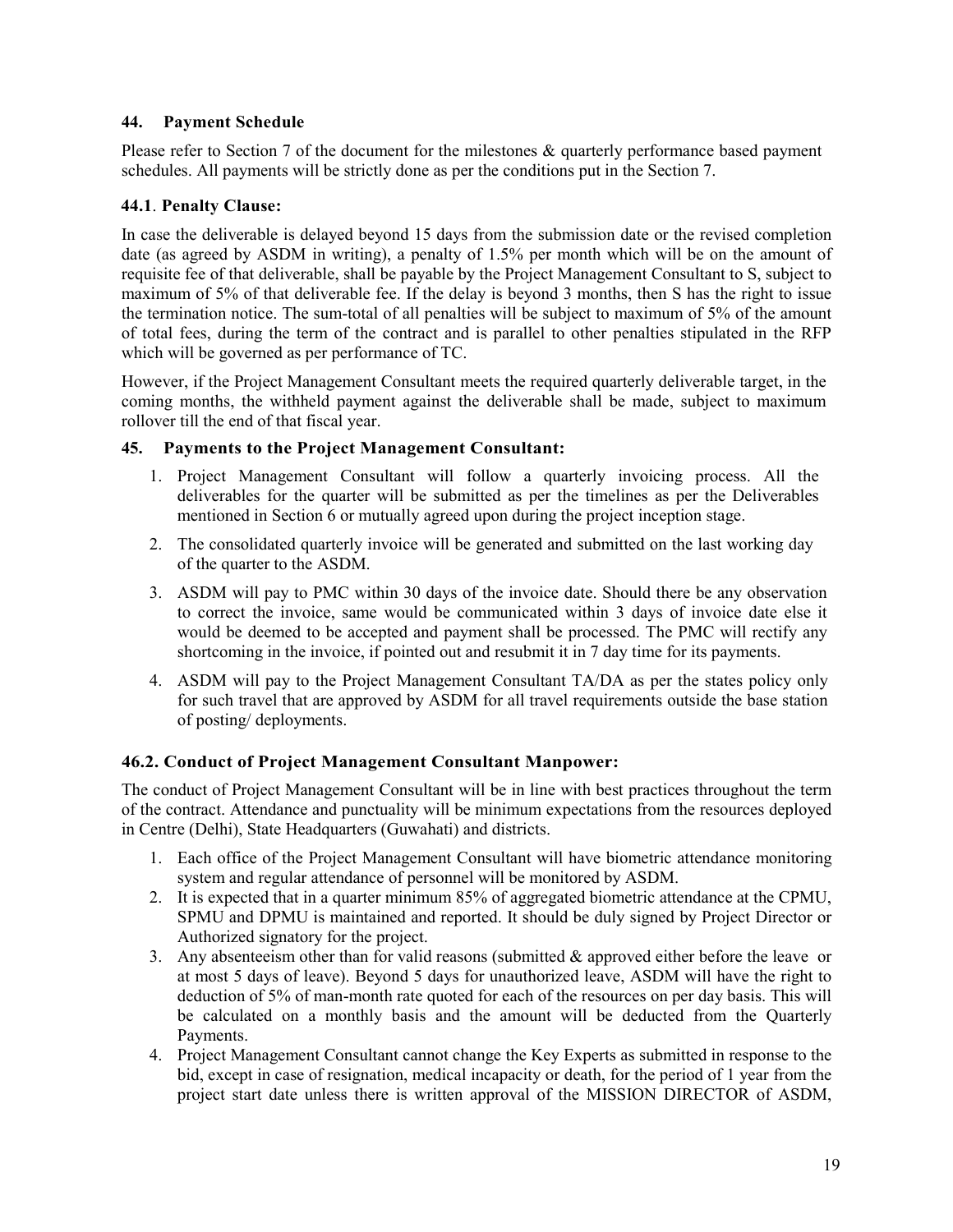approval of which may be provided in very rare situation. The Key Experts have to be fulltime on this project and at the location mentioned as per the RFP. This clause is nonnegotiable and penalties to the extent of 50% of the fee for the Key Expert as mentioned in FIN 2 (per man-month rate card) may be levied for the entire balance period of the contract for such change request, unless an acceptable replacement is provided within 60 days of such change request. After one year of the contract, Project Management Consultant has to ensure that 60% of the proposed team of Experts remains unchanged. For any change request of Key Expert, the substitute has to be an individual with similar  $/$  better experience  $\&$  qualifications and accepted in writing by MISSION DIRECTOR of ASDM.

## **46. Earnest Money Deposit(EMD):**

The Bidder shall furnish an interest free EMD of Rs. 50,00,000 (Fifty Lakhs only) at the time of submitting the proposal in the form of a Demand Draft or Bank Guarantee issued by one of the Nationalized Banks in India in favour of "Assam Skill Development Mission" payable at Guwahati, refundable not later than 180 days from the date of submission of offer except in case of the two highest ranked bidders. In the event that the first ranked Bidder commences the assignment, the second ranked Bidder, who has been kept in reserve, shall be refunded its EMD within 180 days from the date of submission of offer.

The Selected Bidder's EMD shall be refunded upon the Bidder submitting the performance guarantee.

## **D. Other Terms & Conditions**

## **47. Interpretation**

- 47.1. If the context so requires it, singular means plural and vice versa
- 47.2. Entire Agreement: The Contract constitutes the entire agreement between the ASDM and the Selected bidder and supersedes all communications, negotiations and agreements (whether written or oral) of parties with respect thereto made prior to the date ofContract.
- 47.3. Amendment: No amendment or other variation of the Contract shall be valid unless it is in writing, is dated, expressly refers to the Contract, and is signed by a duly authorized representative of each party thereto.
- 47.4. Non-waiver: Subject to the condition (49.5) below, no relaxation, forbearance, delay, or indulgence by either party in enforcing any of the terms and conditions of the Contract or the granting of time by either party to the other shall prejudice, affect, or restrict the rights of that party under the Contract, neither shall any waiver by either party of any breach of Contract operate as waiver of any subsequent or continuing breach of Contract.
- 47.5. Any waiver of a party's rights, powers, or remedies under the Contract must be in writing, dated, and signed by an authorized representative of the party granting such waiver, and must specify the right and the extent to which it is being waived.
- 47.6. Severability: If any provision or condition of the Contract is prohibited or rendered invalid or unenforceable, such prohibition, invalidity or unenforceability shall not affect the validity or enforceability of any other provisions and conditions of the Contract.

## **48. Governing Law**

The Contract shall be governed by and interpreted in accordance with the laws of the Assam State/ the Country (India) and under the jurisdiction of Guwahati Court.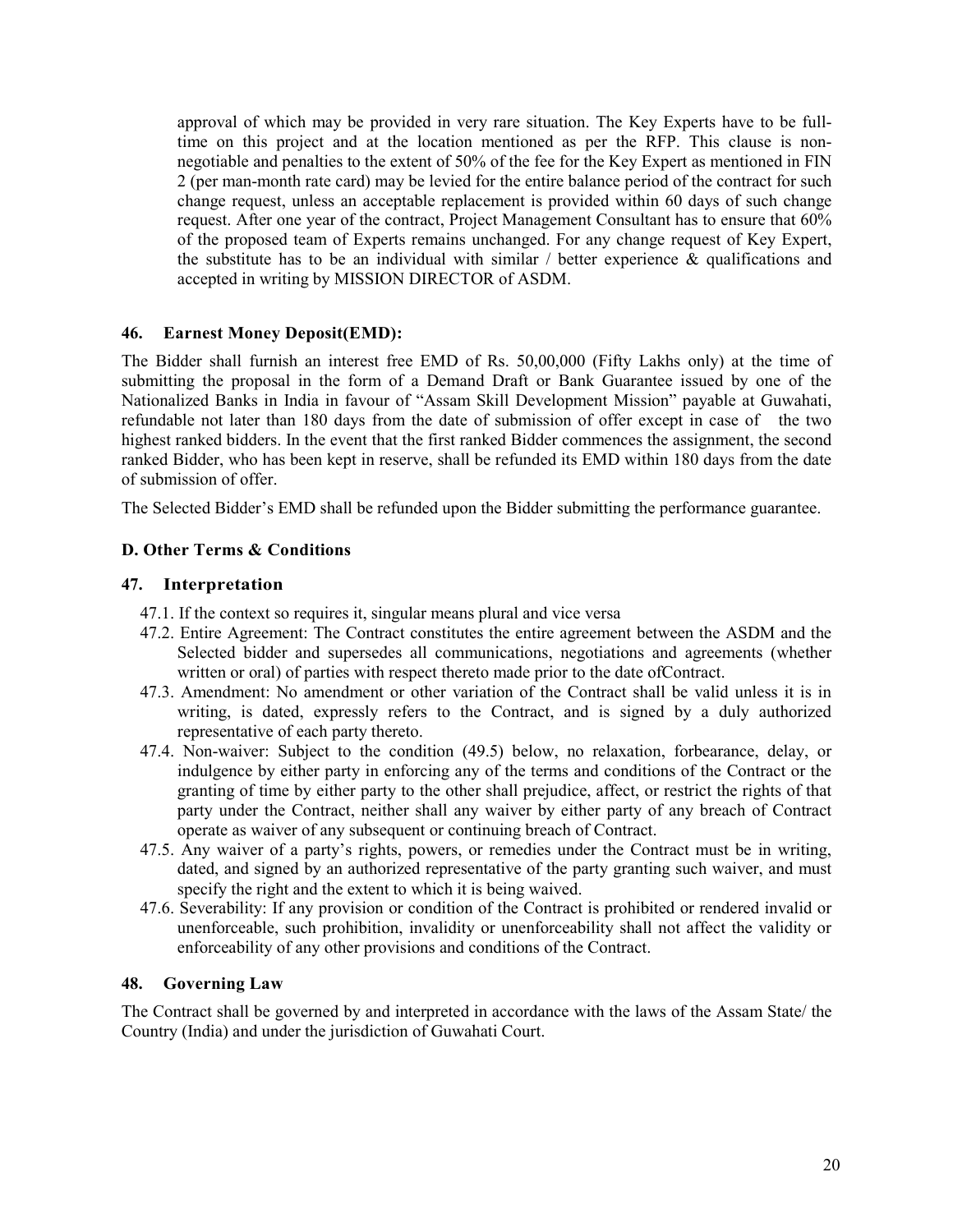## **49. Force Majeure**

## **49.1. Definition:**

- For the purposes of this Agreement, "Force Majeure" means an event which is beyond the reasonable control of a Party, and which makes a Party's performance of its obligations hereunder impossible or so impractical as reasonably to be considered impossible in the circumstances, and includes, but is not limited to, war, riots, civil disorder, earthquake, fire, explosion, storm, flood or other adverse weather conditions, strikes, lockouts or other industrial action (except where such strikes, lockouts or other industrial action are within the power of the Party invoking Force Majeure to prevent), confiscation or any other action by government agencies.
- Force Majeure shall not include (i) any event which is caused by the negligence or intentional action of a Party or agents employees thereof, nor (ii) any event which a diligent Party could reasonably have been expected to both (A) take into account at the time of the conclusion of this Agreement and (B) avoid or overcome in the carrying out of its obligations hereunder
- Force Majeure shall not include insufficiency of funds or failure to make any payment required hereunder.
- The Force Majeure would be applied to only those Districts which have been so stated by MISSION DIRECTOR, ASDM in writing; is part of Government of Assam directives and is agreed by Project Management Consultant. Payments of the non-impacted districts will be calculated and given as per the payment schedule and Project Management Consultant will not be penalized for the non-performance of the force majeure applied districts. Computing of annual and quarterly performance will also be adjusted on pro rata basis.
- will decide the eventuality of Force Majeure which will be binding on both the parties

## **49.2. No breach of Agreement**

The failure of a Party to fulfill any of its obligations hereunder shall not be considered to be a breach of, or default under, this Agreement insofar as such inability arises from an event of Force Majeure, provided that the Party affected by such an event has taken all reasonable precautions, due care and reasonable alternative measures, all with the objective of carrying out the terms and conditions of this Agreement. The Project Management Consultant shall not be liable for forfeiture of its PG or/ and BG, if and to the extent that it's delay in performance or other failure to perform its obligations under the Contract is the result of the Force Majeure.

## **49.3. Measures to be taken**

- A Party affected by an event of Force Majeure shall take all reasonable measures to remove such Party's inability to fulfill its obligations hereunder with a minimum of delay.
- A Party affected by an event of Force Majeure shall notify the other Party of such event as soon as possible, and in any event not later than fourteen (14) days following the occurrence of such event, providing evidence of the nature and cause of such event, and shall similarly give notice of the restoration of normal conditions as soon as possible.
- The Parties shall take all reasonable measures to minimize the consequences of any event of Force Majeure.

### **49.4. Extension of time**

Any period within which a Party shall, pursuant to this Agreement, complete any action or task, shall be extended for a period equal to the time during which such Party was unable to perform such action as a result of Force Majeure.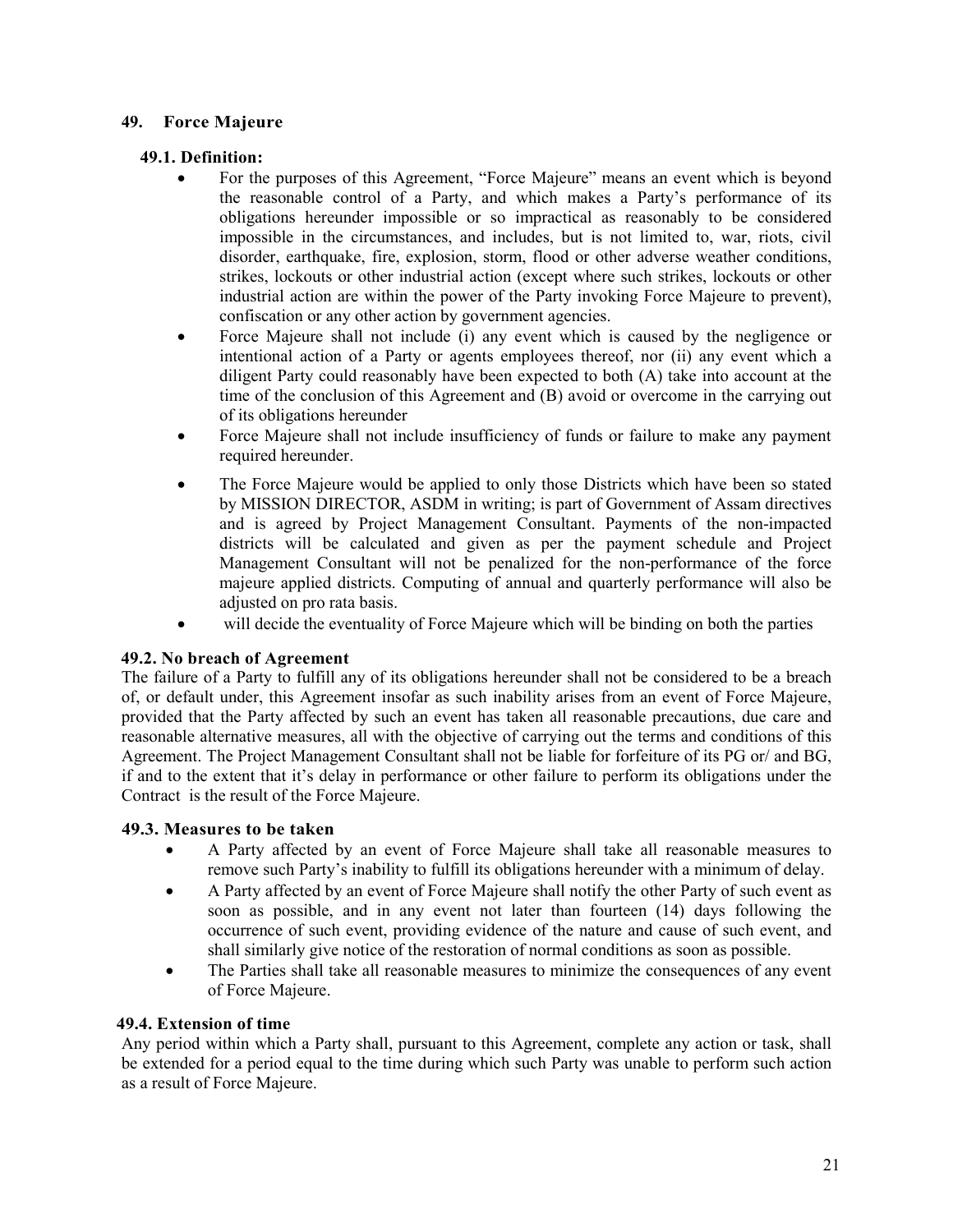## **49.5. Payments**

The Force Majeure is applied to only those Districts which have been so stated by MISSION DIRECTOR, ASDM in writing; is part of Government of Assam directives and is agreed by Project Management Consultant. Payments of the non-impacted districts will be calculated and given as per the payment schedule (Section 7) and Project Management Consultant will not be penalized for the nonperformance of the force majeure applied districts. Computing of annual and quarterly performance will also be adjusted on pro rata basis.

In the event of Force Majeure is applied to the whole state of Assam, then ASDM will continue to follow the payment schedule by giving concession to Project Management Consultant of nonsubmission of deliverables for the period of 3 months. Post which, either party is allowed to terminate the contract under the clause Termination for Convenience.

## **49.6. Consultation**

Not later than thirty (30) days after the Project Management Consultant has, as the result of an event of Force Majeure, become unable to perform a material portion of the Services, the Parties shall consult with each other with a view to agreeing on appropriate measures to be taken in the circumstances.

## **50. Change Order stand Contract Amendments**

- 50.1. ASDM may at any time order the selected bidder through Notice, to make changes within the general scope of the Contract in case of services to be provided by the selected bidder.
- 50.2. If any such change causes an increase or decrease in the cost of, or the time required for, the selected bidder's performance of any provisions under the Contract, an equitable adjustment shall be made in the Contract Price or in the Delivery and Completion Schedule, or both, and the Contract shall accordingly be amended. Any claims by the selected bidder for adjustment under this clause must be asserted within thirty (30) days from the date of the selected bidder's receipt of the ASDM"s order. The rate-contract enclosed in the Fin-2 will be used to calculate the cost of the additional work/ change request.

## **51. Termination Clauses**

## **51.1 Termination for Default**

- ASDM may, without prejudice to any other remedy for breach of contract, by a written notice of default of at least 60 days sent to the selected bidder, terminate the contract in whole or in part(provided a cure period of not less than 90 days is given to the selected bidder to rectify the breach):
- If the selected bidder fails to deliver any or all quantities of the service within the time period specified in the contract, or any extension thereof granted by ASDM; or
- If the selected bidder fails to perform any other obligation under the contract within the specified period of delivery of service or any extension granted thereof; or
- If the selected bidder, in the judgment of the ASDM, is found to be engaged in corrupt, fraudulent, collusive, or coercive practices in competing for or in executing the contract.
- If the selected bidder commits breach of any condition of the contract
- If ASDM terminates the contract in whole or in part, amount of PG shall be forfeited.

## **51.2. Termination for Insolvency**

ASDM may at any time terminate the Contract by giving a written notice of at least 30 days to the selected bidder, if the selected bidder becomes bankrupt or otherwise insolvent. In such event, termination will be without compensation to the selected bidder, provided that such termination will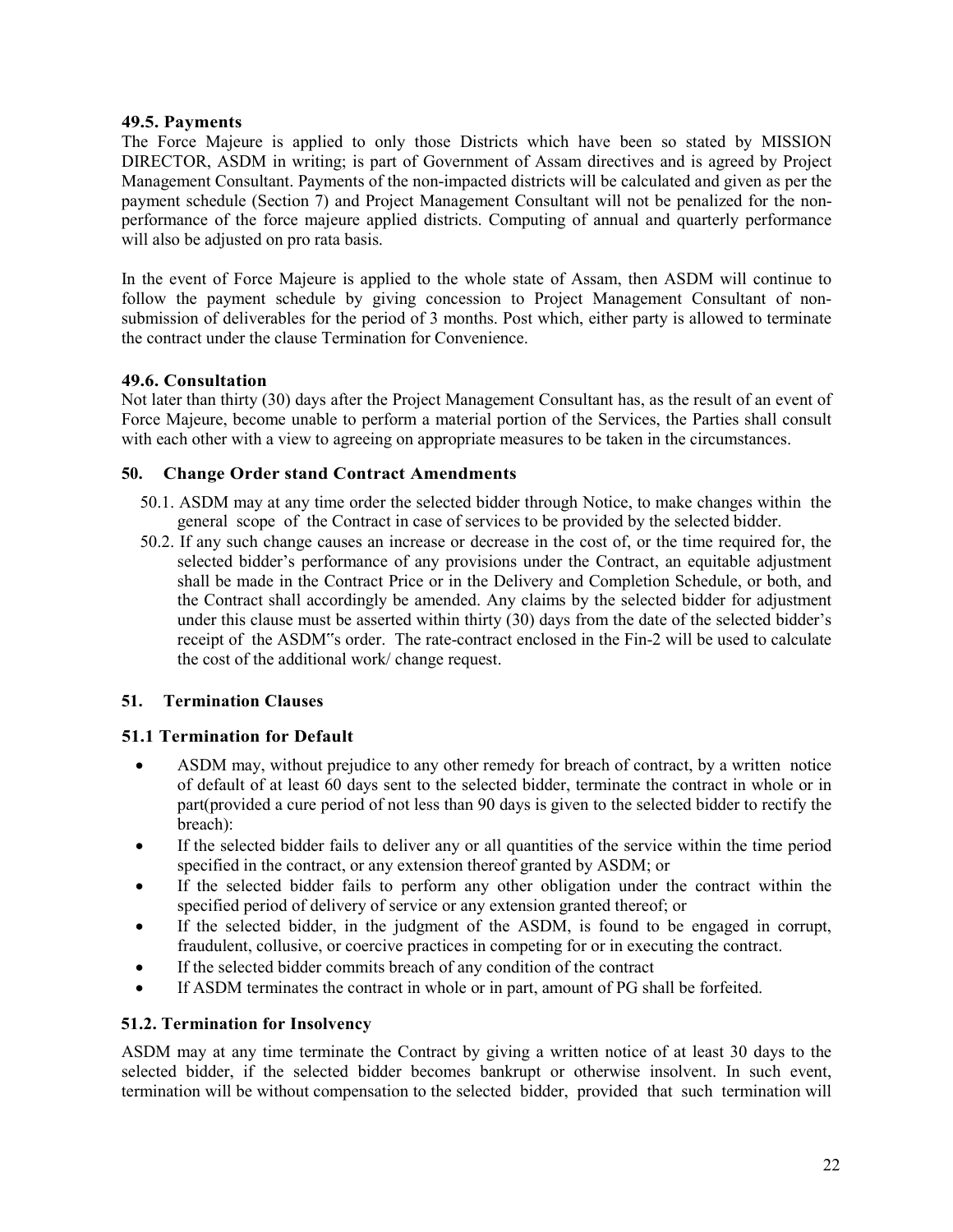not prejudice or affect any right of action or remedy that has accrued or will accrue thereafter to ASDM.

## **51.3. Termination for Convenience**

- ASDM, by a written notice of at least 60 days sent to the selected bidder, may terminate the Contract, in whole or in part, at any time for its convenience. The Notice of termination shall specify that termination is for S convenience, the extent to which performance of the selected bidder under the Contract is terminated, and the date upon which such termination becomes effective.
- In such case, ASDM will pay for all the pending invoices as well as the work done till that date by the Project Management Consultant.
- In addition to above clause, ASDM will compensate the Project Management Consultant with 30 days of Fee of all two components, i.e. CPMU, SPMU& DPMU and balance unpaid amount of ICT Portal as long as the entire portal is completed and delivered along with source code to ASDM.
- Depending on merits of the case the selected bidder may be appropriately compensated on mutually agreed terms for the loss incurred by the contract if any due to such termination.
- Limitation of Liability- In no event shall either party be liable for consequential, incidental, indirect, or punitive loss, damage or expenses (including lost profits). The selected bidder shall not be liable to the other hereunder or in relation hereto (whether in contract, tort, strict liability or otherwise) for more than the value of the fees to be paid (including any amounts invoiced but not yet paid) under this Agreement.

## **51.4. Termination by ASDM**

- The ASDM may, by not less than thirty (30) days" written notice of termination to the Project Management Consultant, such notice to be given after the occurrence of any of the events, terminate this Agreement if:
- The Project Management Consultant fails to remedy any breach hereof or any failure in the performance of its obligations hereunder, as specified in a notice of suspension, within thirty (30) days of receipt of such notice of suspension or within such further period as the ASDM may have subsequently granted in writing;
- The Project Management Consultant becomes insolvent or bankrupt or enters into any agreement with its creditors for relief of debt or take advantage of any law for the benefit of debtors or goes into liquidation or receivership whether compulsory or voluntary;
- The Project Management Consultant fails to comply with any final decision reached as a result of arbitration proceedings.
- The Project Management Consultant submits to the ASDM a statement which has a material effect on the rights, obligations or interests of the ASDM and which the Project Management Consultant knows to be false;
- Any document, information, data or statement submitted by the Project Management Consultant in its Proposals, based on which the Project Management Consultant was considered eligible or successful, is found to be false, incorrect or misleading; or
- As the result of Force Majeure, the Project Management Consultant is unable to perform a material portion of the Services for a period of not less than sixty (60)days
- If the Govt. of Assam would like to terminate the contract for reasons not attributable to the Project Management Consultant performance, they will need to clear all invoices for the TC services up to the date of their notice along with 1 month fee pro-rata fee out of the project fee for 36 months.
- If the Govt. of Assam would like to terminate the contract for reasons attributable related to the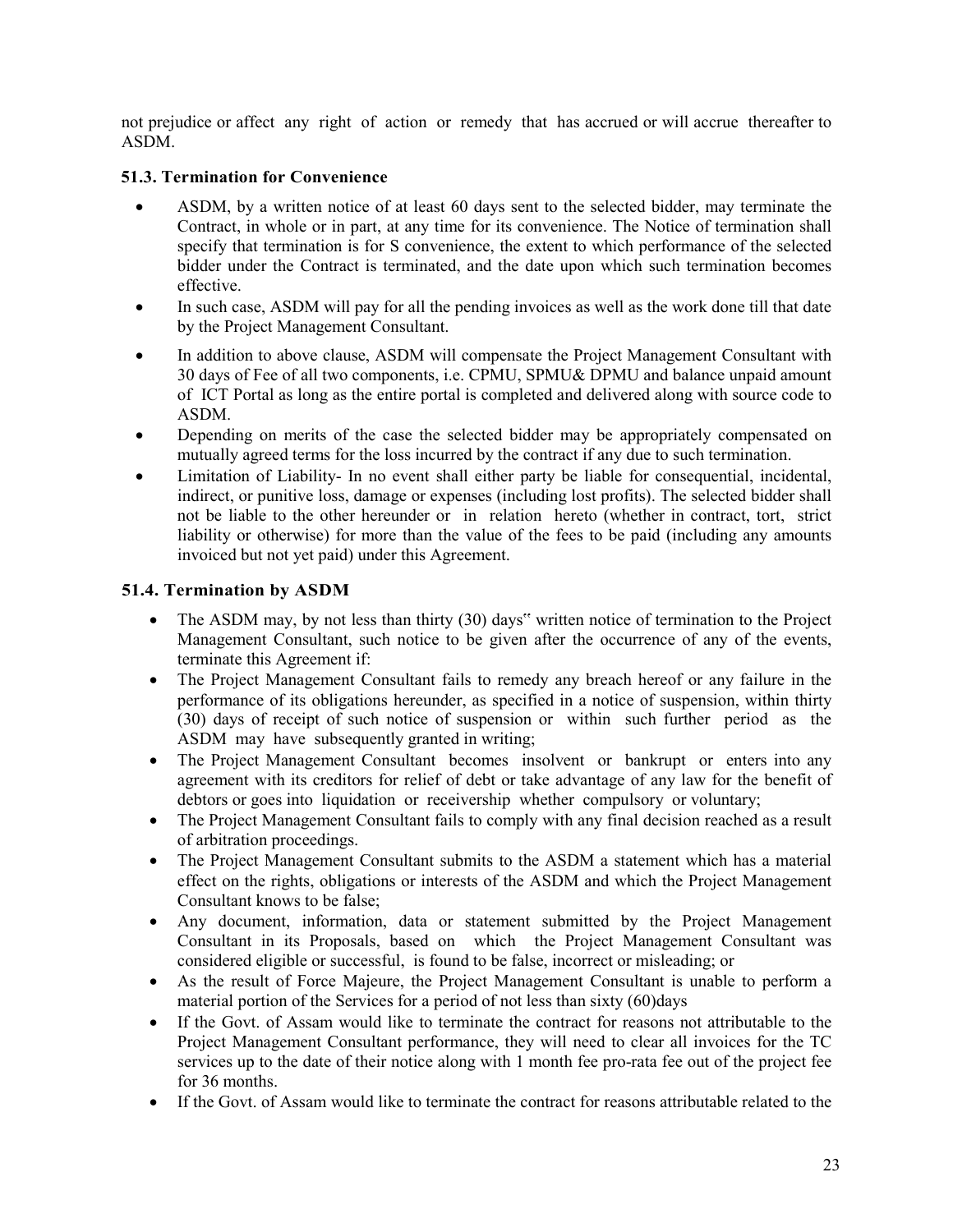Project Management Consultant performance, the government will give a rectification notice for 3 months to TC in writing with specific observations and instructions.

## **51.5. Termination by Project Management Consultant**

The Project Management Consultant may, by not less than six (06) month written notice to the ASDM, such notice to be given after the occurrence of any of the events, terminate this Agreement if:

- The ASDM is in material breach of its obligations pursuant to this Agreement and has not remedied the same within forty-five (45) days (or such longer period as the Project Management Consultant may have subsequently agreed in writing) following the receipt by the ASDM of the Project Management Consultant's notice specifying such breach;
- If there are more than 2 un-paid invoices and ASDM fails to remedy the same within 45days of the submission of the last un-paid invoice
- as the result of Force Majeure, the Project Management Consultant is unable to perform a material portion of the Services for a period of not less than sixty (60) days; or
- The ASDM fails to comply with any final decision reached as a result of arbitration.

## **51.5.1 Payment upon Termination**

Upon termination of this Agreement all pending payments due till the date of the termination of the contract will be made by ASDM to the Project Management Consultant within 30 days of the contract termination

## **51.5.2. Suspension**

The ASDM may, by written notice of suspension to the Technical Consultant, without any obligation (financial or otherwise) suspend all the payments to the Project Management Consultant hereunder if the Project Management Consultant shall be in breach of this Agreement or shall fail to perform any of its obligations under this Agreement, including the carrying out of the Services; provided that such notice of suspension

- shall specify the nature of the breach or failure, and
- shall provide an opportunity to the Project Management Consultant to remedy such breach or failure within a period not exceeding thirty (30) days after receipt by the Project Management Consultant of such notice of suspension. The above action will be taken by ASDM after approval of Project Management Consultant Evaluation Committee

## **51.5.3. Cessation of rights and obligations**

Upon termination of this Agreement or upon expiration of this Agreement, all rights and obligations of the Parties hereunder shall cease, except

- such rights and obligations as may have accrued on the date of termination or expiration,
- the obligation of confidentiality set forth in RFP,

## **52. Cessation of Services**

Upon termination of this Agreement by notice of either Party to the other the Project Management Consultant shall, immediately upon dispatch or receipt of such notice, take all necessary steps to bring the Services to a close in a prompt and orderly manner and shall make every reasonable effort to keep expenditures for this purpose to a minimum.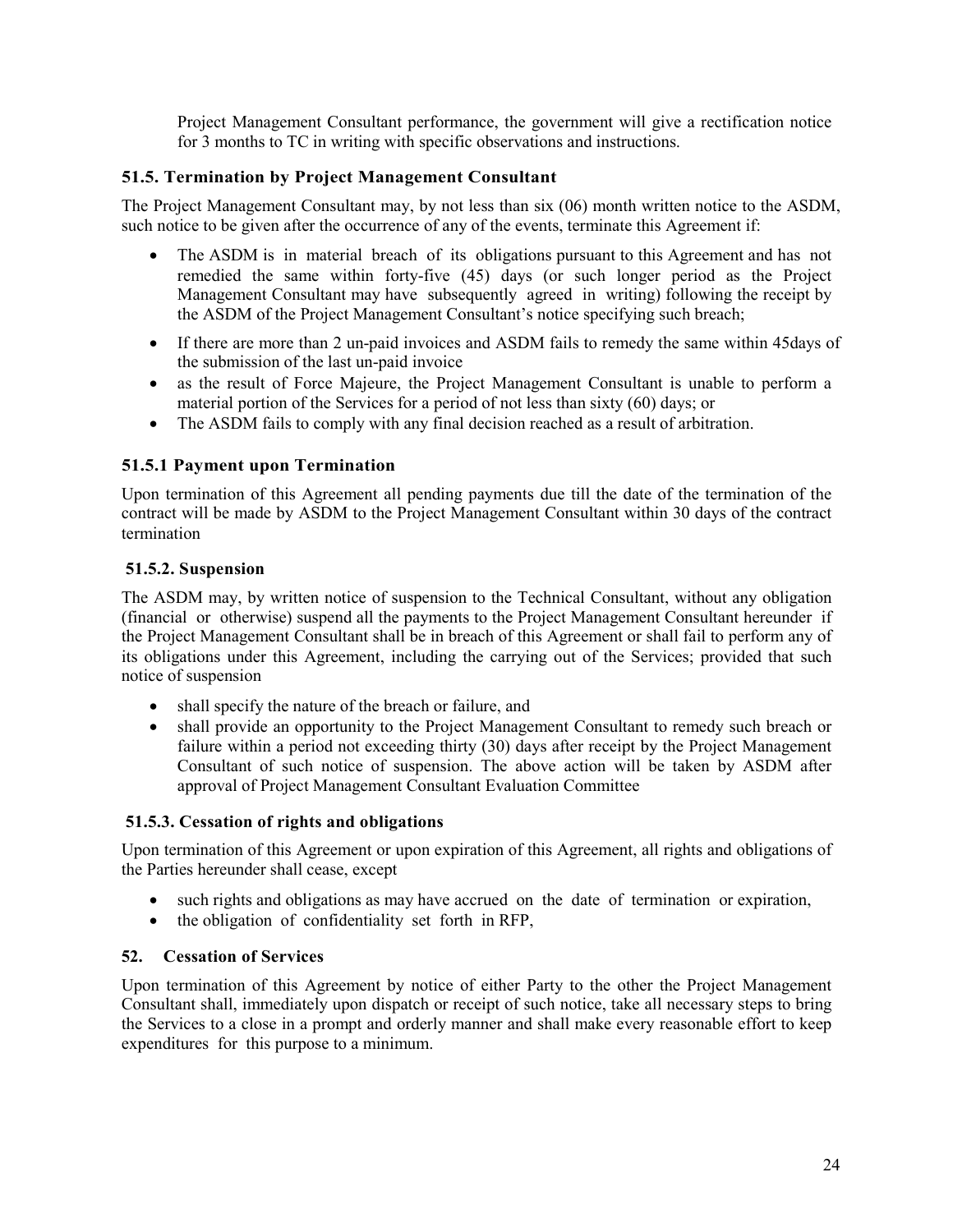## **53. Disputes Resolution**

## **53.1. Amicable Settlement**

The parties shall use their best efforts to settle amicably all disputes arising out of or in connection with this Agreement or the interpretation thereof. In the event a dispute, differences or claim arises in connection with the interpretation or implementation of this agreement, the aggrieved party shall issue a written notice setting out the Dispute/differences or claim to the other party, parties shall first attempt to resolve such dispute through mutual consultation. If the dispute is not resolved as aforesaid within 15 days from the date of receipt of written notice, the matter will be referred to ASDM, who will take decision within 30 days after such reference. If the dispute is still not resolved the matter will be referred for Arbitration.

## **53.2. Arbitration**

In case the dispute is not resolved, any party may issue a notice of reference, invoking resolution of disputes through arbitration in accordance with the provisions of the Arbitration Conciliation Act, 1996. The arbitral proceedings shall be conducted by a sole arbitrator that may be appointed with the consent of Parties to such dispute. If there is no agreement among the parties to the identity or appointment of such sole arbitrator within 30 days of issue of notice of reference, then the arbitral proceedings will be conducted by a panel of three arbitrators, one arbitrator to be appointed by ASDM and other appointed by Project Management Consultant and the third arbitrator to be mutually appointed by the other two arbitrators in accordance with provisions of Arbitration and Conciliation Act, 1996. Arbitration proceedings shall be conducted in and the award shall be made in English language. Arbitration proceedings shall be conducted at Guwahati and following are agreed.

The arbitration award shall be final and binding on the Parties, and the Parties agree to be bound thereby and to act accordingly.

The arbitrator may award to the Party that substantially prevails on merit, its costs and reasonable expenses (including reasonable fees for counsel).

When any dispute is under arbitration, except for matters under dispute, the Parties shall continue to exercise their remaining respective rights and fulfil their remaining respective obligations under this Agreement.

## **54. Disqualification**

The bid is liable to be disqualified if:

- Not submitted in accordance with this document.
- During validity of the bid or its extended period, if any, the bidder increases his quoted prices.
- During the bid process, if a bidder indulges in any such deliberate act as would jeopardize or unnecessarily delay the process of bid evaluation and finalization.
- Bid received in incomplete form or not accompanied by bid security amount/all requisite documents.
- Bid received after due date and time.
- Bidder submits conditional bids.
- Bidder indulges in canvassing in any form to win the contract.
- Bidder sub-contracts any part of the project (Including DPMU resources) to or employs the goods or services of any of the parties having interest in the project.

## **55. Intellectual Property Rights of the Project**

During the operational phase, the responsibility to maintain the IPR would lie with the Project Management Consultant. The Project Management Consultant shall transfer the Source Code &IPR to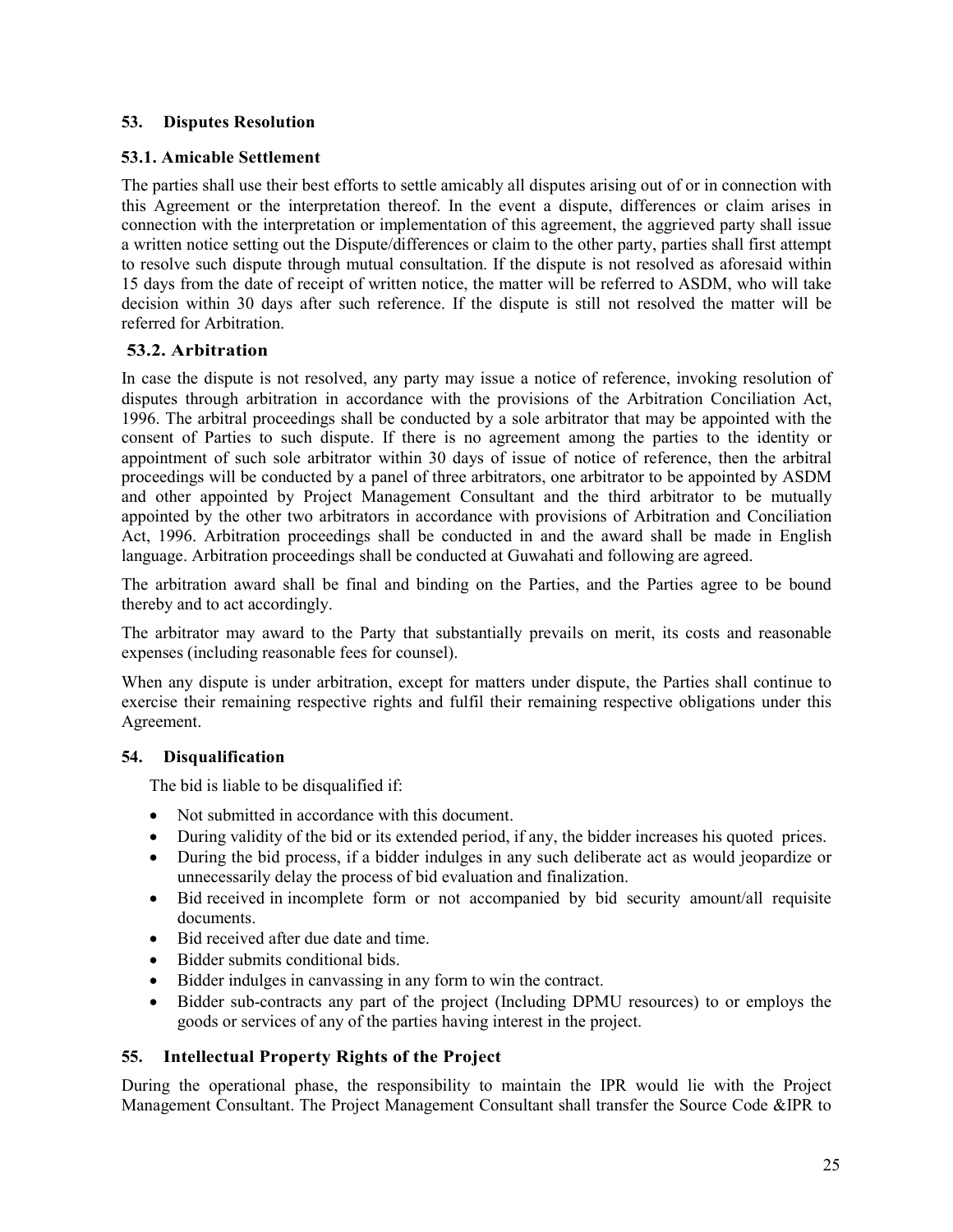ASDM, at the time of completion of the assignment.

### **56. Responsibilities of the ASDM**

- 56.1. All work regarding creation of S Steering committee.
- 56.2. Appointment of a single point of contact person, who will coordinate with all departments/ Project Management Consultant/ TSPs/ Call Center etc. Coordination with various departments and stakeholders.
- 56.3. Issuance of various government orders/policy amendments as per requirement of the project.
- 56.4.Facilitate Project Management Consultant by issuing Office Order to various District Commissioner for DPMU resources to be based and work from respective DC offices across the state.
- 56.5. Assigning of relevant officials as per project need.
- 56.6. Resolution of problems and disputes arising.
- 56.7. In coordination with TC, steps would be taken for additional funding from State/ Centre for smooth functioning of this scheme
- 56.8. Timely payments to the Project Management Consultant
- 56.9. Facilitate coordination with Placement Agencies/ Certification Agencies/ and other service providers on need-basis.
- 56.10. Will provide Hosting, Bandwidth, System Software, Hardware, System Administrator & other infrastructure to deploy ICT Portal in the state.

## **Section 2. Data Sheet & Instructions to Project Management Consultants (IPMC)**

| A. General                                |                                                                                                                                                                                                                                                                                                                                                      |
|-------------------------------------------|------------------------------------------------------------------------------------------------------------------------------------------------------------------------------------------------------------------------------------------------------------------------------------------------------------------------------------------------------|
| <b>IPMC</b><br><b>Clause</b><br>Reference |                                                                                                                                                                                                                                                                                                                                                      |
| 1.                                        | <b>Location of the Project: Assam, India</b>                                                                                                                                                                                                                                                                                                         |
| 2.                                        | Name of the Client: Assam Skill Development Mission (under Department of Skill,<br>employment and Entrepreneurship, Govt. of Assam).<br>Method of selection: Combined Quality cum Cost Based System (QCBS) 80:20 with 70<br>marks as the qualifying score in Technical Evaluation.<br>Any bids with less than 70 marks (Technical) will be rejected. |
| 3 <sub>1</sub>                            | Financial Proposal to be submitted together with Prequalification and<br><b>Technical Proposal: Yes</b><br>The name of the assignment is: Engagement of Project Management Consultant for<br>Assam Skill Development Mission.                                                                                                                        |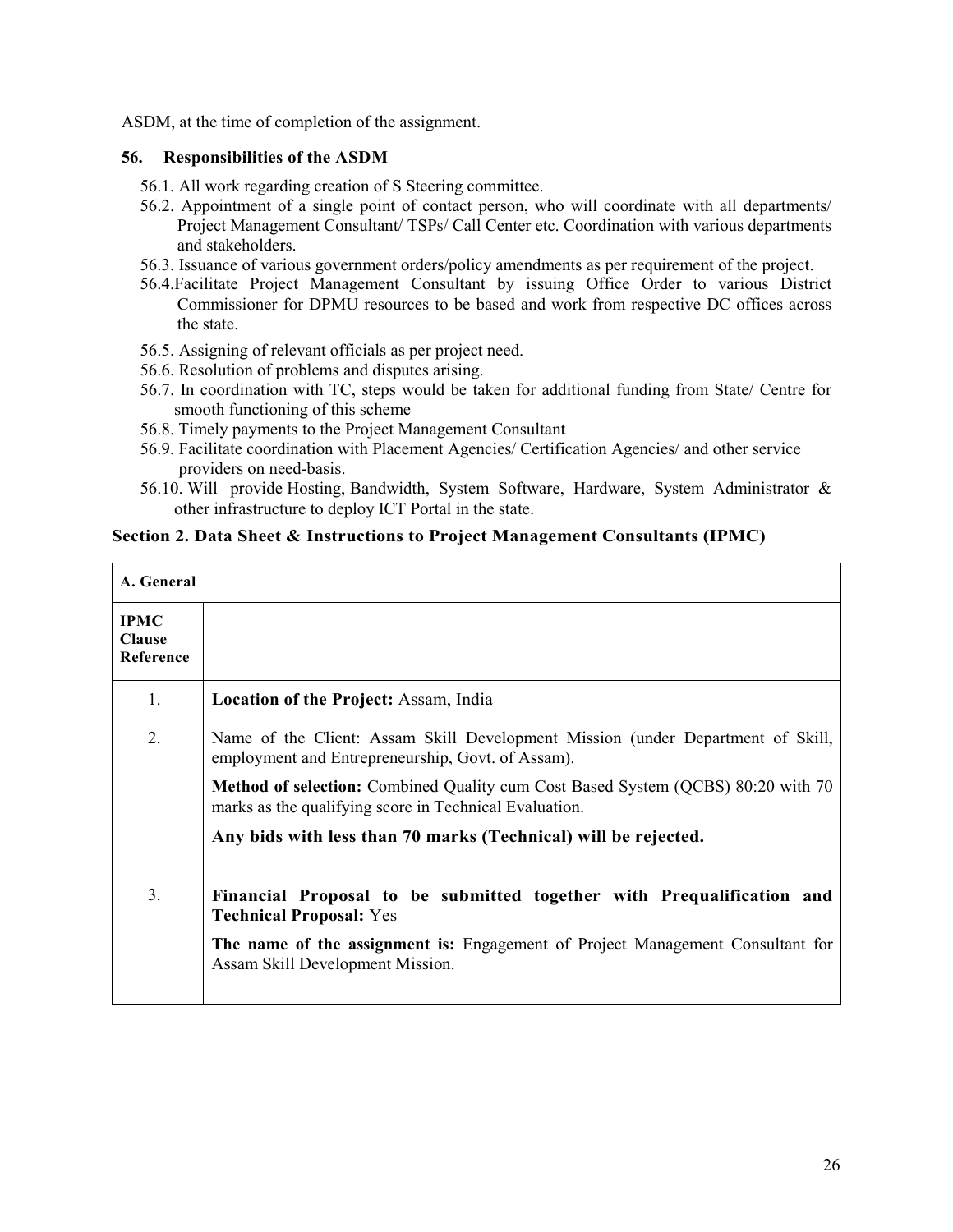| $\overline{4}$ . | A pre-bid meeting will be held: Yes                                                 |  |  |
|------------------|-------------------------------------------------------------------------------------|--|--|
|                  | Date of pre-bid meeting: 28/06/2017                                                 |  |  |
|                  | <b>Assam Skill Development Mission</b>                                              |  |  |
|                  | Nayantara Building 5 <sup>th</sup> Floor,                                           |  |  |
|                  | Six Mile Guwahati -781022<br>Contact: 0361-2339745                                  |  |  |
|                  | Email: missiondirector.asdm $(a)$ gmail.com                                         |  |  |
|                  |                                                                                     |  |  |
|                  |                                                                                     |  |  |
| 5.               | <b>Assam Skill Development Mission</b><br>Nayantara Building 5 <sup>th</sup> Floor, |  |  |
|                  | Six Mile Guwahati - 781022, Contact: 0361-2339745                                   |  |  |
|                  | will provide the relevant information, guidelines, inputs, project data, reports,   |  |  |
|                  | etc. to facilitate the preparation of the Proposals:                                |  |  |
|                  |                                                                                     |  |  |
|                  |                                                                                     |  |  |
|                  | <b>B. Preparation of Proposals</b>                                                  |  |  |
|                  |                                                                                     |  |  |
| 6.               | This RFP has been issued in the English language.                                   |  |  |
|                  | Proposals shall be submitted in English language.                                   |  |  |
|                  | All correspondence exchange shall be in English language.                           |  |  |
| 7.               | The Proposal shall comprise the following:                                          |  |  |
|                  | For TECHNICAL PROPOSAL:                                                             |  |  |
|                  | (1) Prequalification Proposal Form as per Pre-Qual-1                                |  |  |
|                  | (2) Compliance sheet to prequalification criteria as per FormPre-Qual-2             |  |  |
|                  | (3) Supporting for prequalification proposals as mentioned in section 20a.          |  |  |
|                  | <b>Technical Proposal:</b>                                                          |  |  |
|                  | (4) Power of Attorney to sign the Proposal                                          |  |  |
|                  | $(5)$ TECH-1                                                                        |  |  |
|                  | $(6)$ TECH-2                                                                        |  |  |
|                  | $(7)$ TECH-3                                                                        |  |  |
|                  | $(8)$ TECH-4                                                                        |  |  |
|                  | $(9)$ TECH-5                                                                        |  |  |
|                  | <b>AND</b>                                                                          |  |  |
|                  | <b>Financial Proposal:</b>                                                          |  |  |
|                  | (1) Financial Proposal FormFIN-1                                                    |  |  |
|                  | (2) Financial Proposal FormFIN-2                                                    |  |  |
|                  |                                                                                     |  |  |
| 8.               | <b>Statement of Undertaking is required</b>                                         |  |  |
|                  | As per RFP.                                                                         |  |  |
|                  |                                                                                     |  |  |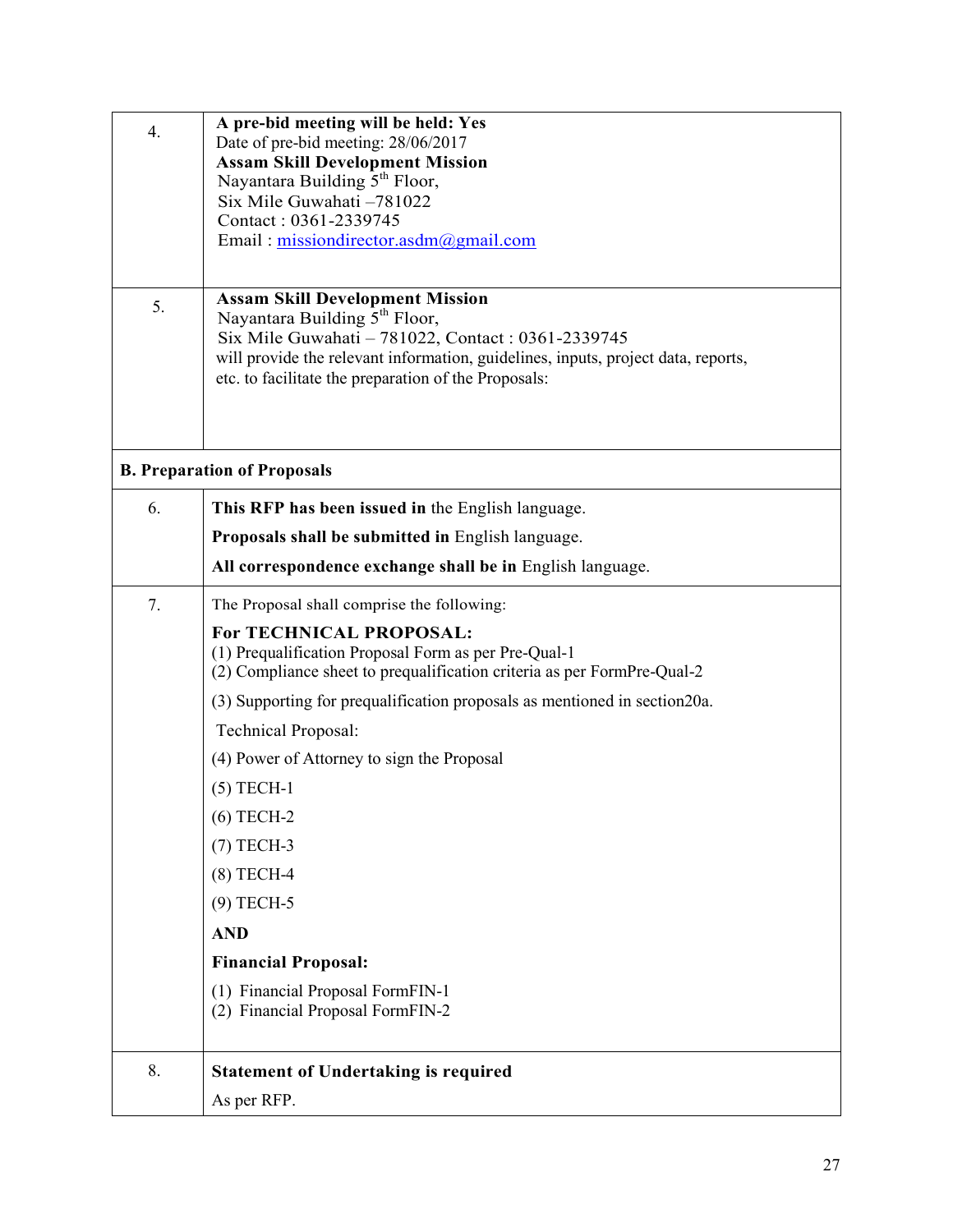| 9.  | Participation of Sub-Project Management Consultants, Key Experts and Non-<br>Key Experts in more than one Proposal is permissible<br>N <sub>o</sub>                                                                                                                                                                                   |                                                                                                                                                                                |  |  |
|-----|---------------------------------------------------------------------------------------------------------------------------------------------------------------------------------------------------------------------------------------------------------------------------------------------------------------------------------------|--------------------------------------------------------------------------------------------------------------------------------------------------------------------------------|--|--|
| 10. | Proposals must remain valid for 120 days from the date of opening of Tender                                                                                                                                                                                                                                                           |                                                                                                                                                                                |  |  |
| 11. | The contact information for requesting clarifications is:<br><b>Mission Director</b><br><b>Assam Skill Development Mission</b><br>Nayantara Building 5 <sup>th</sup> Floor,<br>Six Mile Guwahati-781022<br>Email: missiondirector.asdm@gmail.com<br>Contact: 0361-2339745                                                             |                                                                                                                                                                                |  |  |
| 12. | Project Management Consultants can Sub Contract resources to be deployed in districts<br>(DPMU Consultants - Non key experts)                                                                                                                                                                                                         |                                                                                                                                                                                |  |  |
|     |                                                                                                                                                                                                                                                                                                                                       | However, the responsibility and accountability for meeting the technical requirements and<br>deliverables of this program will solely and completely lie with the main bidder. |  |  |
|     | Project Management Consultant to provide a Self-Certificate from its Head - HR or<br>Authorized Signatory that the resources deployed on the Project will be on the Payroll of<br>the Project Management Consultant at the start of the project. This Certificate needs to be<br>provided annually.                                   |                                                                                                                                                                                |  |  |
|     | DPMU consultants will be selected by a panel of ASDM appointed Technical<br>Committee which will qualify candidates depending on the candidates meeting the<br>minimum RFP requirements and suitability of the job requirement. In case, a resource is<br>found unsuitable on the date of interview, TC shall replace them in 7 days. |                                                                                                                                                                                |  |  |
|     | No kind of Consortium / Joint Venture is allowed                                                                                                                                                                                                                                                                                      |                                                                                                                                                                                |  |  |
| 13. | <b>Resources Required for 36 months for SPMU &amp; DPMU</b>                                                                                                                                                                                                                                                                           |                                                                                                                                                                                |  |  |
|     | <b>TC Tier</b>                                                                                                                                                                                                                                                                                                                        | <b>Number of Positions</b>                                                                                                                                                     |  |  |
|     | <b>CPMU</b>                                                                                                                                                                                                                                                                                                                           |                                                                                                                                                                                |  |  |
|     | <b>SPMU</b><br>15                                                                                                                                                                                                                                                                                                                     |                                                                                                                                                                                |  |  |
|     | <b>DPMU</b><br>33                                                                                                                                                                                                                                                                                                                     |                                                                                                                                                                                |  |  |
|     | This is the optimum number of resources required to execute the project, the Project<br>Management Consultant is free to suggest in their approach $\&$ methodology additional<br>resources and their deployment mechanism, if deemed fit.                                                                                            |                                                                                                                                                                                |  |  |
| 14. | Costs & per diem to be provided as actual: $No - State$ will NOT pay any<br>other<br>compensation to the Project Management Consultant other than the Fees mentioned in the<br>Financial Bid, other than Travel outside Base station of deployment where TA/DA rules<br>of the state will apply and shall be paid.                    |                                                                                                                                                                                |  |  |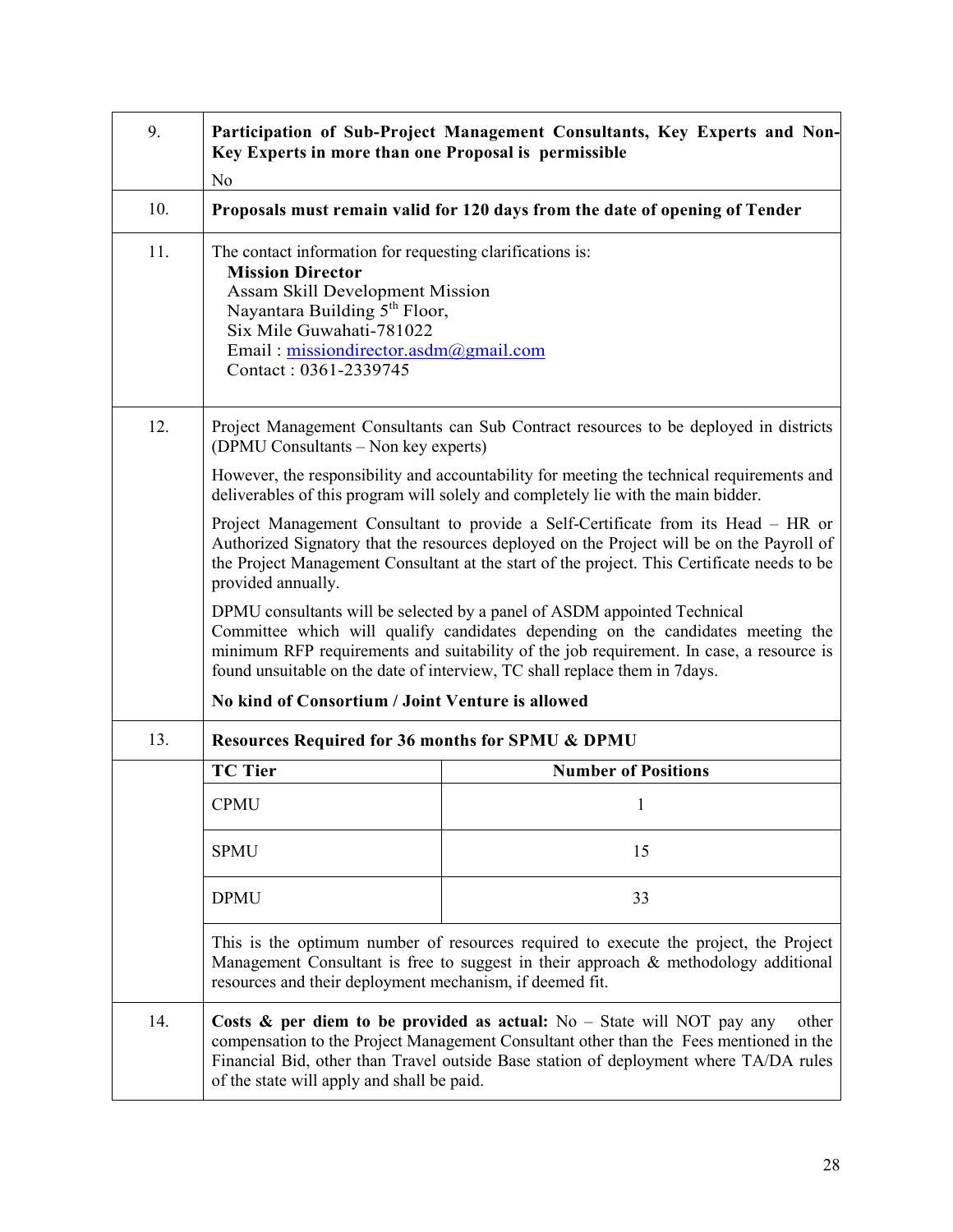| 15.                                                                                                    | A price adjustment provision applies to remuneration rates: No for the<br>contract period.                                                                                                                                                                                                                    |  |  |
|--------------------------------------------------------------------------------------------------------|---------------------------------------------------------------------------------------------------------------------------------------------------------------------------------------------------------------------------------------------------------------------------------------------------------------|--|--|
| 16.                                                                                                    | The Financial Proposal shall be stated in the following currencies: INR only                                                                                                                                                                                                                                  |  |  |
|                                                                                                        | C. Submission, Opening and Evaluation                                                                                                                                                                                                                                                                         |  |  |
| 17.<br>An offline Submission of Pre-Qualification, Technical and Financial Proposals is<br>offered: No |                                                                                                                                                                                                                                                                                                               |  |  |
|                                                                                                        | Hardcopy of EMD and Tender Fees has to be submitted as per details in Schedule Table,<br>Pg. $8$                                                                                                                                                                                                              |  |  |
|                                                                                                        | An online submission of Pre-Qualification, Technical and Financial Proposals is<br>offered: Yes                                                                                                                                                                                                               |  |  |
|                                                                                                        | <b>Please follow instructions as follows:</b>                                                                                                                                                                                                                                                                 |  |  |
|                                                                                                        | The Bidders shall submit the Pre-Qualification, Technical and Financial Bids online<br>٠<br>on the website:: www.assamtenders.gov.in with a valid Digital Signature of any<br>Authorized Bidder of the Firm not later than 3:00 PM on Bid Due Date.                                                           |  |  |
|                                                                                                        | The Bid document shall also have the Bidder's stamp on each page along with<br>٠<br>signature of the authorized representative of the bidder.                                                                                                                                                                 |  |  |
|                                                                                                        | If any bidder fails to submit its proposal online, the concerned bidder stands<br>٠<br>disqualified.<br>If there is any difference in documents (Pre-Qualification, Technical, Tender Fees<br>٠<br>and EMD) uploaded online and submitted in hardcopy, online would be considered as<br>final for evaluation. |  |  |
| 18.                                                                                                    | The Technical bid opening shall take place at:<br><b>Assam Skill Development Mission</b><br>Nayantara Building $\hat{5}^{\text{th}}$ Floor,<br>Six Mile Guwahati - 781022<br>Email: missiondirector.asdm@gmail.com<br>Contact: 0361-2339745<br>Date: 12.07.2017<br>Time: 4.00 PM                              |  |  |
|                                                                                                        | Opening of Bids                                                                                                                                                                                                                                                                                               |  |  |
|                                                                                                        | All the bids received till the due date and time shall be opened by ASDM in the presence<br>of bidders, as per the schedule (subject to change and early notification to bidders)<br>indicated in the Schedule for Invitation of RFP.                                                                         |  |  |
| 19.                                                                                                    | Criteria, sub-criteria, and point system for the evaluation of the Pre-Qualification and<br><b>Full Technical Proposals:</b>                                                                                                                                                                                  |  |  |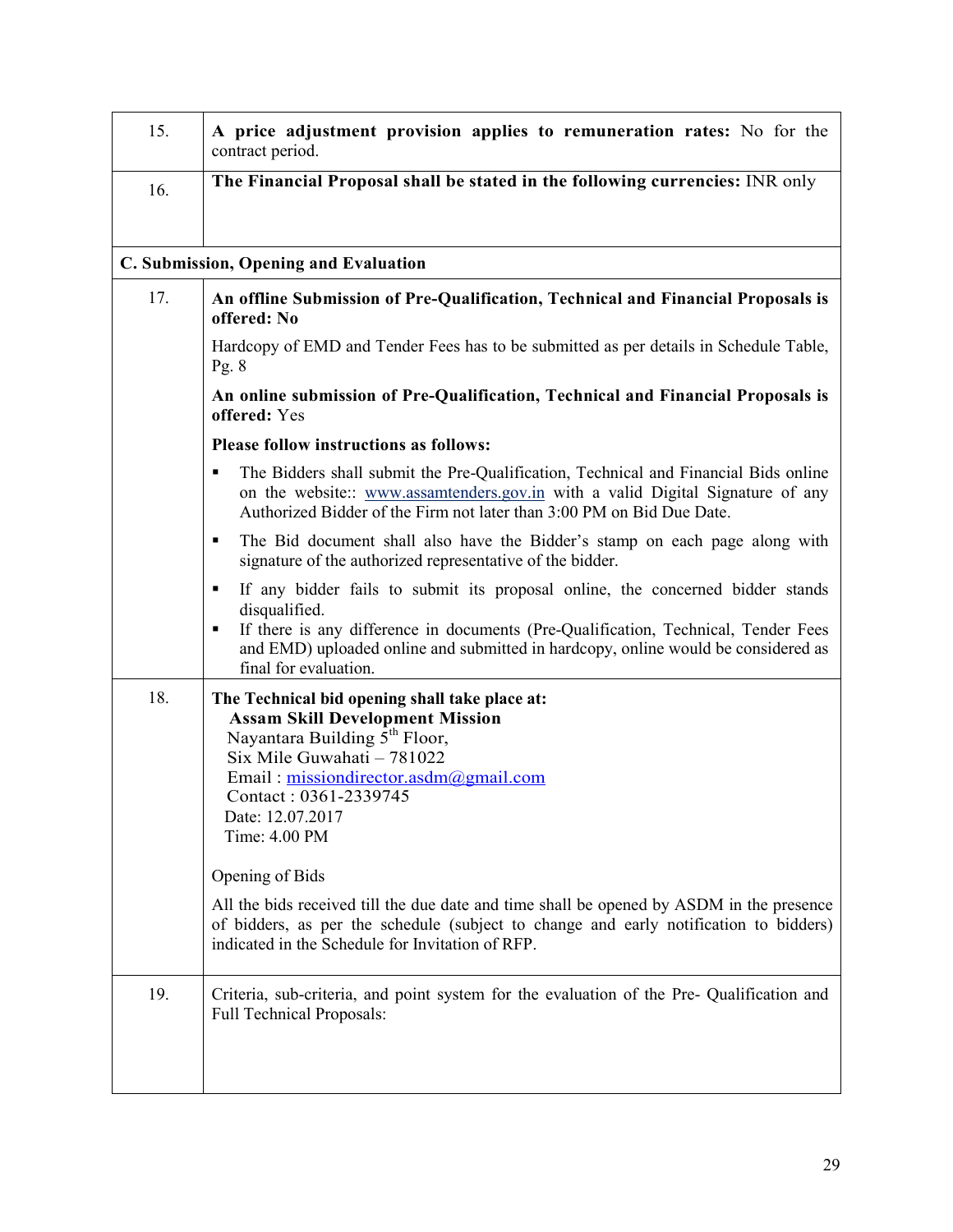| a. Pre-Qualification |                                                                                                                                                                                                                                                                                                                                                                                                                                          |                                                                                                                                                                                                                                                                                            |
|----------------------|------------------------------------------------------------------------------------------------------------------------------------------------------------------------------------------------------------------------------------------------------------------------------------------------------------------------------------------------------------------------------------------------------------------------------------------|--------------------------------------------------------------------------------------------------------------------------------------------------------------------------------------------------------------------------------------------------------------------------------------------|
| Sr. No.              | <b>Eligibility Criteria</b>                                                                                                                                                                                                                                                                                                                                                                                                              | <b>Documentary</b><br><b>Evidence</b>                                                                                                                                                                                                                                                      |
| $\mathbf{1}$         | The bidder should be a single Business Entity.<br>(Any kind of consortium / JV is not allowed) For<br>the purpose of this Invitation for RFP document,<br>a Business Entity shall mean a company<br>registered in India under the Companies Act<br>1956, or a partnership firm registered under the<br>Limited Liability Partnership Act of 2008, and<br>operating for the last 10 years in Business<br>Consulting as of March 31, 2016. | Certificates of<br>Registration/<br>Incorporation.                                                                                                                                                                                                                                         |
| $\overline{2}$       | The bidder should have a minimal annual<br>turnover of INR 50Crores from Indian operations<br>in business consulting services in each of the<br>previous three financial years (FY 2014-15,<br>2015-16 and 2016-17)                                                                                                                                                                                                                      | Certificate<br>from<br>Statutory<br>Auditors<br>providing the turnover<br>from<br>business<br>consulting / advisory<br>services in India for the<br>last 3years                                                                                                                            |
| 3                    | The bidder should have positive net<br>worth and should have made net profit from<br>Indian operations in each of the previous three<br>financial years (FY 2014-15, 2015-16 and 2016-<br>17)                                                                                                                                                                                                                                            | Certificate<br>from<br><b>Statutory Auditors for</b><br>the last 3 years                                                                                                                                                                                                                   |
| $\overline{4}$       | The bidder should have a minimum annual<br>turnover of INR 20 Cores from Government<br>consulting services in India in each of the last 3<br>financial years (FY 2014-15, 2015-16 and 2016-<br>17)                                                                                                                                                                                                                                       | Certificate<br>from<br>statutory auditor                                                                                                                                                                                                                                                   |
| 5                    | Bidding firm should have more than 500 People<br>in the Consulting/ Advisory division payroll                                                                                                                                                                                                                                                                                                                                            | Self-certification from the<br>HR Head or Authorized<br>Signatory in the<br>prescribed format                                                                                                                                                                                              |
| 6                    | Experience<br>of<br>Four<br>least<br>at<br>completed/ongoing<br>Government<br>Projects in Project Management with<br>(Central/<br>Government<br><b>State</b><br>Department /Agency or Donor funded project in<br>India) with value $>$ INR 10Crores each<br>(including taxes), as a Lead Project Management<br>Consultant as part of a contract (including<br>extension contract if any) in the last 3years                              | For Ongoing project $-$<br>Copy<br>Signed<br>of<br>Contract<br>For Completed project -<br>Copy of Signed Contract<br>with<br>Completion<br>certificate<br>issued by the client OR<br>CA certificate stating full<br>fees has been<br>received<br><b>OR</b><br>Self-<br>certification<br>by |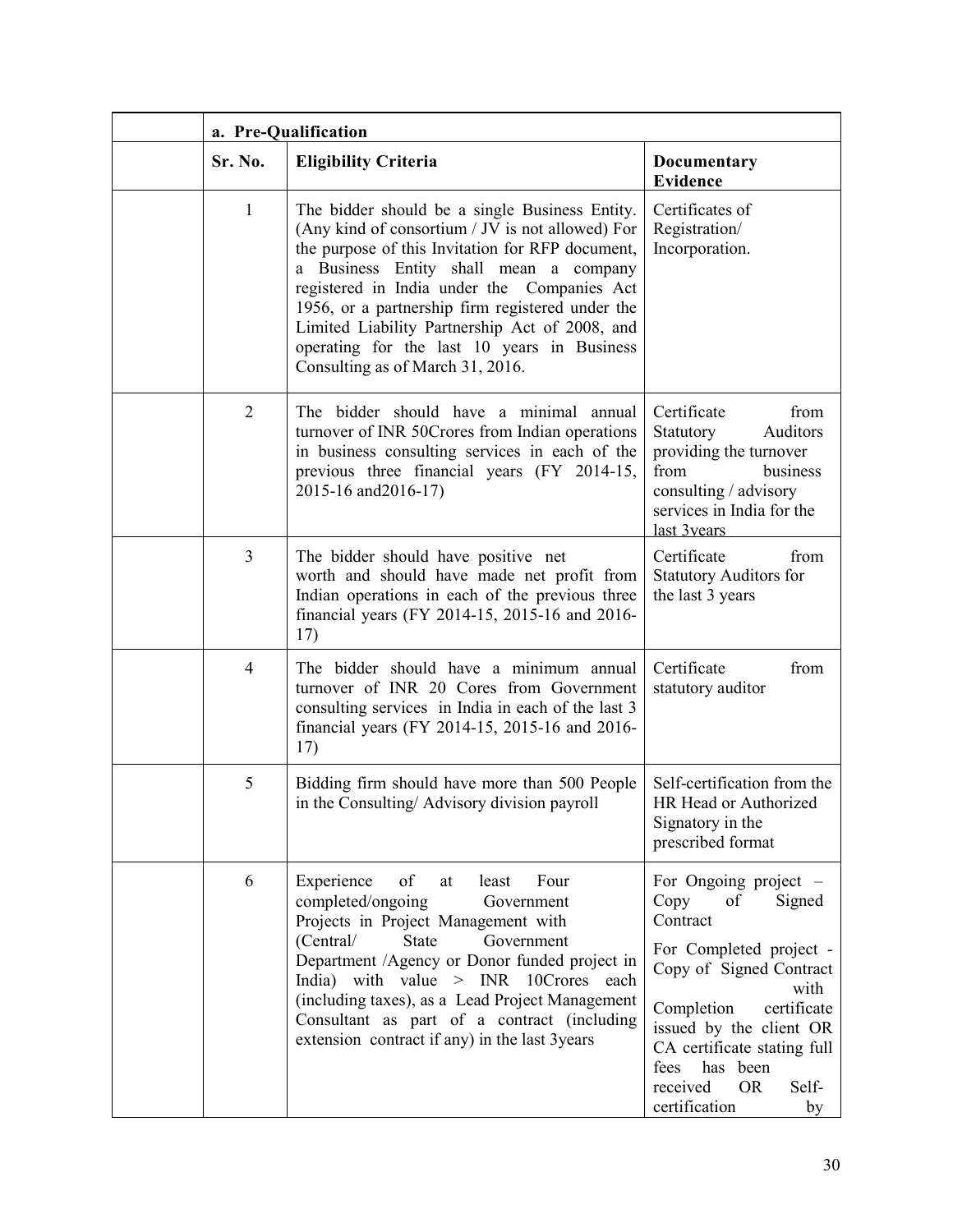|    |                                                                                                                                                                                                                                                                       | Authorized<br>signatory<br>stating that project is<br>completed<br>to<br>be<br>submitted                                                                                                                                                                                                                       |
|----|-----------------------------------------------------------------------------------------------------------------------------------------------------------------------------------------------------------------------------------------------------------------------|----------------------------------------------------------------------------------------------------------------------------------------------------------------------------------------------------------------------------------------------------------------------------------------------------------------|
| 7  | The Bidder should have completed<br>at least 1 Skill Development Project<br>during the last 2 years, value $\ge$ =<br><b>INR</b><br>1.5 Cr, with any Central Govt./ State<br>Govt./ NSDC/ State Skill Development<br>Mission/Multilateral Funding Agency,<br>in India | of<br>Signed<br>Copy<br>Contract<br>with<br>certificate<br>Completion<br>issued by the client OR<br>CA certificate stating<br>fees<br>full<br>has<br>been<br>Self-<br>received<br><b>OR</b><br>certification<br>by<br>Authorized<br>signatory<br>stating that project is<br>completed<br>to<br>be<br>submitted |
| 8  | The bidder should have completed 1 project each<br>with at least Two Sector Skill Council in last 3<br>years                                                                                                                                                          | Copy of Signed Contract<br>with<br>Completion certificate<br>issued by the client OR<br>CA certificate stating full<br>fees has been received OR<br>Self-certification<br>by<br>Authorized signatory<br>stating that project is<br>completed to be submitted                                                   |
| 9  | The Bidder should not have been blacklisted by<br>Central / State Government / Departments /<br>PSUs in India as on bid submission date.                                                                                                                              | Self-certification from<br>the Authorized<br>Signatory                                                                                                                                                                                                                                                         |
| 10 | The Bidder should have experience of designing<br>Mobilization & Communication strategy or<br>carrying out IEC Consultancy which have<br>resulted in Candidates / Skill Seekers registered<br>in a single skill development project in India                          | Self-certification from<br>the Authorized<br>Signatory                                                                                                                                                                                                                                                         |

Note:

- It is must for Bidder to qualify the each and every pre-qualification criterion mentioned in this section. The technical and financial proposal of disqualified bidder at prequalification stage will be retuned unopened.
- The summary of the PQ may be provided as per the format placed atPre-Qual-2.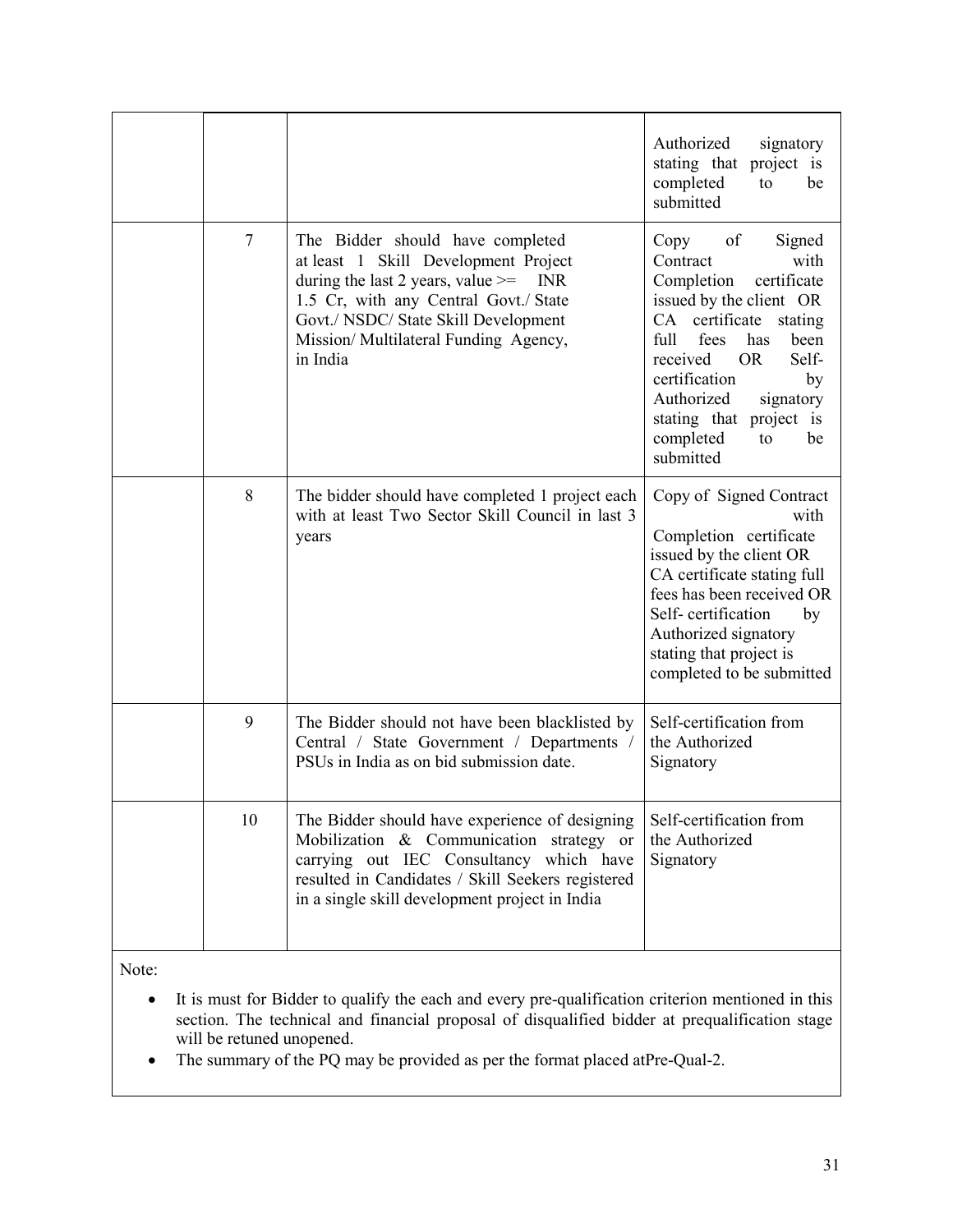| b. Technical Evaluation Criterion |                                                                                                                                                                                                                                                                                              |                |
|-----------------------------------|----------------------------------------------------------------------------------------------------------------------------------------------------------------------------------------------------------------------------------------------------------------------------------------------|----------------|
| Sr. No.                           | Criteria                                                                                                                                                                                                                                                                                     | Maximum Marks  |
| 1                                 | Relevant Experience of the Bidder<br>(Bidders can provide credentials cited must<br>include a brief write-up on the services<br>provided for either Ongoing / Completed<br>projects                                                                                                          | 35             |
|                                   | For Ongoing Project - Copy of Signed<br>Contract to be submitted                                                                                                                                                                                                                             |                |
|                                   | For Completed Project - Copy of Signed<br>Contract with Completion certificate issued<br>by the client OR CA certificate stating full<br>been<br>received<br>OR<br>fees<br>has<br>Self-<br>certification by Authorized<br>signatory<br>stating that project is completed to be<br>submitted) |                |
| 1.1                               | of<br>Skill<br>Experience<br>working<br>with<br>Development<br>Missions/<br>Employment<br>Mission in India:<br>1 project - 1 marks<br>2 projects - 2marks<br>$>2$ projects - 4 marks                                                                                                         | $\overline{4}$ |
| 1.2                               | Experience of skill development Projects<br>$(size > INR 1)$ Crore inclusive of taxes)<br>with any governments / agencies / donors<br>in India other than State Skill Missions:<br>1 project - 1 mark<br>2 projects - 2mark<br>>2 projects - 4marks                                          | 4              |
|                                   |                                                                                                                                                                                                                                                                                              |                |
| 1.3                               | working<br>Experience<br>skill<br>οf<br>on<br>development projects (size $>$ INR 1<br>crore<br>inclusive of taxes) awarded by India's<br>leading private sector companies across<br>the value chain:<br>1 project - 1 marks<br>2 projects - 2marks<br>>2 projects - 5marks                   | 5              |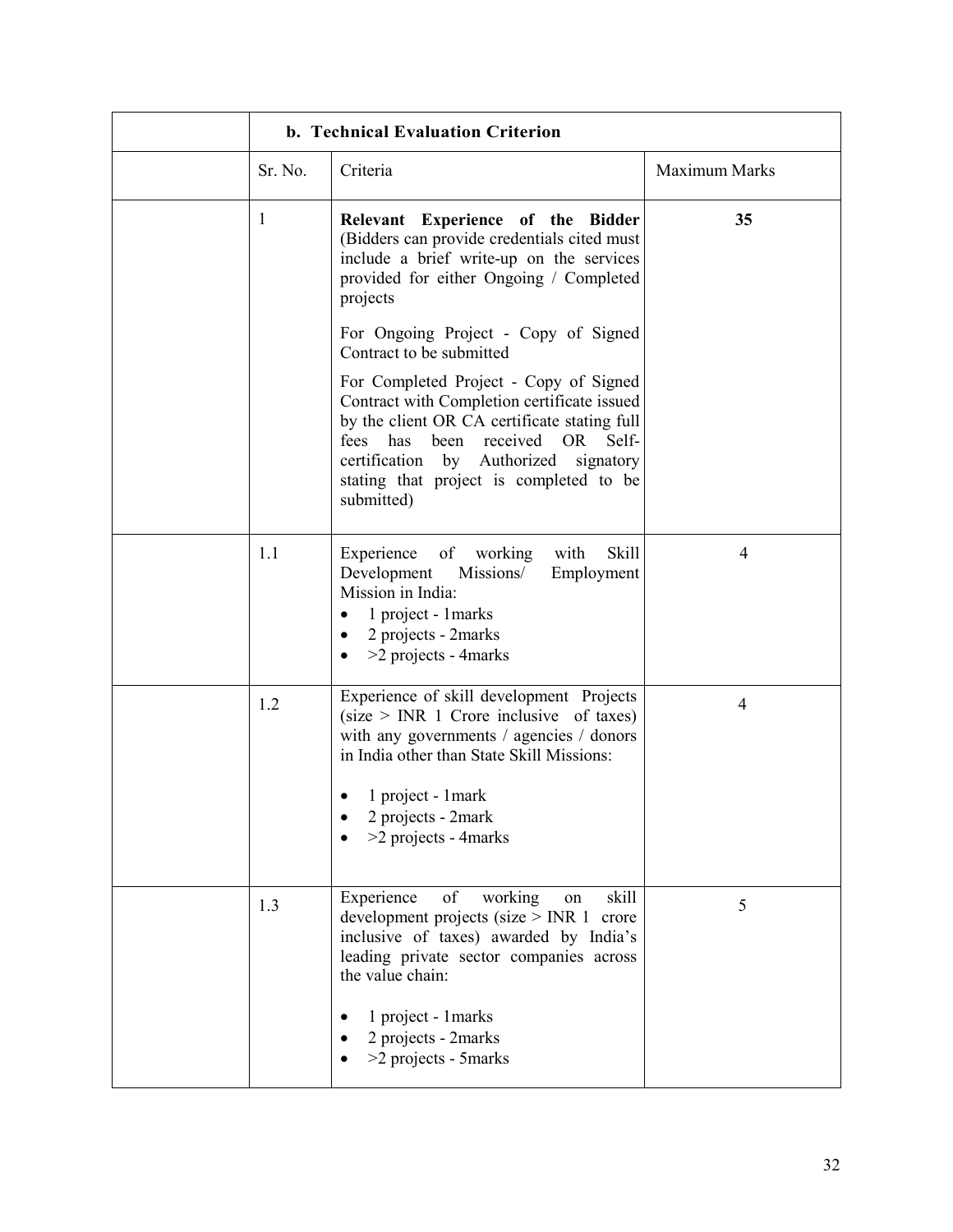|            | 1.5                           | Experience of working on a central/ state<br>level MIS/ Dashboard/ Database capturing<br>skill development data in India<br>1 project - 2marks<br>>1 project - 4marks                                                                                                                                                                | 4              |
|------------|-------------------------------|--------------------------------------------------------------------------------------------------------------------------------------------------------------------------------------------------------------------------------------------------------------------------------------------------------------------------------------|----------------|
|            | 1.6                           | Experience of having worked/working on<br>projects with Government of Assam<br>funded by Centre / State departments /<br>Donor agencies<br>$\leq$ Projects-0 marks<br>3 to 6 projects $-$ 4 marks<br>$> 6$ projects – 7 marks                                                                                                        | 7              |
|            | 1.7                           | Experience of working with sector skill<br>councils (SSCs)<br>$0-4$ SSCs - 2marks<br>$5-8$ SSCs $-$ 4 marks<br>$>8$ SSCs – 6 marks                                                                                                                                                                                                   | 6              |
|            | 1.8                           | Experience of designing Mobilisation $\&$<br>Communication strategy or carrying out<br>IEC Consultancy which have resulted<br>in Candidates / Skill Seekers registered<br>in a single skill development project in<br>India:<br>More than 6 Lakhs registered: 5 marks<br>Between 2 to 6 Lakhs: 3 marks<br>Less than 2 Lakhs: 0 marks | 5              |
|            | $\overline{2}$                | Skill-sets of key professionals                                                                                                                                                                                                                                                                                                      | 40             |
| Key Expert | $\overline{2}$<br><b>CPMU</b> | CPMU Manager (1)<br>1. Over 7 years of experience with<br>minimum of 5 years' experience in<br>working<br>with<br>central/<br>state<br>government/international<br>funding<br>agencies                                                                                                                                               | $\overline{3}$ |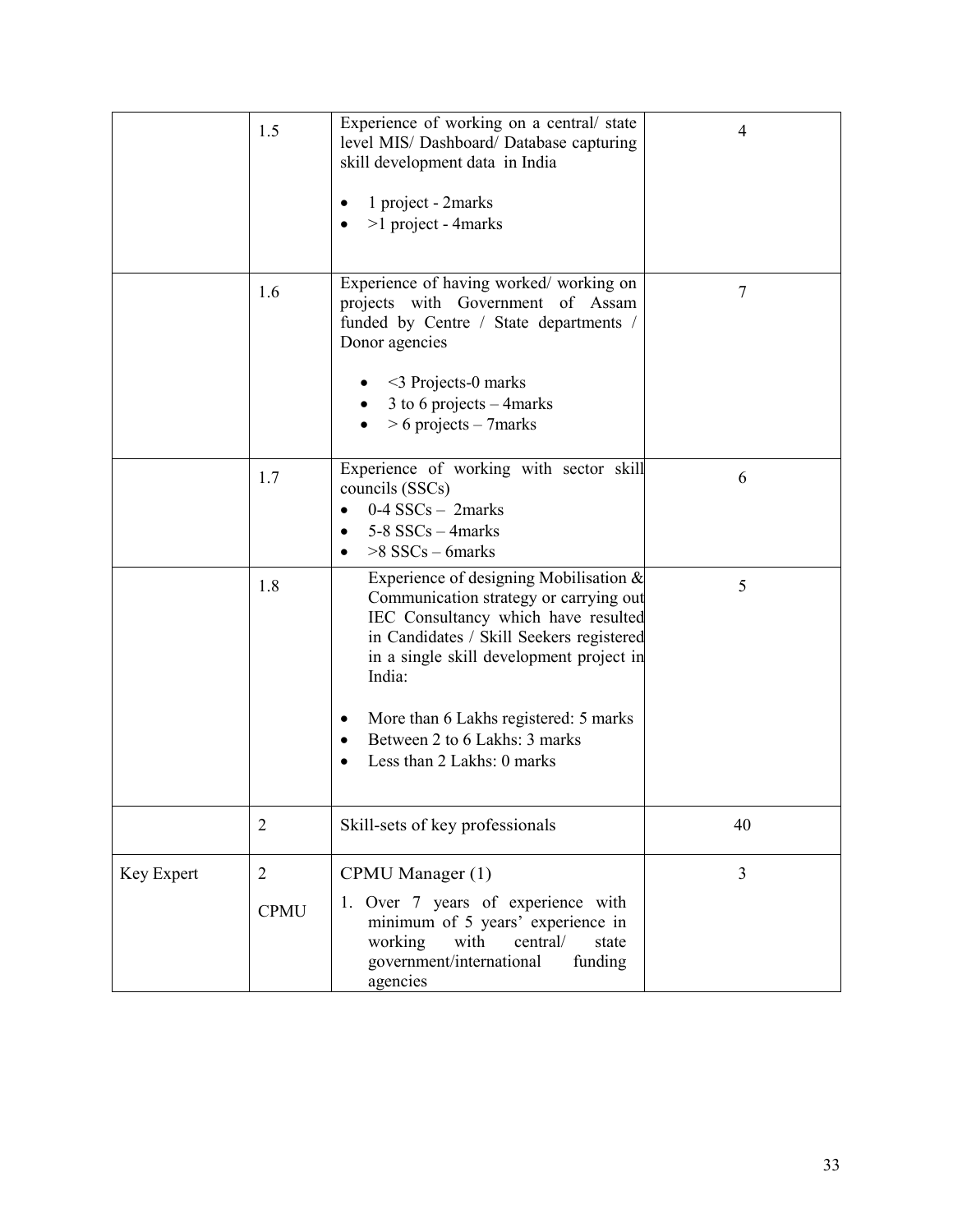|            |             | Experience in co-ordinating with the<br>2.<br>private sector employers for market<br>assessment of manpower<br>Experience<br>in<br>formulating<br>3.<br>Qualification<br>Packs/<br>National<br>Occupation<br>Standards<br>in<br>$co-$<br>ordination with NSDC, State Sector<br>Council and the relevant industry<br>Post-Graduation<br>4.<br>Total years of experience $-10$<br>5.                                                                                                                                          |                |
|------------|-------------|-----------------------------------------------------------------------------------------------------------------------------------------------------------------------------------------------------------------------------------------------------------------------------------------------------------------------------------------------------------------------------------------------------------------------------------------------------------------------------------------------------------------------------|----------------|
| Key Expert | 2.1         | Project Director (1)                                                                                                                                                                                                                                                                                                                                                                                                                                                                                                        | $\tau$         |
|            | <b>SPMU</b> | Over 5 years of experience<br>of<br>skill<br>based<br>managing<br>training<br>in<br>mid-size<br>programmes<br>large<br>$\frac{1}{2}$<br>organizations,<br>Experience of collaboration with at<br>least 10 corporate organizations for<br>of<br>educated/trained<br>recruitment<br>students,<br>Experience of setting up of skill<br>development centers<br>Experience of at least 1 developing<br>$\bullet$<br>countries in skill development/ training<br>other than India,<br>MBA/PGDM<br>Total years of experience $-10$ |                |
| Key Expert | 2.2         | Manager (Placement) (2)                                                                                                                                                                                                                                                                                                                                                                                                                                                                                                     | 5              |
|            | <b>SPMU</b> | Expertise on working with large/mid-<br>organizations<br>dealing<br>size<br>with<br>placement of students/trained youth<br>Should have successfully placed<br>trained/skilled students > 2000<br>complete tenure<br><b>MBA/PGDM</b><br>Total years of experience -8                                                                                                                                                                                                                                                         |                |
| Key Expert | 2.3         | Manager (Skill Gap and Training Needs<br>Analysis) (2)                                                                                                                                                                                                                                                                                                                                                                                                                                                                      | $\overline{4}$ |
|            | <b>SPMU</b> | Experience of conducting skill gap<br>analysis<br>with<br>wider<br>stakeholder<br>consultations and ecosystem<br>Experience of carrying out at least 2<br><b>Training needs Analyses</b><br>Experience of at least 2 projects of<br>Skill gap analysis,<br><b>MBA/PGDM</b><br>Total years of experience $-10$                                                                                                                                                                                                               |                |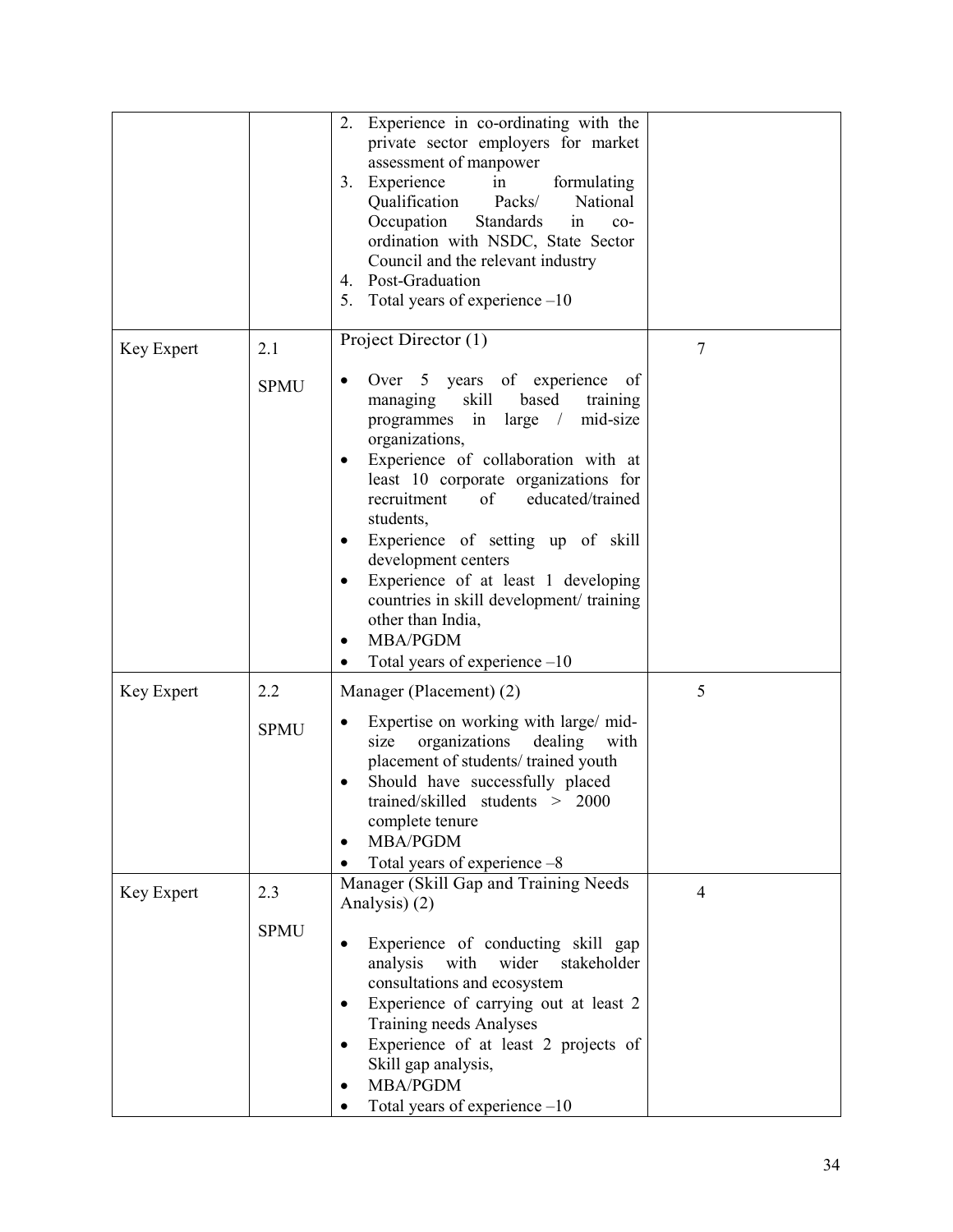| Key Expert | 2.4.1<br><b>SPMU</b> | Social Mobilization - Media manager (1)<br>Experience of media planning $\&$<br>٠<br>interaction with various media<br>agencies and engaged in a larger<br>media ecosystem<br>Experience in media planning,<br>buying for sectoral promotion<br>Experience of minimum 1 media<br>$\bullet$<br>project in Social sector campaign<br><b>MBA/PGDM</b><br>$\bullet$<br>Total years of experience -7                                                                                               | 3 |
|------------|----------------------|-----------------------------------------------------------------------------------------------------------------------------------------------------------------------------------------------------------------------------------------------------------------------------------------------------------------------------------------------------------------------------------------------------------------------------------------------------------------------------------------------|---|
|            | 2.4.2                | Social Mobilization - Communication<br>Manager $(1)$<br>Experience of media planning and<br>$\bullet$<br>branding for large campaigns<br>Experience of designing effective<br>IEC tools for sectoral promotion<br>Experience of minimum 1 media<br>$\bullet$<br>communication project in Social<br>sector<br>MBA/PGDM<br>Total years of experience -5                                                                                                                                         | 4 |
| Key Expert | 2.4.3                | Social Mobilization Expert (1)<br>Experience in areas of<br>Social<br>$\bullet$<br>development / Skill development /<br>Education / Rural development /<br>Livelihood<br>Experience in programs based on<br>Community based approaches, IEC<br>campaigns<br>Experience working with NGOs /<br>Civil societies<br>Experience of having led social<br>٠<br>mobilization for atleast 50,000 people<br>in minimum 2 states in India in last<br>3years<br>MBA/PGDM<br>Total years of experience -5 | 3 |
| Key Expert | 2.5<br><b>SPMU</b>   | Manager (IT/MIS/ Web Management)<br>(1)<br>Experience of working system<br>development<br>design,<br>and<br>implementation of ICT portal<br>At least 4 years' experience of<br>working on architecture on full life                                                                                                                                                                                                                                                                           | 3 |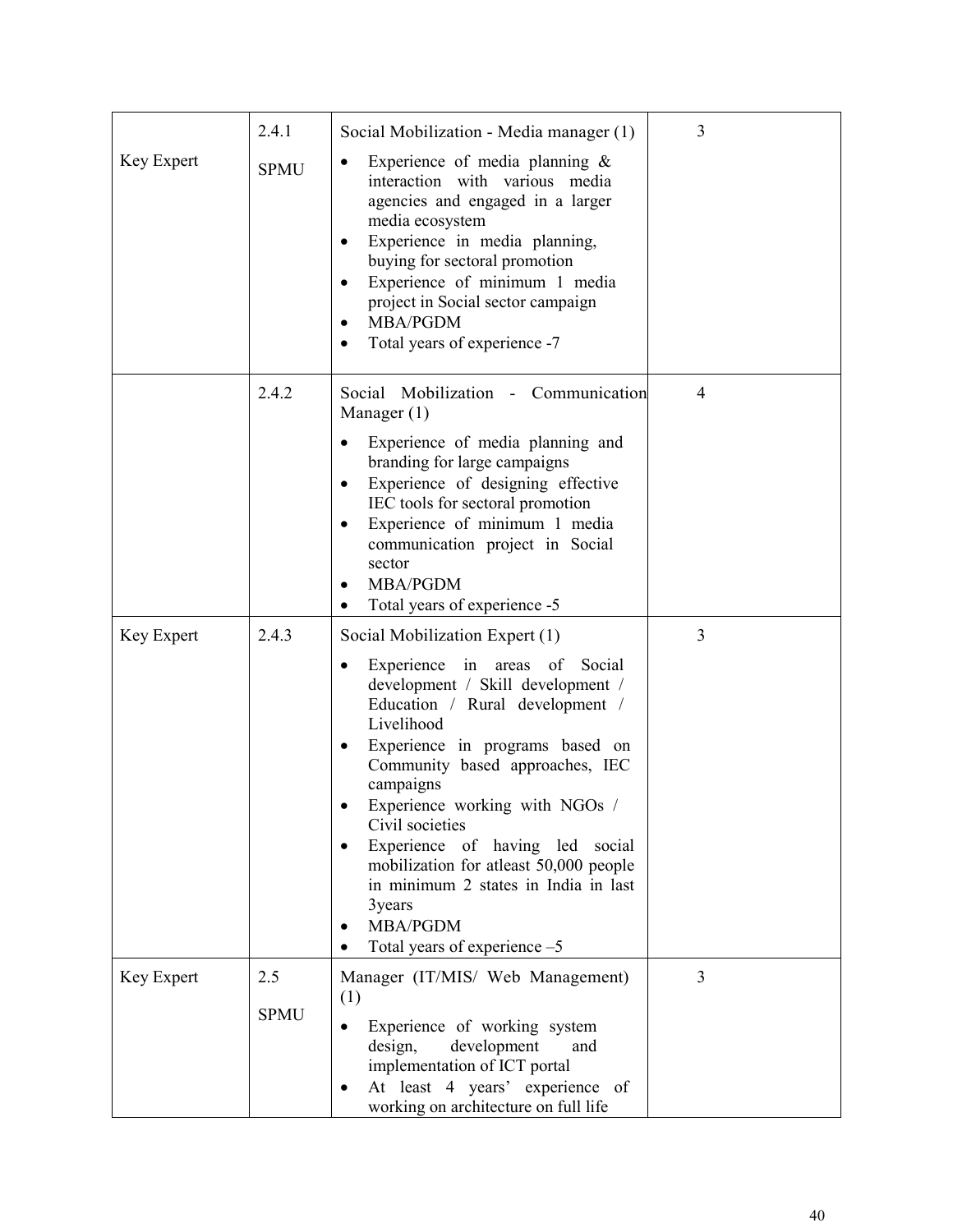|            |                    | cycle management of enterprise scale<br>software<br>systems<br>on<br>Enterprise<br>architecting<br>Architecting,<br>$e-$<br>governance projects and Solution<br>Architecting.<br>Experience of creating enterprise<br>٠<br>solution for at least 3projects.<br>Experience of managing a team on<br>$\bullet$<br>System design, development and<br>implementation,<br>$O&M$ ,<br>troubleshooting and technical help-<br>desk.<br>PGDM/MBA<br>Total years of experience -8                                                         |                |
|------------|--------------------|----------------------------------------------------------------------------------------------------------------------------------------------------------------------------------------------------------------------------------------------------------------------------------------------------------------------------------------------------------------------------------------------------------------------------------------------------------------------------------------------------------------------------------|----------------|
| Key Expert | 2.6<br><b>SPMU</b> | Manager (Finance and Administration)<br>(1)<br>Experience in the area of gap<br>funding, financial controls, and<br>working with Govt. accounting<br>standards,<br>Experience in development sector<br>$\bullet$<br>Minimum 5 years' experience in<br>$\bullet$<br>procurement<br>and<br>contract<br>administration<br>Experience<br>of<br>managing<br>٠<br>engagements involving pre-grant and<br>grant expenditure evaluations, and<br>program management in India.<br>CA / ICWA / MBA Finance<br>Total years of experience -8 | 3              |
| Key Expert | 2.7<br><b>SPMU</b> | Manager - Sector Skill (4)<br>Experience of working in at least 4<br>large projects in 2 diverse sectors<br>At least 3 years in providing Skill<br>based training or managing skill based<br>training programme in atleast 2 sector<br>Post-Graduation in either of<br>relevant sector<br>Total years of experience -5                                                                                                                                                                                                           | 3              |
| Key Expert | 2.8<br><b>SPMU</b> | Call Centre Manager - Operations,<br>Technology $& Content (1)$<br>Minimum experience of 3 years of<br>٠<br>service<br>delivery<br>and<br>managing<br>operations of call centres<br>Experience to designing IVRs and<br>advance call centre technologies                                                                                                                                                                                                                                                                         | $\overline{2}$ |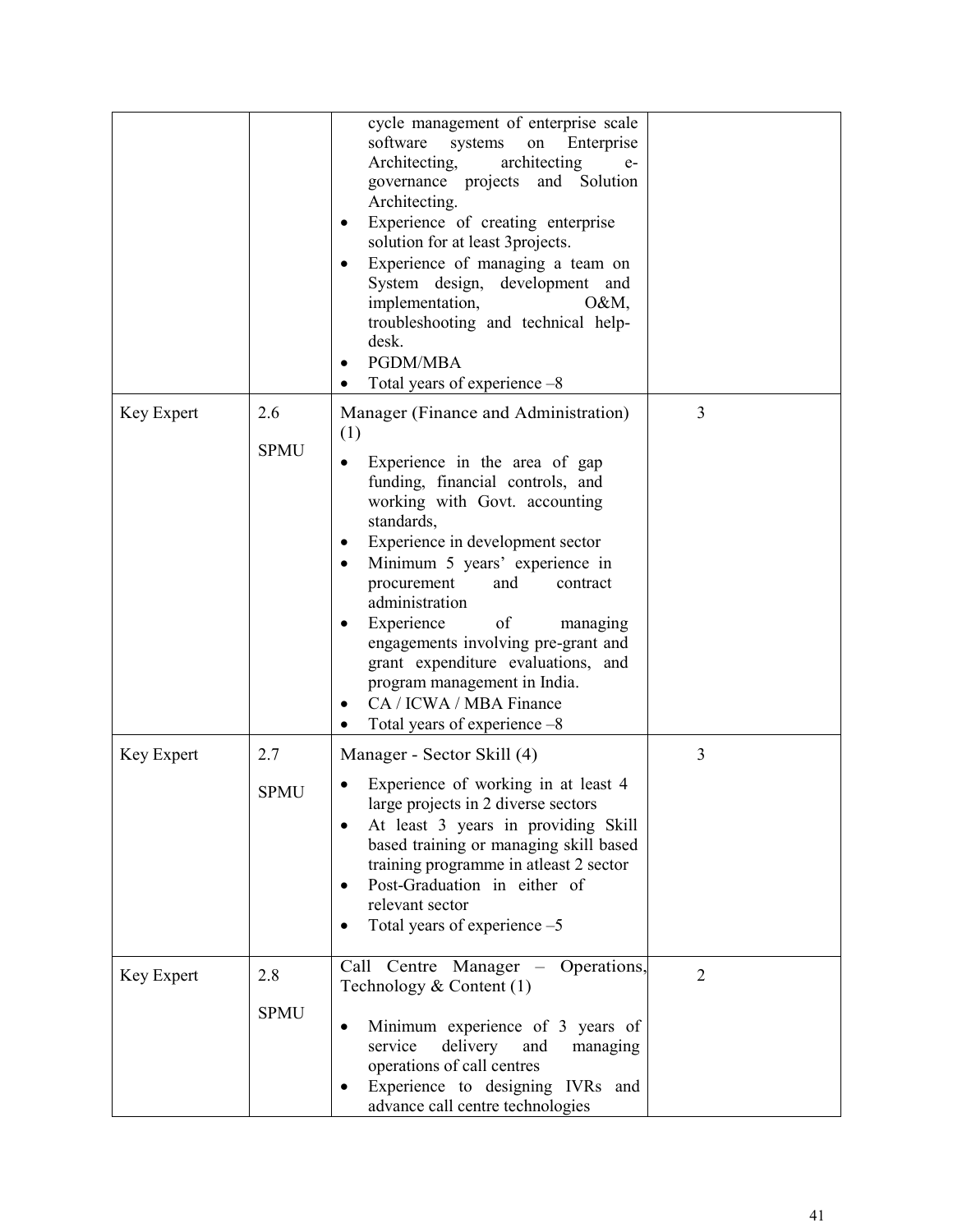| Experience of working on call centre<br>with social impact<br><b>MBA/PGDM</b><br>Total years of experience $-7$<br>Note: DPMU resources should meet the below minimum requirements at the time of deployment<br>which will be informed by ASDM. Their selection process will be defined by ASDM to the<br>selected TC.<br>At this stage, they are not part of the Technical Evaluation criteria. |                     |                                                                                                                                                                                                                                                                                                                                                                                                                                                                                                                                                                                      |          |  |  |
|--------------------------------------------------------------------------------------------------------------------------------------------------------------------------------------------------------------------------------------------------------------------------------------------------------------------------------------------------------------------------------------------------|---------------------|--------------------------------------------------------------------------------------------------------------------------------------------------------------------------------------------------------------------------------------------------------------------------------------------------------------------------------------------------------------------------------------------------------------------------------------------------------------------------------------------------------------------------------------------------------------------------------------|----------|--|--|
| Non-Key<br>experts                                                                                                                                                                                                                                                                                                                                                                               | 2.9<br><b>DPMU</b>  | District<br>Consultants<br>Social<br>No Marks<br>Mobilization(5)<br>Minimum 5 years' experience relevant<br>1.<br>fields<br>like<br>counseling/<br>social<br>mobilization programs,<br>Fluency in spoken and written Hindi<br>2.<br>with familiarity in English and in ICT<br>usage skills,<br>Should have demonstrable experience<br>3.<br>in interfacing with multiple media<br>agencies<br>and<br>should<br>have<br>$co-$<br>ordinations kills,<br>4. Experience of help desk management<br>in BPO/ service sector<br><b>MBA/PGDM</b><br>5.<br>Total years of experience -7<br>6. |          |  |  |
| Non-Key<br>experts                                                                                                                                                                                                                                                                                                                                                                               | 2.10<br><b>DPMU</b> | District Consultants - Training (24)<br>Minimum 3 years' experience in<br>1.<br>delivery of training programs through<br>Training Services Providers (TSPs);<br>Experience in Monitoring,<br>2.<br>quality<br>assurance and evaluation of training<br>delivery. Preference will be given to<br>those with experience in institutions<br>like ITIs/TSPs/Polytechnics.<br><b>MBA/PGDM</b><br>3.<br>Total years of experience $-5$<br>4.                                                                                                                                                | No Marks |  |  |
|                                                                                                                                                                                                                                                                                                                                                                                                  | 3                   | Approach & Methodology                                                                                                                                                                                                                                                                                                                                                                                                                                                                                                                                                               | 25       |  |  |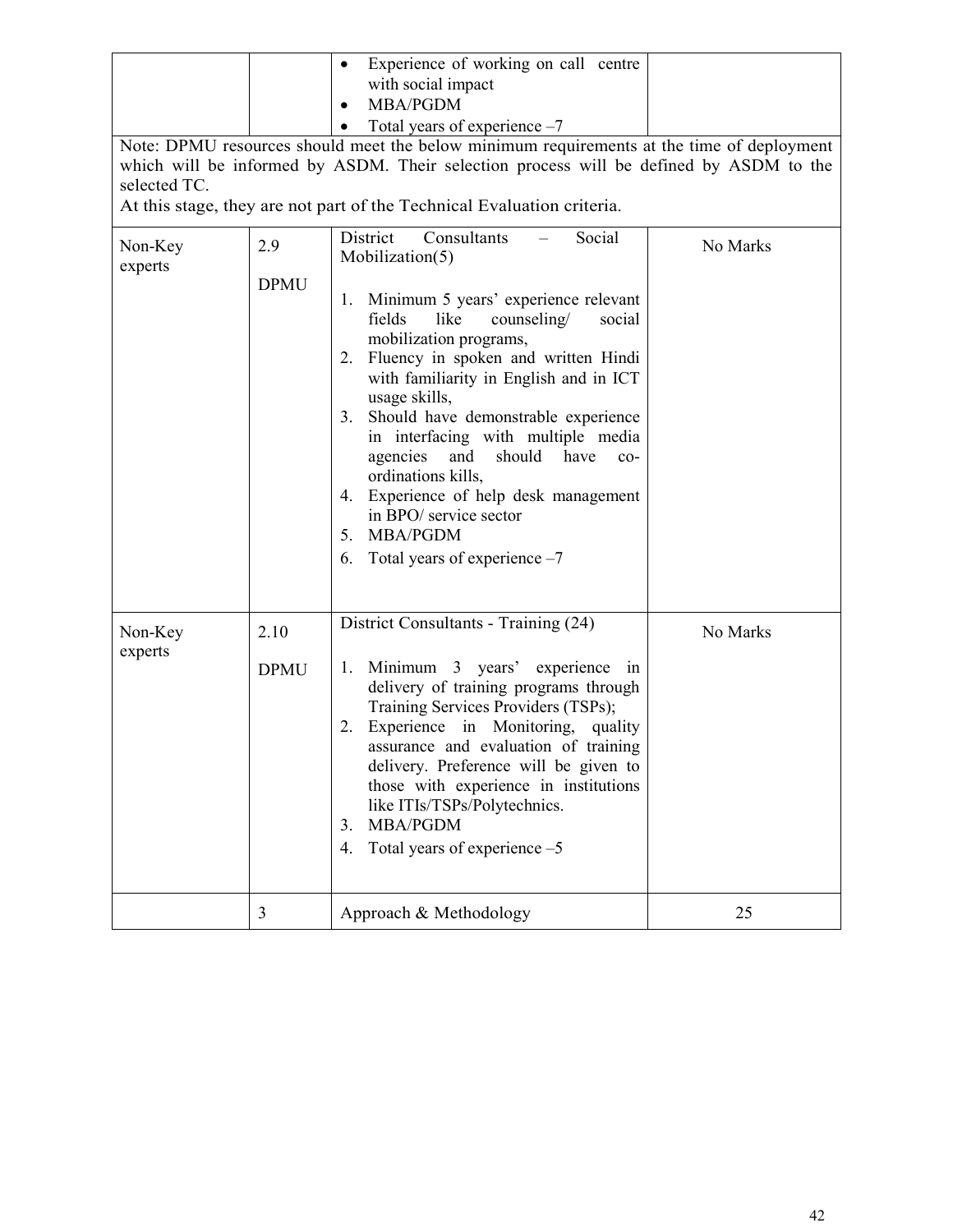|     |                                                                                                                                                                                | Understanding of the Project<br>Design Skill delivery at State level                                                                                                | 2              |  |
|-----|--------------------------------------------------------------------------------------------------------------------------------------------------------------------------------|---------------------------------------------------------------------------------------------------------------------------------------------------------------------|----------------|--|
|     |                                                                                                                                                                                |                                                                                                                                                                     |                |  |
|     |                                                                                                                                                                                | Integration<br>Scheme<br>and                                                                                                                                        | 2              |  |
|     |                                                                                                                                                                                | Departmental convergence<br>Delivery and execution at District<br>level                                                                                             | $\overline{2}$ |  |
|     |                                                                                                                                                                                | ICT strategy and execution<br>٠<br>Framework & Execution plan for                                                                                                   | $\overline{2}$ |  |
|     |                                                                                                                                                                                | Entrepreneurship,<br>Placement<br>$\ddot{\phantom{0}}$<br>creation of sustainable SHGs<br>Institutional<br>Strengthening,<br>$\bullet$                              | 3              |  |
|     |                                                                                                                                                                                | Capacity building of and related<br>Departments<br>Technical Presentation along with<br>Proposed Work Plan                                                          | $\overline{2}$ |  |
|     |                                                                                                                                                                                | Interviews* of Key Experts (1 each<br>$\bullet$<br>mentioned<br>from<br>below<br><b>SPMU</b><br>resources)                                                          | $\overline{2}$ |  |
|     |                                                                                                                                                                                |                                                                                                                                                                     | 4              |  |
|     |                                                                                                                                                                                | [Project Director, Manager Skill Gap &<br>TNA, Manager (IT), Communications<br>Manager, Placement<br>Manager<br>and<br>Manager Sector Skills]                       | 6              |  |
|     | <b>TOTAL</b>                                                                                                                                                                   |                                                                                                                                                                     | 100            |  |
|     |                                                                                                                                                                                | *Based upon the interviews of the above Key Experts or any additional Key expert<br>required by ASDM, marks provided against the CVs submitted could be readjusted. |                |  |
| 21. | Rates quoted will be exclusive of Taxes & Duties and the same shall be<br>٠<br>payable by ASDM at applicable rates along with payment to the Project<br>Management Consultant. |                                                                                                                                                                     |                |  |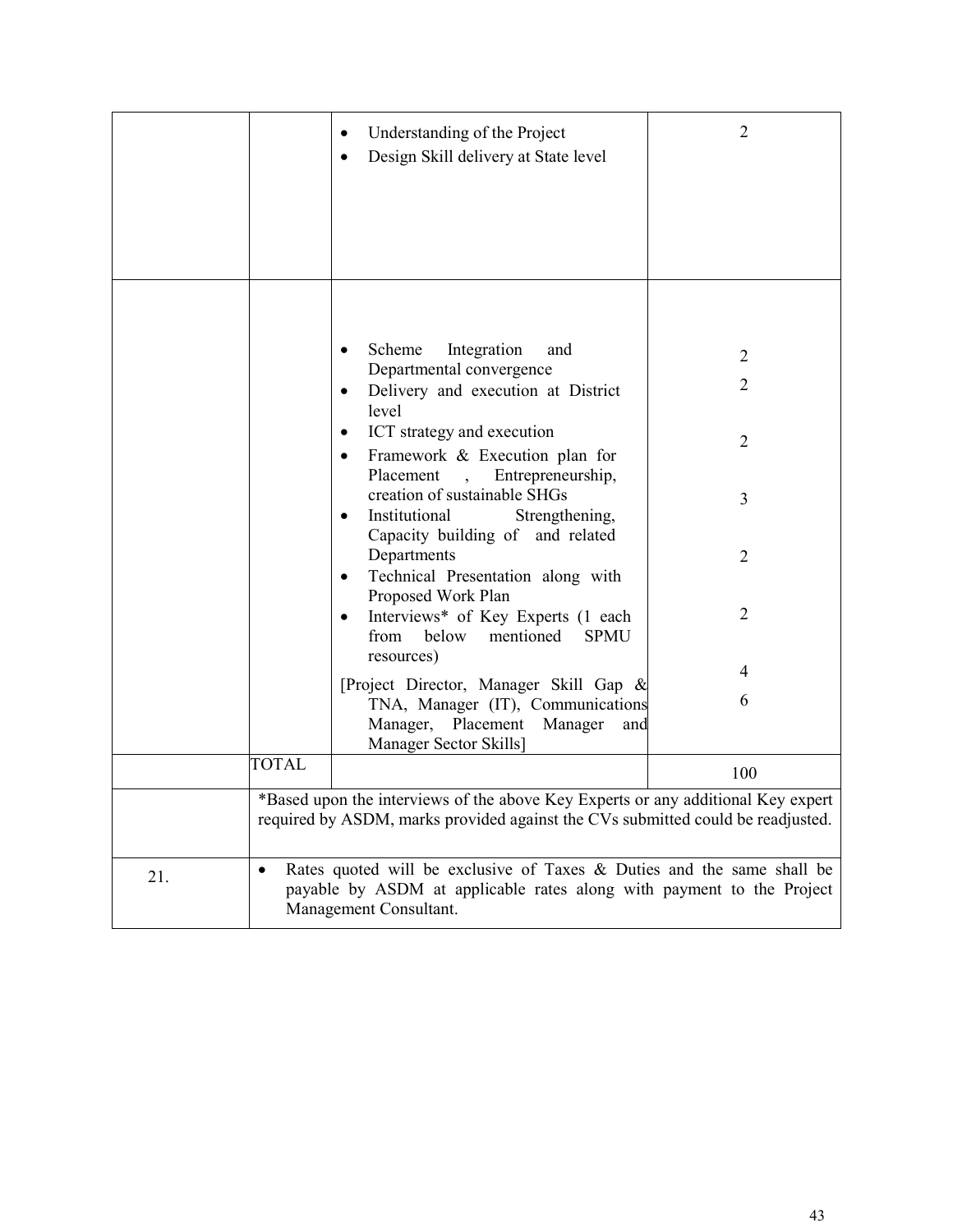| 22. | ASDM shall evaluate the Proposals on the basis of their responsiveness to the<br>$\bullet$<br>Terms of Reference and the RFP, applying the evaluation criteria, sub-criteria,<br>and point system specified in the Data Sheet. However, ASDM may seek<br>clarification on the information submitted by the bidder, if required.<br>Each prequalification proposal will be evaluated against the mandatory<br>prequalification conditions mentioned in Data sheet. A Proposal shall be<br>rejected at this stage if it does not meet each and every prequalification<br>criterion mentioned in the Data Sheet.<br>Bidders will be invited to do a Technical Presentation as part of the<br>$\bullet$<br>assessment covering the Approach &Methodology.<br>Date for the Technical Presentation will be communicated to the short-listed<br>$\bullet$<br>bidders<br>Only the Financial proposals of all the technically qualified proposals shall be<br>opened and the bidder will be selected on the basis of Combined Quality cum<br><b>Cost Based System(OCBS)</b> |
|-----|--------------------------------------------------------------------------------------------------------------------------------------------------------------------------------------------------------------------------------------------------------------------------------------------------------------------------------------------------------------------------------------------------------------------------------------------------------------------------------------------------------------------------------------------------------------------------------------------------------------------------------------------------------------------------------------------------------------------------------------------------------------------------------------------------------------------------------------------------------------------------------------------------------------------------------------------------------------------------------------------------------------------------------------------------------------------|
| 23. | Letter of Invitation shall be issued to the successful bidder and shall be invited for<br>signing the contract.                                                                                                                                                                                                                                                                                                                                                                                                                                                                                                                                                                                                                                                                                                                                                                                                                                                                                                                                                    |
| 24. | The publication will be done within 15 days after the contract signing.                                                                                                                                                                                                                                                                                                                                                                                                                                                                                                                                                                                                                                                                                                                                                                                                                                                                                                                                                                                            |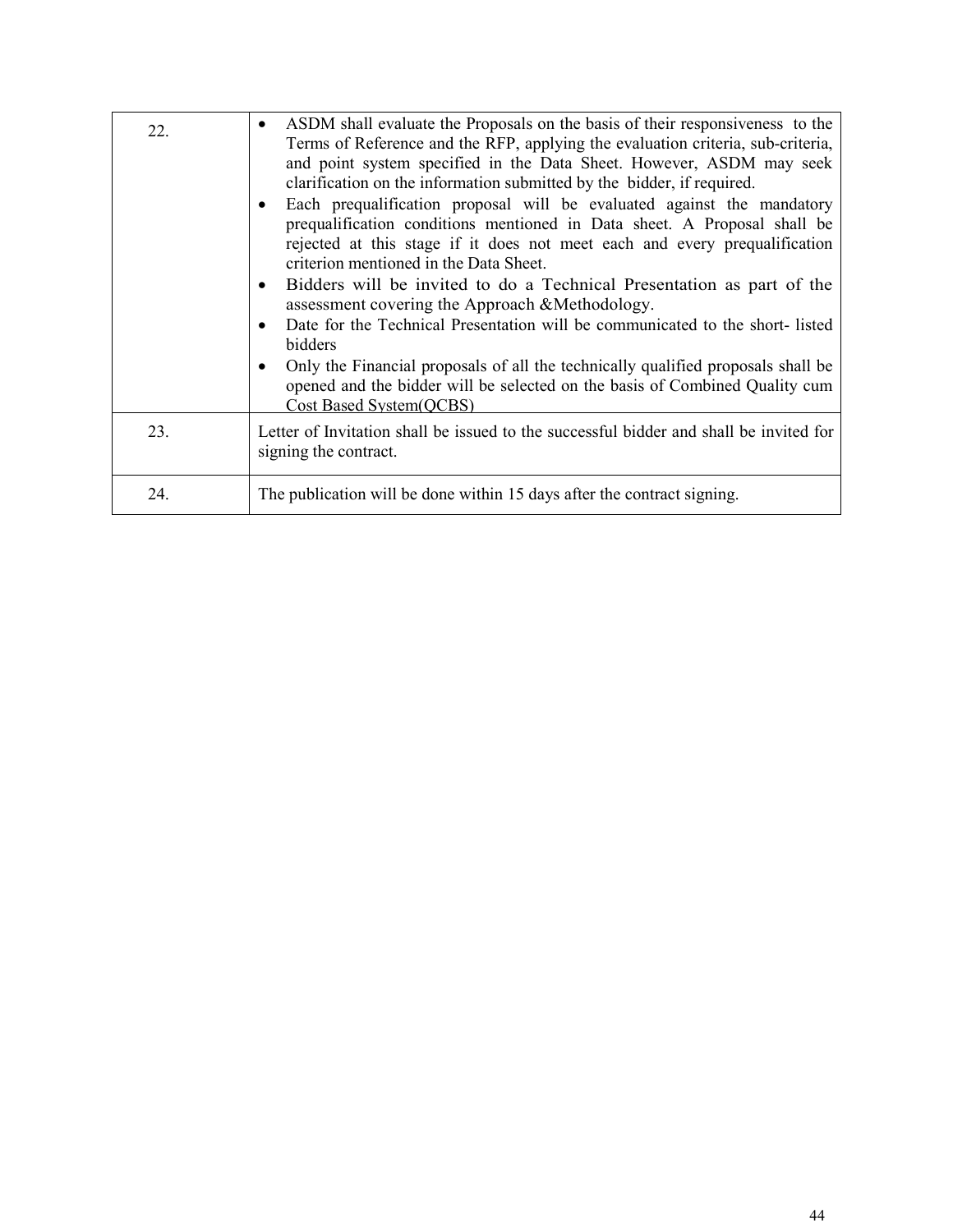# **Section 3. Prequalification Proposal – Standard Forms**

{All supporting required as per clause 20a of Data sheet along with following prequalification proposal submission form on the letter head of the Project Management Consultant.}

Form Prequal-1

# **PREQUALIFICATION PROPOSAL SUBMISSION FORM**

(On the letter head)

{Location, Date}

To:

 **Mission Director**  Assam Skill Development Mission Nayantara Building  $5<sup>th</sup>$  Floor, Six Mile Guwahati – 781022 Email :missiondirector.asdm@gmail.com Contact : 0361-2339745

Dear Sir,

We, the undersigned, offer to provide the consulting services for Project Management Consultant (Project Management Consultant) to Assam Skill Development Mission in accordance with your Request for Proposals dated 16/06/2017 we are hereby submitting our Proposal, which includes this Prequalification Proposal, Technical Proposal and a Financial Proposal sealed in a separate envelope.

We hereby declare that:

- (a) All the information and statements made in this Proposal are true and we accept that any misrepresentation contained in this Proposal may lead to our disqualification by ASDM.
- (b) Our Proposal shall be valid and remain binding upon us for the period of time specified in the Data Sheet clause10.
- (c) We have no conflict of interest as stated in the RFP.
- (d) We meet the eligibility requirements as stated in RFP
- (e) In competing for (and, if the award is made to us, in executing) the Contract, we undertake to observe the laws against fraud and corruption, including bribery as per RFP.
- (f) Except as stated in the IPMC &Data Sheet, we undertake to negotiate a Contract on the basis of the proposed Key Experts. We accept that the substitution of Key Experts for reasons other than those stated in RFP may lead to the termination of Contract negotiations.
- (g) Our Proposal is binding upon us and subject to any modifications resulting from the Contract negotiations.

We undertake, if our Proposal is accepted and the Contract is signed, to initiate the Services related to the assignment no later than the date indicated in the Data Sheet.

We understand that ASDM is not bound to accept any Proposal that receives.

We remain,

Yours sincerely,

Authorized Signature {In full and initials}: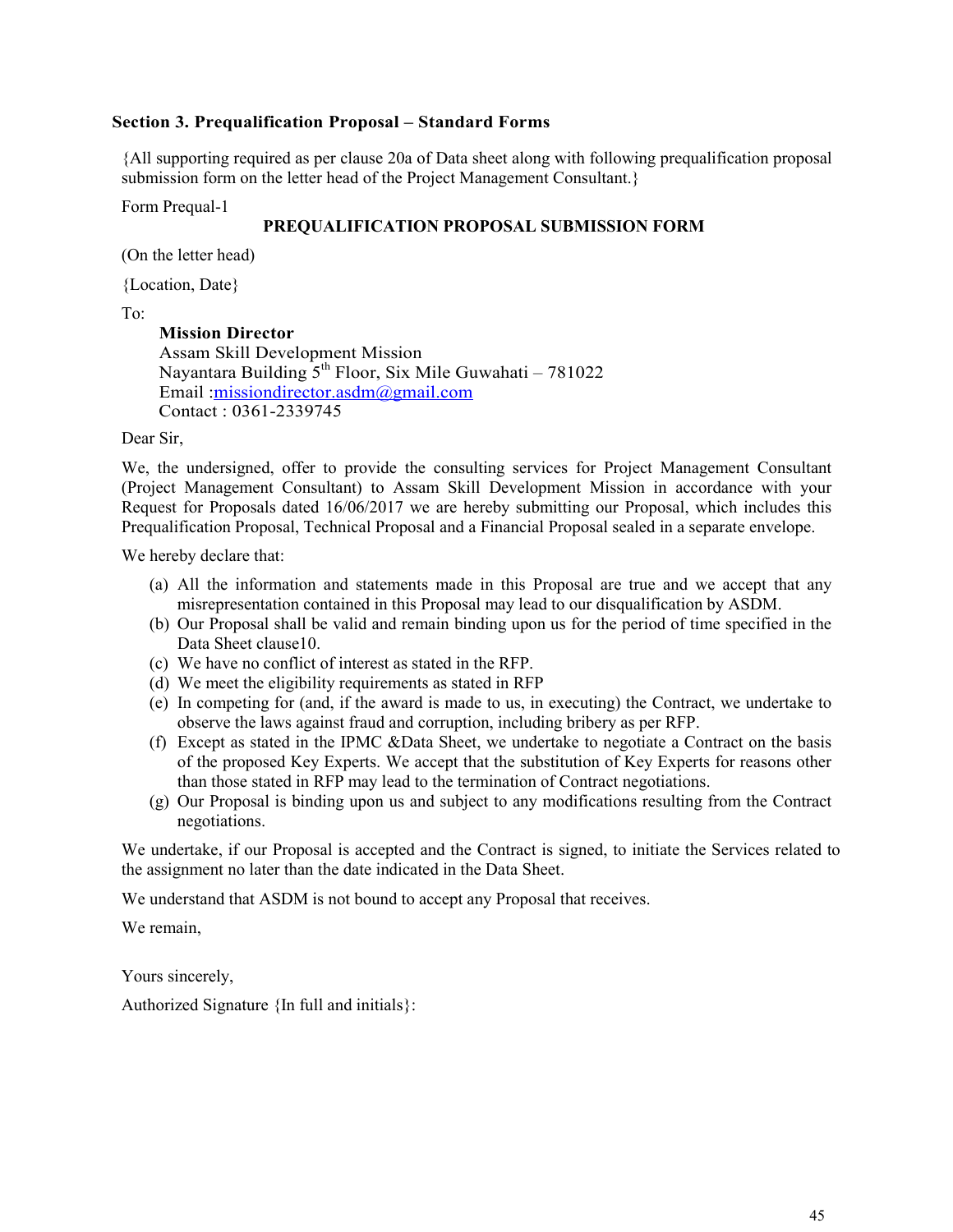Name and Title of Signatory: Name of Project Management Consultant: In the capacity of:  $\mathbb{R}^n$ Address: <u> 1989 - Johann Stoff, fransk politik (d. 1989)</u> Contact information (phone and e-mail):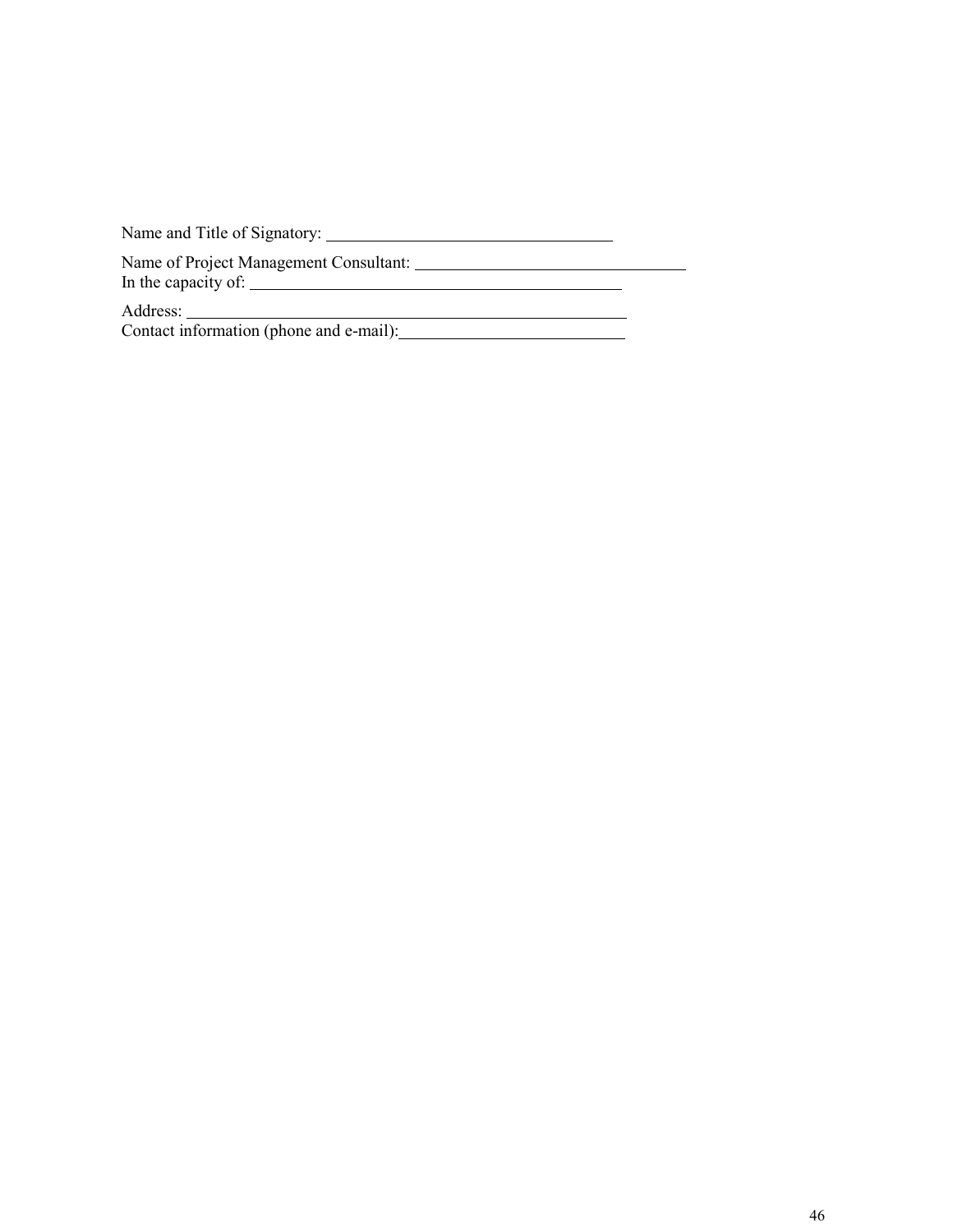# **1. Form Pre-Qual-2 COMPLIANCE SHEETFORMAT**

# (ALL SUPPORTING REQUIRED AS PER CLAUSE 20 a OF DATA SHEET)

| Sl No            | Eligibility Criteria                                                                                                                                                                                                                                                                                                                                                                                                                                                                                                                                                                                                     | Documentary<br>Evidence                                                                                                                                                | Compliance<br>(Yes/No) | Evidence<br>attached at<br>Page No. |
|------------------|--------------------------------------------------------------------------------------------------------------------------------------------------------------------------------------------------------------------------------------------------------------------------------------------------------------------------------------------------------------------------------------------------------------------------------------------------------------------------------------------------------------------------------------------------------------------------------------------------------------------------|------------------------------------------------------------------------------------------------------------------------------------------------------------------------|------------------------|-------------------------------------|
| 1.               | For the purpose of this Invitation<br>for RFP document, a Business<br>Entity shall mean a company<br>registered in India under the<br>Companies Act 1956, or a<br>partnership<br>firm<br>registered<br>under the Limited<br>Liability<br>Partnership Act of 2008, and<br>operating for the last 10 years in<br><b>Business</b><br>Consulting<br>as<br>of<br>31,<br>2016.<br>The<br>March<br>Consortium formed by the group<br>of companies/partnership firms<br>by MoU to undertake the<br>project, shall indicate the lead<br>partner. The number of firms<br>consortium should not be more<br>then 03 (three) numbers. | Certificates of<br>Registration/<br>Incorporation.<br>In case of<br>consortium MoU to<br>be attached                                                                   |                        |                                     |
| 2.               | bidder should have<br>The<br>a<br>minimal annual turnover of INR<br>50Crores from Indian operations<br>in business consulting services<br>in each of the previous three<br>financial years (FY 2014-15,<br>2015-16 and 2016-17)                                                                                                                                                                                                                                                                                                                                                                                          | Certificate<br>from<br>Auditors<br>Statutory<br>providing<br>the<br>turnover<br>from<br>business consulting /<br>advisory services in<br>India for the last 3<br>years |                        |                                     |
| 3.               | The bidder should have positive<br>net worth and should have made<br>profit<br>from<br>Indian<br>net<br>operations in each of the<br>previous three financial years<br>(FY 2014-15, 2015-16 and<br>$2016-17$                                                                                                                                                                                                                                                                                                                                                                                                             | Certificate<br>from<br>Auditors<br>Statutory<br>for the last 3 years                                                                                                   |                        |                                     |
| $\overline{4}$ . | bidder should<br>have<br>The<br>a<br>minimum annual turnover<br>- of<br>10 Crores from<br><b>INR</b>                                                                                                                                                                                                                                                                                                                                                                                                                                                                                                                     | Certificate<br>from<br>statutory auditor                                                                                                                               |                        |                                     |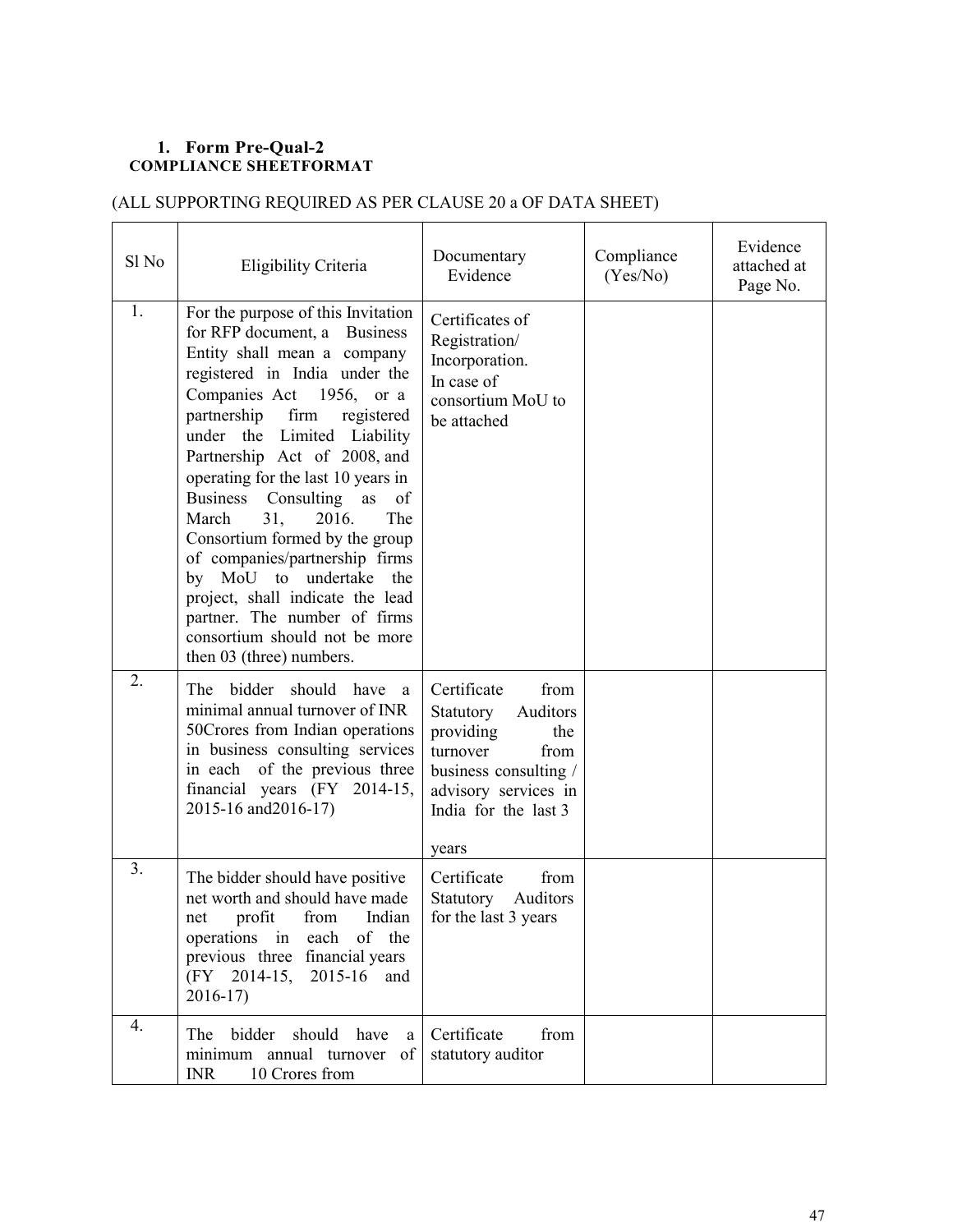|    | consulting<br>Government<br>services in India in each of the<br>last 3 financial years (FY 2014-<br>15, 2015-16 and 2016-17)                                                                                                                                                                                                                                                                                                                             |                                                                                                                                                                                                                                                                         |  |
|----|----------------------------------------------------------------------------------------------------------------------------------------------------------------------------------------------------------------------------------------------------------------------------------------------------------------------------------------------------------------------------------------------------------------------------------------------------------|-------------------------------------------------------------------------------------------------------------------------------------------------------------------------------------------------------------------------------------------------------------------------|--|
| 5. | Bidding firm should have more<br>than 500 People<br>in<br>the<br>Consulting/ Advisory division<br>payroll                                                                                                                                                                                                                                                                                                                                                | Self-certification<br>from the HR Head<br>or<br>Authorize<br>d Signatory in                                                                                                                                                                                             |  |
| 6. | Experience of at least Four For Ongoing project<br>completed/<br>ongoing<br>Government Projects in Project<br>Management with<br>(Central)<br><b>State</b><br>Government<br>Department<br>/Agency or Donor funded<br>project in India) with value ><br>INR 5 Crores each (including<br>$\frac{3}{2}$ (axes),<br>as a Lead Project<br>Management Consultant as part<br>of<br>a<br>contract (including<br>extension contract if any) in the<br>last 5years | - Copy of Signed<br>Contract<br>of<br>Copy<br>Signed<br>Contract<br>with<br>Completion<br>certificate issued by<br>the client OR CA<br>certificate<br>stating full<br>Authorized<br>signatory<br>stating<br>that<br>project<br>is<br>completed<br>be<br>to<br>submitted |  |
| 7. | The<br>Bidder<br>should<br>have<br>Skill<br>completed<br>atleast<br>$\overline{1}$<br>Development Project during the<br>last 2 years, value $>=$ INR 1.5 certificate issued by<br>$Cr$ , with any Central Govt./ the client OR CA<br>State Govt./ NSDC/ State Skill<br>Development<br>Mission/<br>Multilateral Funding Agency, in received OR Self-<br>India                                                                                             | Copy of<br>Signed<br>Contract<br>with<br>Completion<br>certificate<br>stating<br>full fees has been<br>certification<br>by<br>Authorized<br>signatory<br>stating<br>project<br>that<br><i>is</i><br>completed<br>be<br>to<br>submitted                                  |  |
| 8. | bidder<br>should<br>The<br>have<br>completed 1 project each with<br>at least Two<br>Sector<br>Skill<br>Council in last 3 years                                                                                                                                                                                                                                                                                                                           | Copy<br>of<br>Signed<br>Contract<br>with<br>Completion<br>certificate issued by<br>the client OR CA<br>certificate<br>stating                                                                                                                                           |  |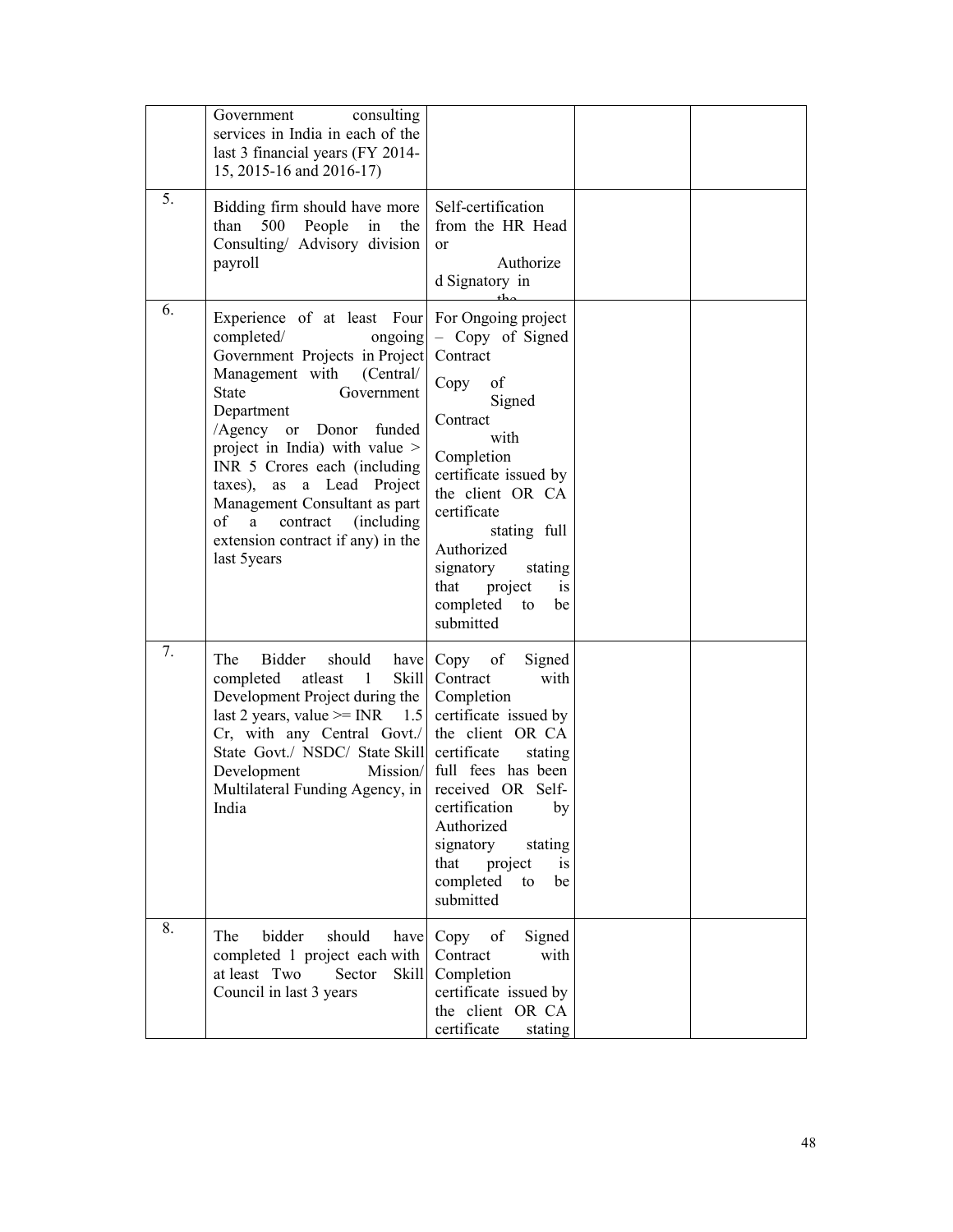|                 |                                                                                                                                                                                                                                                                                                   | full fees has been<br>received OR Self-<br>certification<br>Authorized<br>$\mathbf{b}$ v<br>signatory<br>stating<br>that<br>project is completed<br>to be submitted |  |
|-----------------|---------------------------------------------------------------------------------------------------------------------------------------------------------------------------------------------------------------------------------------------------------------------------------------------------|---------------------------------------------------------------------------------------------------------------------------------------------------------------------|--|
| 9               | The Bidder should not have<br>been blacklisted by Central /<br>Government<br>State<br>Departments / PSUs in India as<br>on bid submission date.                                                                                                                                                   | Self-certification<br>from the Authorized<br>Signatory                                                                                                              |  |
| 10 <sub>1</sub> | Bidder<br>should<br>The<br>have<br>experience<br>of<br>designing<br>Mobilization<br>&<br>Communication<br>strategy<br><sub>or</sub><br>carrying out IEC Consultancy<br>which have<br>resulted<br>in<br>Candidates / Skill Seekers<br>registered in a single skill<br>development project in India | Self-certification<br>from the Authorized<br>Signatory                                                                                                              |  |

# **Section 4. Technical Proposal – Standard Forms**

# **1. Checklist of Required Forms**

| Required                       | Form    | Description                                                                              |
|--------------------------------|---------|------------------------------------------------------------------------------------------|
| to<br>$r$ Draposal( $\sqrt{2}$ |         |                                                                                          |
|                                | TECH-1  | Project Management Consultant's Organization<br>and                                      |
|                                | TECH-1A | A. Project Management Consultant's Organization                                          |
|                                | TECH-1B | B. Project Management Consultant's Experience                                            |
|                                | TECH-2  | Comments or Suggestions on the Terms of Reference                                        |
|                                | TECH-3  | Description of the Approach, Methodology, and Work<br>Plan for Performing the Assignment |
|                                | TECH-4  | Work Schedule and Planning for Deliverables                                              |
|                                | TECH-5  | Team Composition, Key Experts Inputs, and attached<br>Curriculum Vitae (CV)              |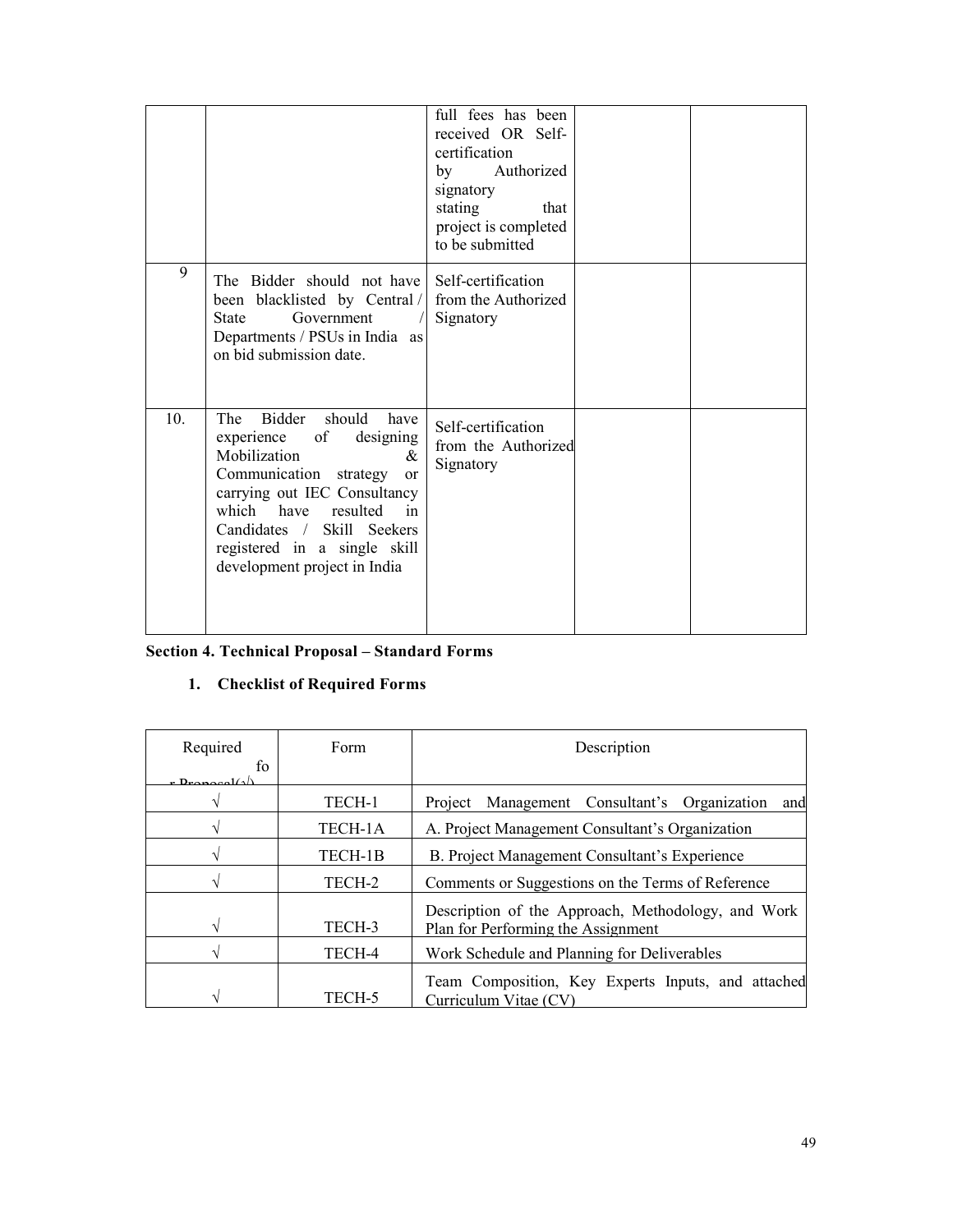# **Form TECH-1**

## **PROJECT MANAGEMENT CONSULTANT'S ORGANIZATION AND EXPERIENCE**

A brief description of the Project Management Consultant's organization and an outline of the recent experience of the Project Management Consultant that is most relevant to the assignment. The outline should indicate the names of the Project Management Consultant's Key Resources who participated, the duration of the assignment, the contract amount, and the Project Management Consultant's role/involvement.

# **A - Project Management Consultant's Organization (to be limited to 2 pages)**

- 1. Provide here a brief description of the background and organization of your company/partnership firm.
- 2. Include organizational chart, a list of Board of Directors, and beneficial ownership

# **B - Project Management Consultant's Experience**

1. List only previous similar assignments successfully completed/ on-going in the last 5 years as specified in the Data Sheet clause 20b under Technical Evaluation criterion

(Please note that bids not responding to the above critical areas may be considered non responsive):

- 2. List only those assignments which are similar to the current assignment
- 3. The Project Management Consultant should be prepared to substantiate the claimed experience by presenting copies of relevant documents and references if so requested by the Client.

| <b>Duration</b>                     | Assignment name/&Name of Client   Approx.<br>brief description of & Address<br>main<br>deliverables/outputs                                                 |                                            | Contract<br>value (in Rs<br>equivalent)/<br>Amount paid Assignment<br>to your firm | Role<br>on<br>the                |
|-------------------------------------|-------------------------------------------------------------------------------------------------------------------------------------------------------------|--------------------------------------------|------------------------------------------------------------------------------------|----------------------------------|
| e.g.,<br>Jan.2009-<br>Apr. $2010$ } | ${e.g.,}$ " Improvement<br>Quality of"<br>designed master plan for<br>rationalization of ;                                                                  | ${e.g.,}$<br>Ministry<br>$of$<br>country } | {e.g., Rs $1 \,   \, \{e.g.,\}$<br>$\text{core}\}$                                 | Lead<br>partner in a JV<br>A&B&C |
| ${e.g.,}$<br>Jan.2009-<br>Apr.2010} | ${e.g.,}$ "Improvement ${e.g.,}$ Ministry"<br>quality of $\ldots$ of $\ldots$ of $\ldots$<br>designed master plan for country}<br>rationalization of ; $\}$ |                                            | {e.g., Rs $1  $ {e.g.,<br>$\text{core}\}$                                          | Lead<br>partner in a JV<br>A&B&C |

4. Format for Experience is as follows:-

**(Each credential cited must include a brief write-up on the services provided along with the Purchase Order or signed contract or completion certificate)**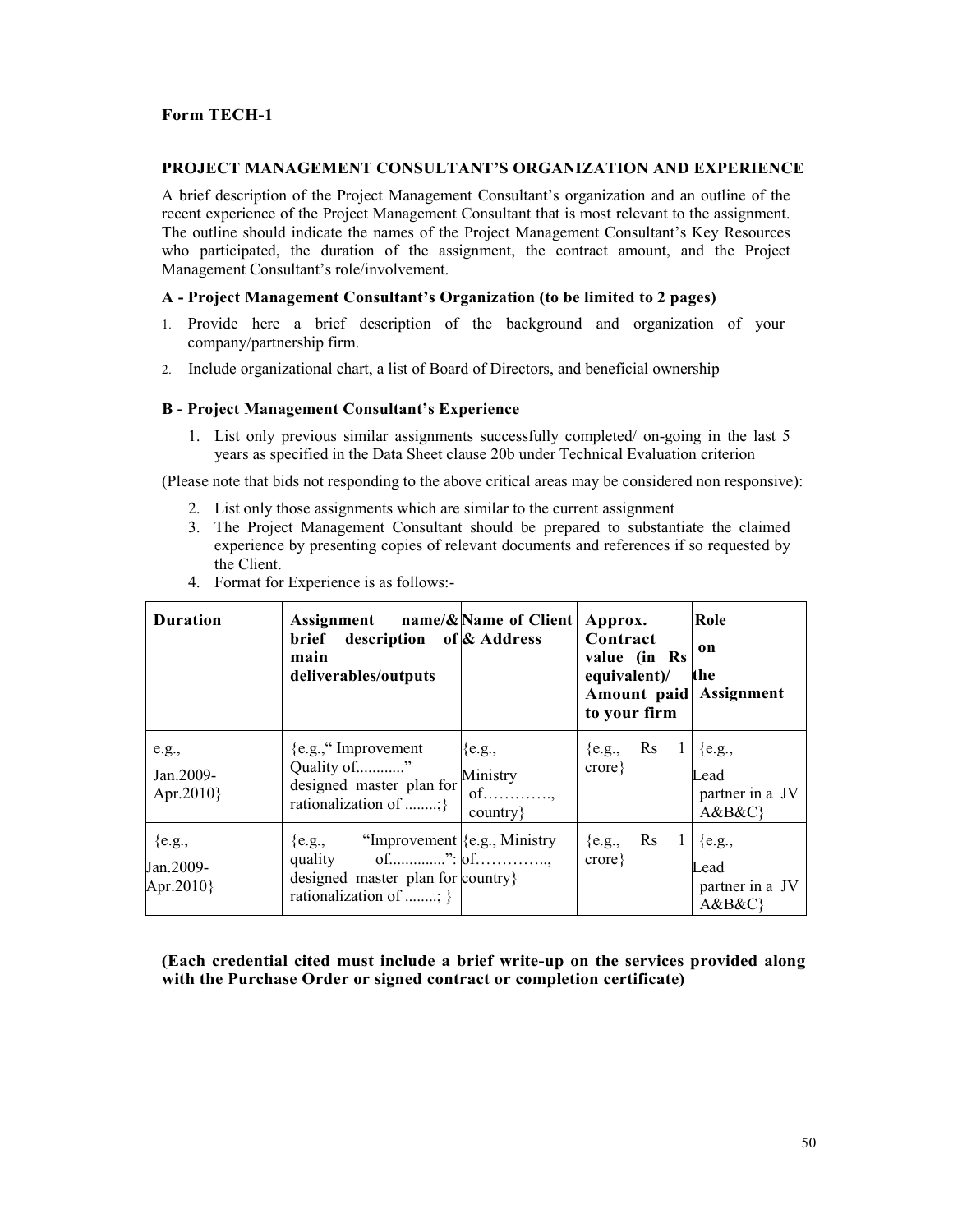# **Form TECH-2**

# **COMMENTS AND SUGGESTIONS ON THE TERMS OF REFERENCE**

Form TECH-2: comments and suggestions on the Terms of Reference and any other provisions should be as per RFP guidelines only.

# **Form TECH-3**

# **DESCRIPTION OF APPROACH, METHODOLOGY, AND WORK PLAN IN RESPONDING TO THE TERMS OF REFERENCE AND UNDER HEADERS AS SPECIFIED IN THE DATA SHEET POINT 3.**

# **Form TECH-4**

| No.   | Deliverables                                                                     | Months       |                |                |                |   |   |                |   |   |   |             |              |
|-------|----------------------------------------------------------------------------------|--------------|----------------|----------------|----------------|---|---|----------------|---|---|---|-------------|--------------|
|       |                                                                                  | $\mathbf{1}$ | $\overline{2}$ | $\overline{3}$ | $\overline{4}$ | 5 | 6 | $\overline{7}$ | 8 | 9 | . | $\mathbf n$ | <b>TOTAL</b> |
| $A-1$ | $\{e.g.,$<br>Deliverable<br>#1: Report A                                         |              |                |                |                |   |   |                |   |   |   |             |              |
|       |                                                                                  |              |                |                |                |   |   |                |   |   |   |             |              |
| $B-1$ | $\{e.g.,$<br>Deliverable<br>$\#2$<br>$\vdots$                                    |              |                |                |                |   |   |                |   |   |   |             |              |
|       |                                                                                  |              |                |                |                |   |   |                |   |   |   |             |              |
| $C-1$ | $\{e.g.,$<br>Deliverable<br>#3<br>$\ldots$                                       |              |                |                |                |   |   |                |   |   |   |             |              |
|       |                                                                                  |              |                |                |                |   |   |                |   |   |   |             |              |
| $D-1$ | ${e.g.,}$<br>Deliverable<br>$\#4$<br>$\vdots$ . $\ldots$ . $\ldots$ . $\ldots$ . |              |                |                |                |   |   |                |   |   |   |             |              |
|       |                                                                                  |              |                |                |                |   |   |                |   |   |   |             |              |

# **WORK SCHEDULE AND PLANNING FOR DELIVERABLES**

- 1. List the deliverables with the breakdown for activities required to complete them and other benchmarks such as the Client's approvals. For phased assignments, indicate the activities, delivery of reports, and benchmarks separately for each phase.
- 2. Duration of activities shall be indicated in a form of a bar chart.
- 3. Include a legend, if necessary, to help read the chart.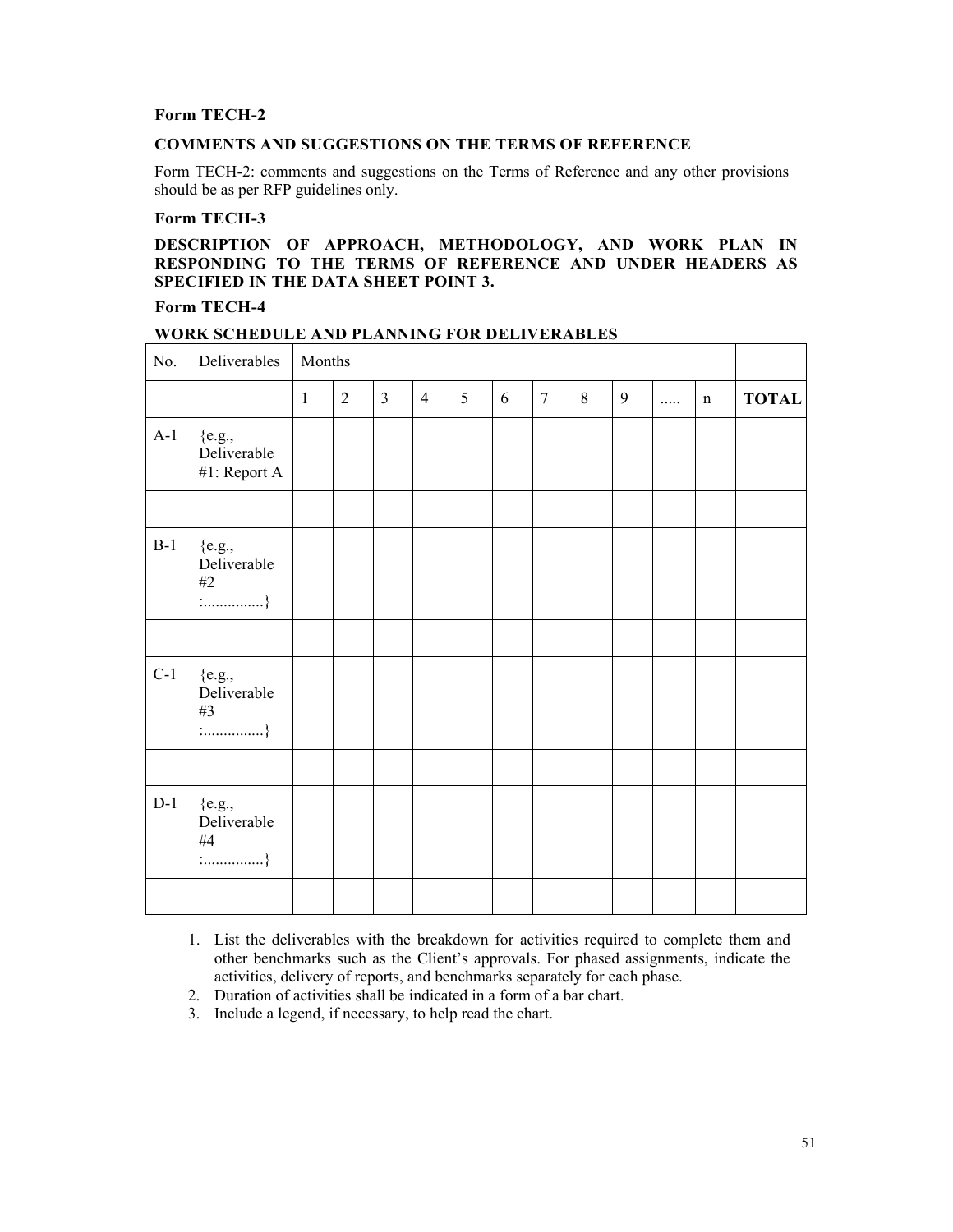# **Form TECH-5**

## **CURRICULUM VITAE**

| <b>Position Title and No.</b>                            | ${e.g., 2.3. Project Director}$                                                                                                                                        |  |  |
|----------------------------------------------------------|------------------------------------------------------------------------------------------------------------------------------------------------------------------------|--|--|
| {Insert full name}<br><b>Name of Expert:</b>             |                                                                                                                                                                        |  |  |
| $\{day/month/year\}$<br>Date of Birth:                   |                                                                                                                                                                        |  |  |
| Country<br><sub>of</sub><br><b>Citizenship/Residence</b> |                                                                                                                                                                        |  |  |
|                                                          | <b>Education:</b> {List college/university or other specialized education, giving names of<br>educational institutions, dates attended, degree(s)/diploma(s) obtained} |  |  |

**Employment record relevant to the assignment: {Starting with present position, list in** reverse order. Please provide dates, name of employing organization, titles of positions held, types of activities performed and location of the assignment, and contact information of previous clients and employing organization(s) who can be contacted for references. Pas employment that is not relevant to the assignment does not need to be included.} rder. Please provide dates, name of employing organization, titles of positions held activities performed and location of the assignment, and contact information o clients and employing organization(s) who can be contacted

| Period                    | <b>Employing</b><br>organization and your<br>title/position. Contact<br>information for<br>references                         | Country | <b>Summary of activities</b><br>performed relevant to<br>the Assignment |
|---------------------------|-------------------------------------------------------------------------------------------------------------------------------|---------|-------------------------------------------------------------------------|
| May<br>[e.g.,<br>present] | 2005- $[$ e.g., Ministry of<br>advisor/Technical<br>Consultant to<br>For references:<br>$Tel$ /e-<br>$mail$<br>$Mr. \ldots$ ] |         |                                                                         |

Language Skills (indicate only languages in which you can work):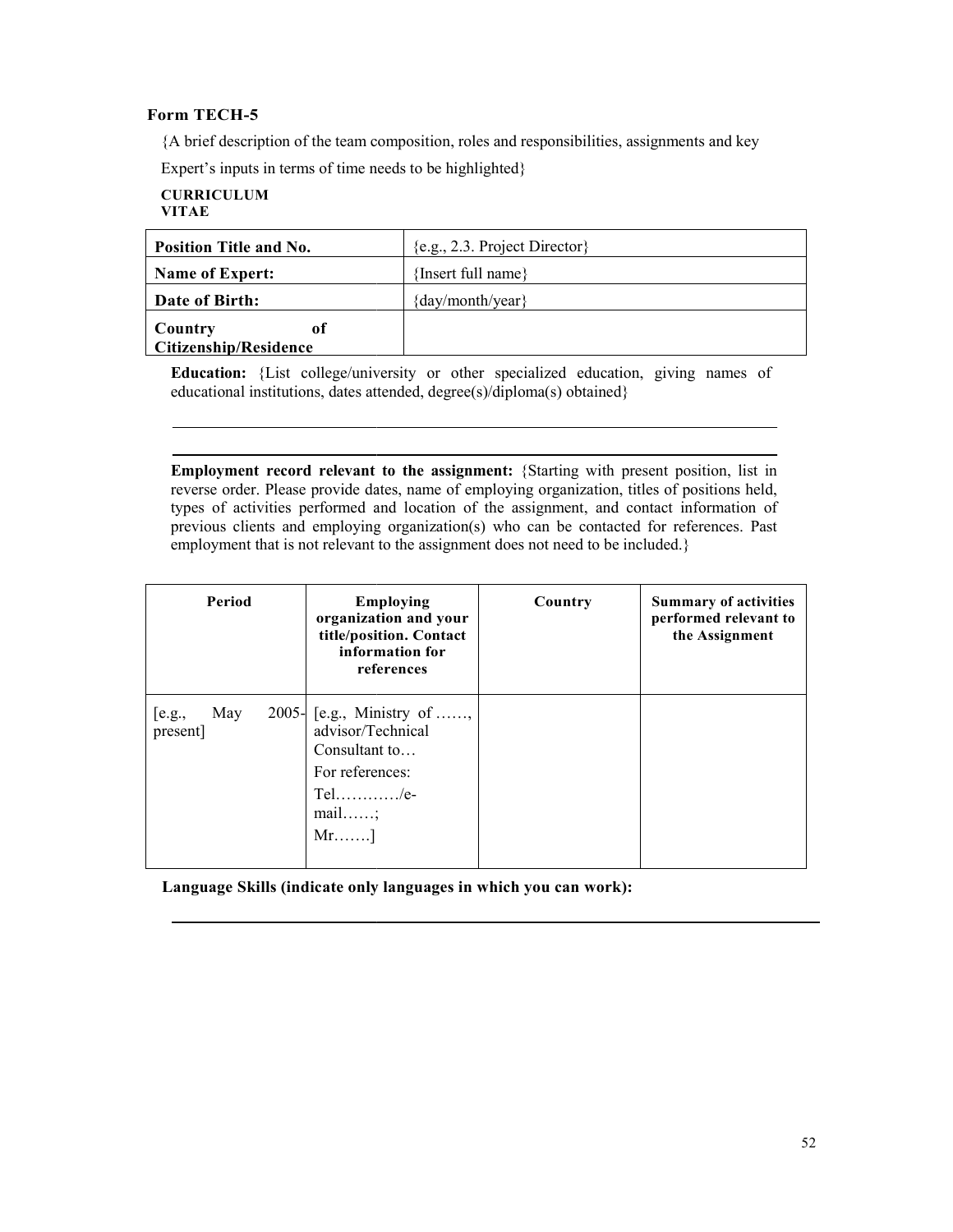# **Adequacy for the Assignment:**

| Assigned on Project                                                                 | Reference to Prior Work/Assignments that Best |
|-------------------------------------------------------------------------------------|-----------------------------------------------|
| Detailed Tasks                                                                      | Illustrates Capability to Handle the Assigned |
| Management Consultant's Team of Experts:                                            | Tasks                                         |
| {List all deliverables/tasks as in TECH- 5 in<br>which the Expert will be involved) |                                               |

Note: Those CVs that do not provide the following critical information may be considered non relevant.

{For  $a^{\prime\prime}$  to  $b^{\prime\prime}$ . Staff positions (as applicable):

- a. Experience in handling large value programmes
- b. Understanding of livelihood programmes, communication, social mobilization, project management etc.
- c. Managing programmes with large multi-disciplinary teams. {For positions ,,d" to ,,j"}
- 1. Working with state/central government programmes or high budget programs/ donor funded programs
- 2. Implementing Skill development/ livelihoods/education etc
- 3. Excellent exposure and experience of working for rural/ urban poor communities.

**Expert's contact information** : (e-mail………………….,phone……………) Certification: I, the undersigned, certify that to the best of my knowledge and belief, this CV correctly describes myself, my qualifications, and my experience, and I am available to undertake the assignment in case of an award. I understand that any misstatement or misrepresentation described herein may lead to my disqualification or dismissal by ASDM.

{Day/month/year}

| Name of Expert:                                                                      | Signature:           |
|--------------------------------------------------------------------------------------|----------------------|
| Date:                                                                                | $\{day/month/year\}$ |
| Name of authorized:                                                                  | Signature:           |
| Date                                                                                 | $\{day/month/year\}$ |
| Representative of the Project Management<br>Consultant (same who signs the Proposal) |                      |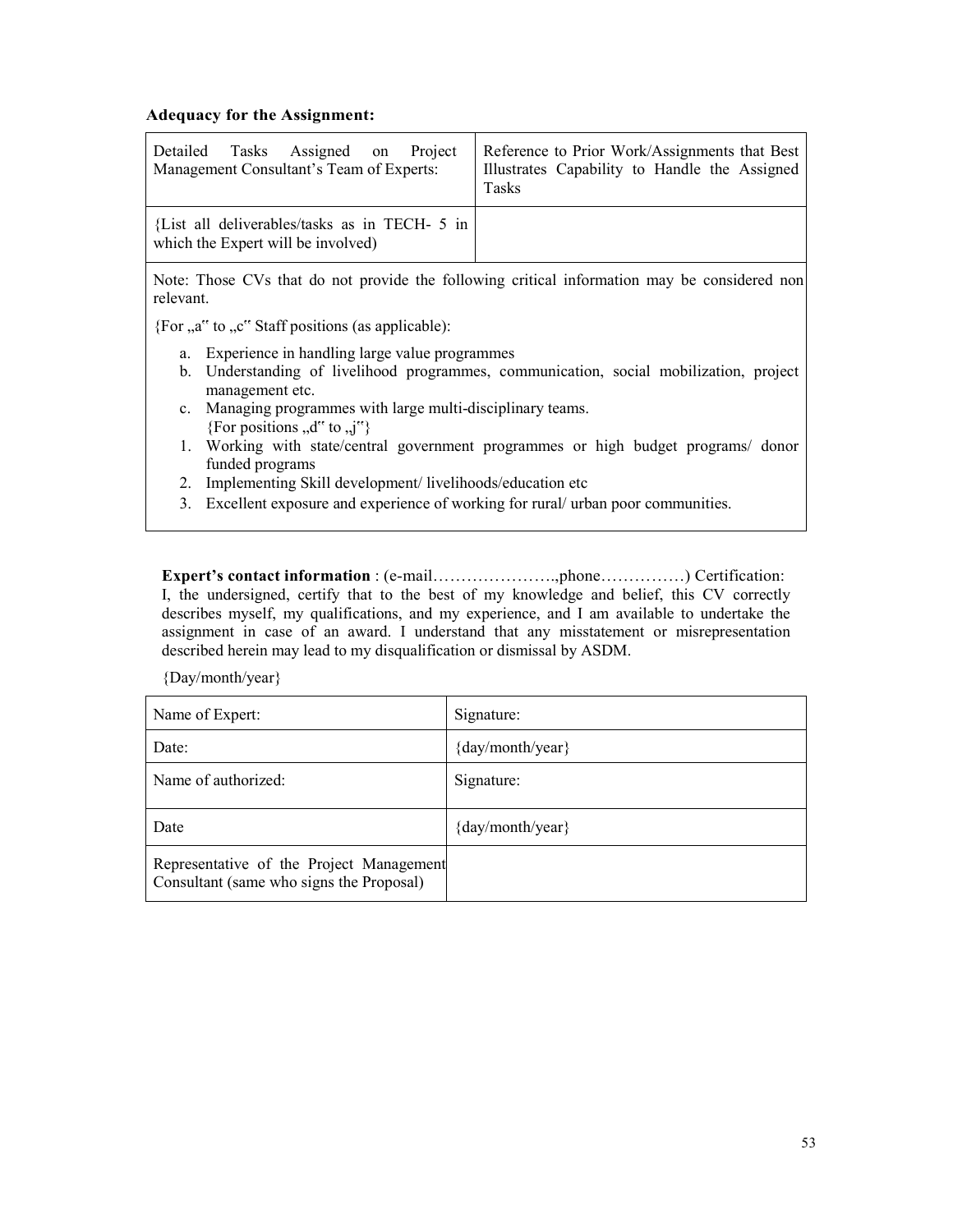# **Section 5. Financial Proposal - Standard Forms**

Financial Proposal Standard Forms shall be used for the preparation of the Financial Proposal according to the instructions provided in Section 2.

# **FIN-1 Financial Proposal Submission Form**

TO:  **Mission Director**  Assam Skill Development Mission Nayantara Building  $5^{th}$  Floor, Six Mile Guwahati – 781022 Email :missiondirector.@gmail.com Contact : 0361-2339745

Dear Sir,

Subject: Selection of Project Management Consultant for Assam Skill Development Mission (ASDM)

1. We, the undersigned, offer to provide the consulting services for the above project in accordance with your offer letter no dated . Our Financial Proposal is for the sum of Rs.................( in Crores).(Amount in words and figure) exclusive of taxes.

| <b>Fee Component</b>                                                                                      | Minimum&<br><b>Mandatory</b><br>required in<br>resources<br>for Project | Total amount<br>for 36 months<br><b>INR</b><br>(Figures) | <b>INR</b><br>(Words) |
|-----------------------------------------------------------------------------------------------------------|-------------------------------------------------------------------------|----------------------------------------------------------|-----------------------|
| <b>CPMU</b>                                                                                               | 1                                                                       |                                                          |                       |
| <b>SPMU</b>                                                                                               | 15                                                                      |                                                          |                       |
| <b>DPMU</b>                                                                                               | 33                                                                      |                                                          |                       |
| ICT for Skill Development (Lump-sum)                                                                      |                                                                         |                                                          |                       |
| <b>Grand Total</b>                                                                                        |                                                                         |                                                          |                       |
| Office set-up in Guwahati and Expenses<br>(Lump-sum) (Budgetary only and NOT<br>for Financial Evaluation) |                                                                         |                                                          |                       |

2. The Breakup of Financial Proposal for period of 36 months for SPMU and DPMU is given as

- 3. Our Financial Proposal shall be binding upon us subject to any modifications resulting from contract negotiations, up to the expiration of the validity period of the Proposal, i.e........................... (Date).
- 4. We undertake that in competing for and, if the award is made to us, in executing the above consultancy services, we will strongly observe the laws against fraud and corruption in force in India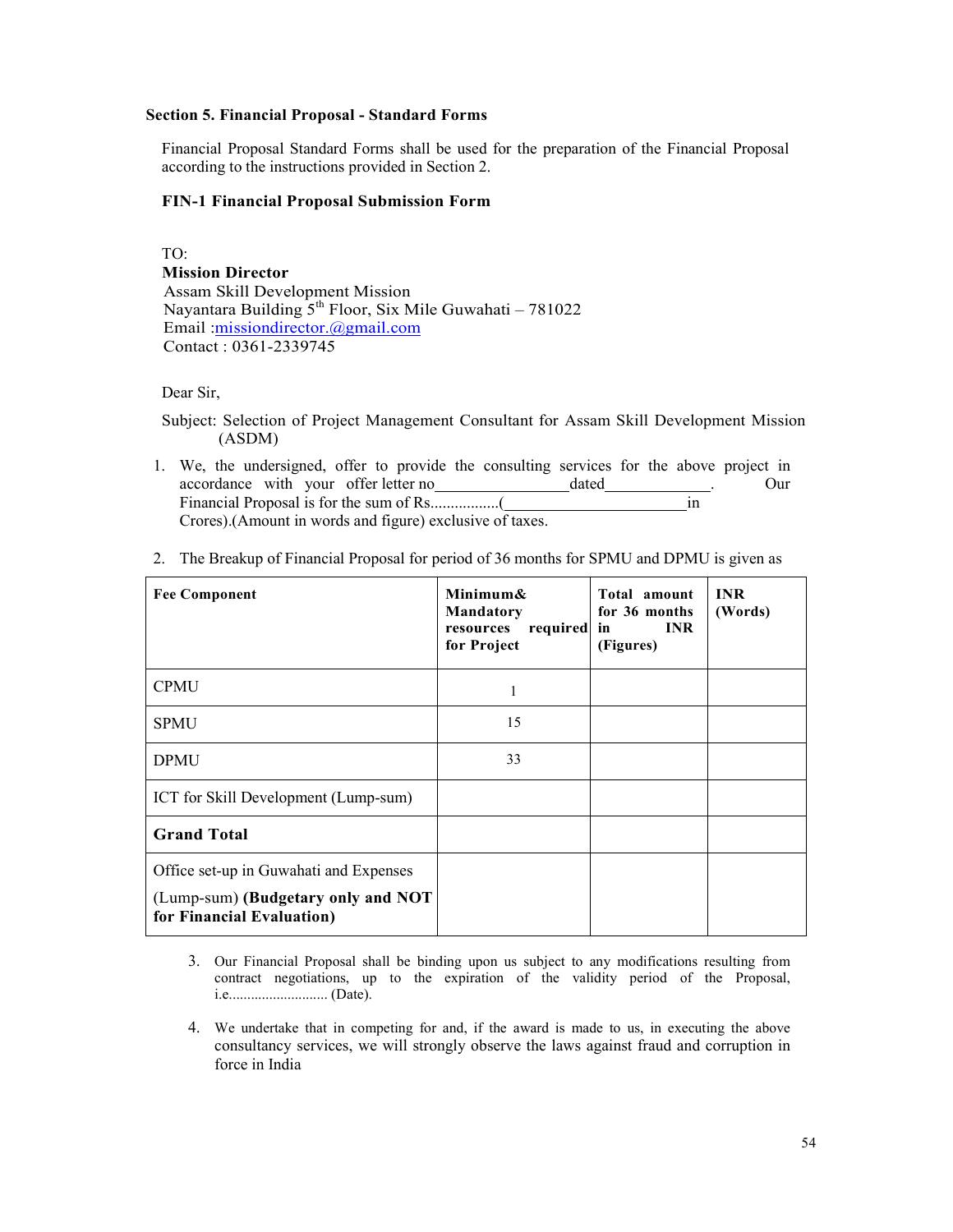namely "Prevention of Corruption Act 1988".

- 1. The price is all inclusive of Travel (local & domestic), boarding & lodging, Insurance, ICT Infrastructure, per-diem, office rentals, communication expenses and any other out of pocket expense that we have to incur as part of the project.
- 2. ASDM will pay to the Project Management Consultant TA/DA as per the states policy only for such travel that are approved by ASDM for all travel requirements outside the base station of posting/deployments.
- **3.** The quote for office setup in Guwahati should be for the fully furnished office accommodation that can have around 30 people with workspace and other office infrastructure within 5 kms from ASDM, **THE INDICATIVE PRICE ABOVE IS FOR BUDGETARY PURPOSES AND WILL NOT BE COMPUTED FOR FINANCIAL EVALUATION.**

We understand that you are not bound to accept any Proposal you receive and may reject any or all proposal without assigning any reason for the same.

Yours sincerely,

Authorized Signatory: Name and Title of Signatory: Name of Firm:

Location: Date: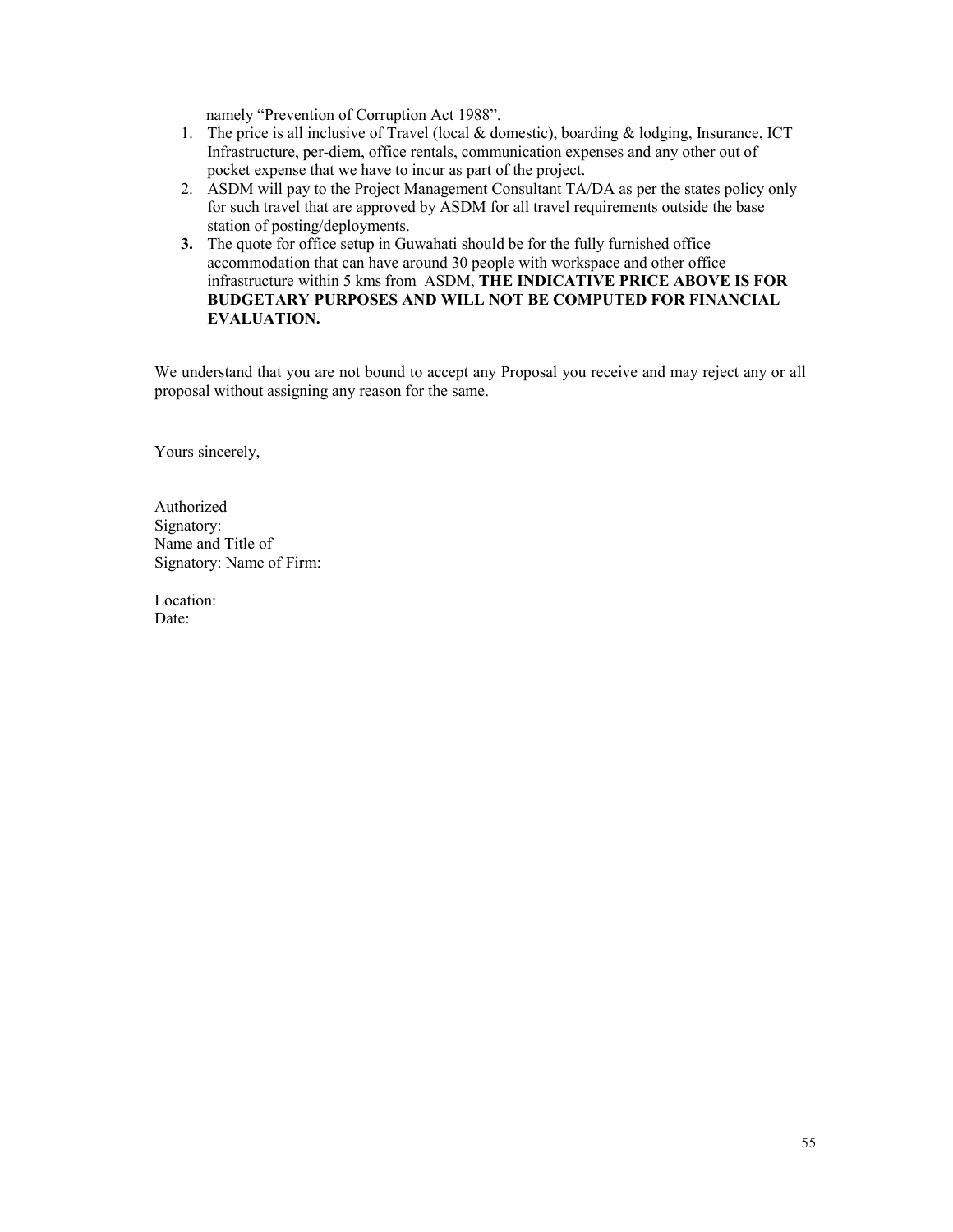# **FIN-2 Financial Proposal Submission Form**

Please fill the man-month rate inclusive of all travel, boarding, loading and any other allowance. ASDM may use this rate-card for chargeable change request or for any other consulting/ advisory work that can be delivered by the Project Management Consultant. This rate-card will be valid for full term of the contract (36 months)

| <b>Expert</b>                                                                                        | <b>Per-Man Month</b><br>(INR) |
|------------------------------------------------------------------------------------------------------|-------------------------------|
| <b>CPMU</b> Manager                                                                                  |                               |
| <b>SPMU</b> Project Director                                                                         |                               |
| Manager – Placement                                                                                  |                               |
| Manager - Skill Gap & TNA                                                                            |                               |
| Manager - M&E, Grievance redressal                                                                   |                               |
| Manager - IT/MIS/ Web Management                                                                     |                               |
| Manager - Finance & Administration                                                                   |                               |
| Manager - Call Centre Management (Technical/operations)                                              |                               |
| Manager - Social Mobilization (Media manager, Communication<br>manager, social mobilization manager) |                               |
| Manager - Sector Skill                                                                               |                               |
| District Consultant – Social Mobilization                                                            |                               |
| District Consultant – Training                                                                       |                               |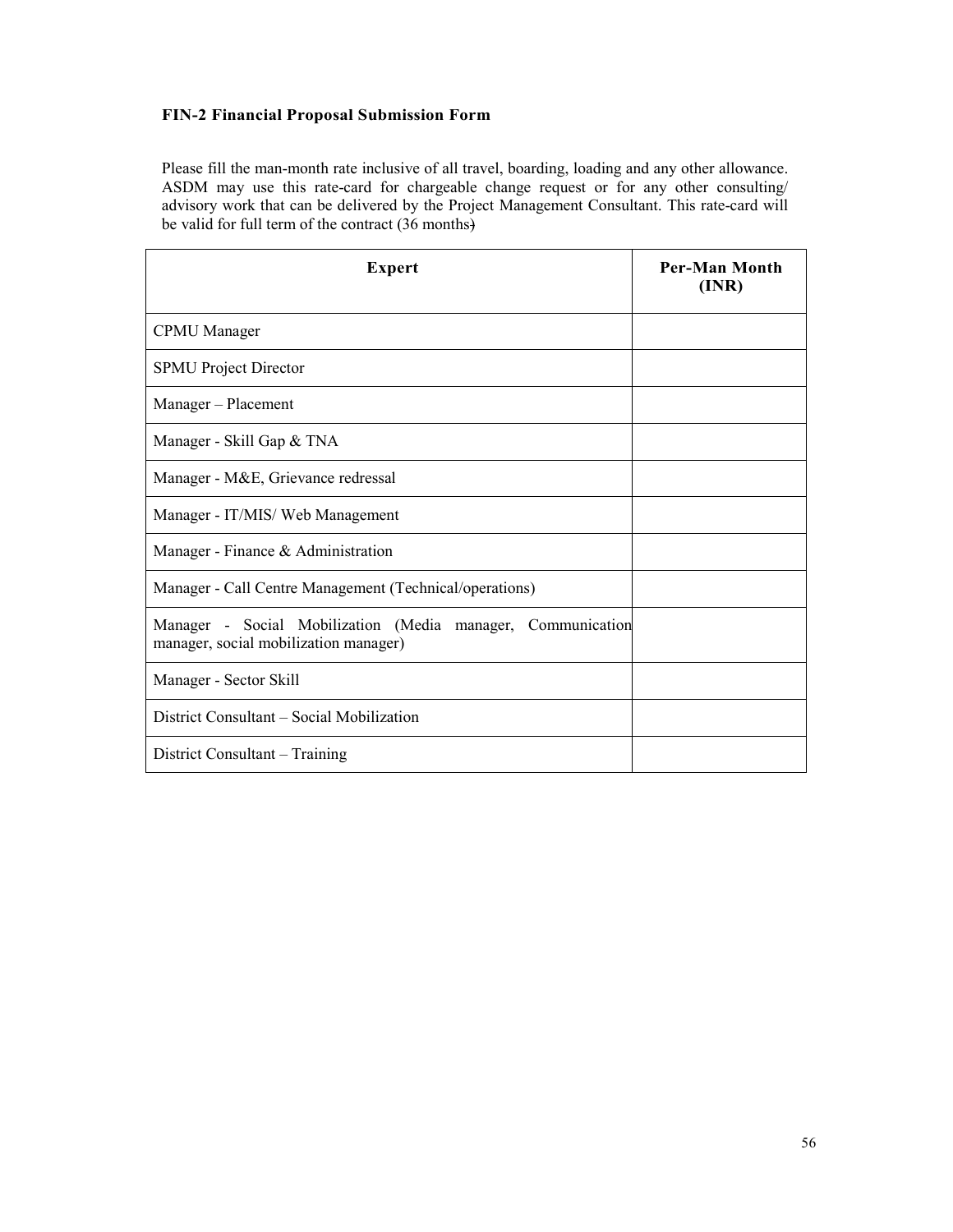# **Section 6. Terms of Reference (TOR) (Tentative)**

# **Background**

Skill development is imperative to the development of the state of Assam. In view of the national priorities, the state envisages skill development of 10 lakh youth in the next 5 years.

The target of 10 lakh has been allocated among the 19 departments:

|    | Agriculture                   |         |           |
|----|-------------------------------|---------|-----------|
| 2. | Animal Husbandry & Veterinary |         |           |
| 3  | Education                     | Year    | Target    |
| 4. | Fishery                       |         |           |
| 5. | Health & Family Welfare       | 2017-18 | 2,00,000  |
| 6. | Horticulture Department       |         |           |
| 7  | Industries & Commerce         | 2018-19 | 2,00,000  |
|    | 8. Labour Welfare             |         |           |
| 9. | Minority Welfare Department   | 2019-20 | 2,00,000  |
|    | 10. Panchayat & Rural Dev     |         |           |
|    | 11. Power                     | 2020-21 | 2,00,000  |
|    | 12. Public Enterprises        |         |           |
|    | 13. Public Health Engineering | 2021-22 | 2,00,000  |
|    | 14. Public Works              |         |           |
|    | 15. Transport                 | Total   | 10,00,000 |
|    | 16. Tea Tribes                |         |           |
|    | 17. Tourism Department        |         |           |

- 18. Urban Development Department
- 19. Welfare of Plain Tribes & Backward Classes Department
- $\triangleright$  Assam Skill Development Mission(ASDM)

Towards meeting the above objectives, the Assam Skill Development Mission has been constituted under the chairmanship of the Honorable CM with the vision to i) increase employment opportunities for youth, ii) reducing outward migration of young talent, iii) increase per capita income matching the national level empowering the youth through skill development. ASDM was incorporated in the year 2015 and is under Department of Skill, Employment and Entrepreneurship, Govt. of Assam.

# **Key Functions of ASDM:**

- I. Setting up of Annual as well as long-term skilling, targets for the State.
- II. Identifying priority sectors for skilling based on forecasting of future Industrial growth and demand.
- III. Integrating the Skill Development effort in the State with the National Skills Qualification Framework.
- IV. Vetting of all skill training programmes of Govt. Departments as to its efficacy, usefulness, employability, economic viability etc.
- V. Assessment, certification, development of course curriculum of accredited skill training providers of the State.
- VI. Formulation of integrated Skill Development policy for the State on short terms and long term skill plans of the State.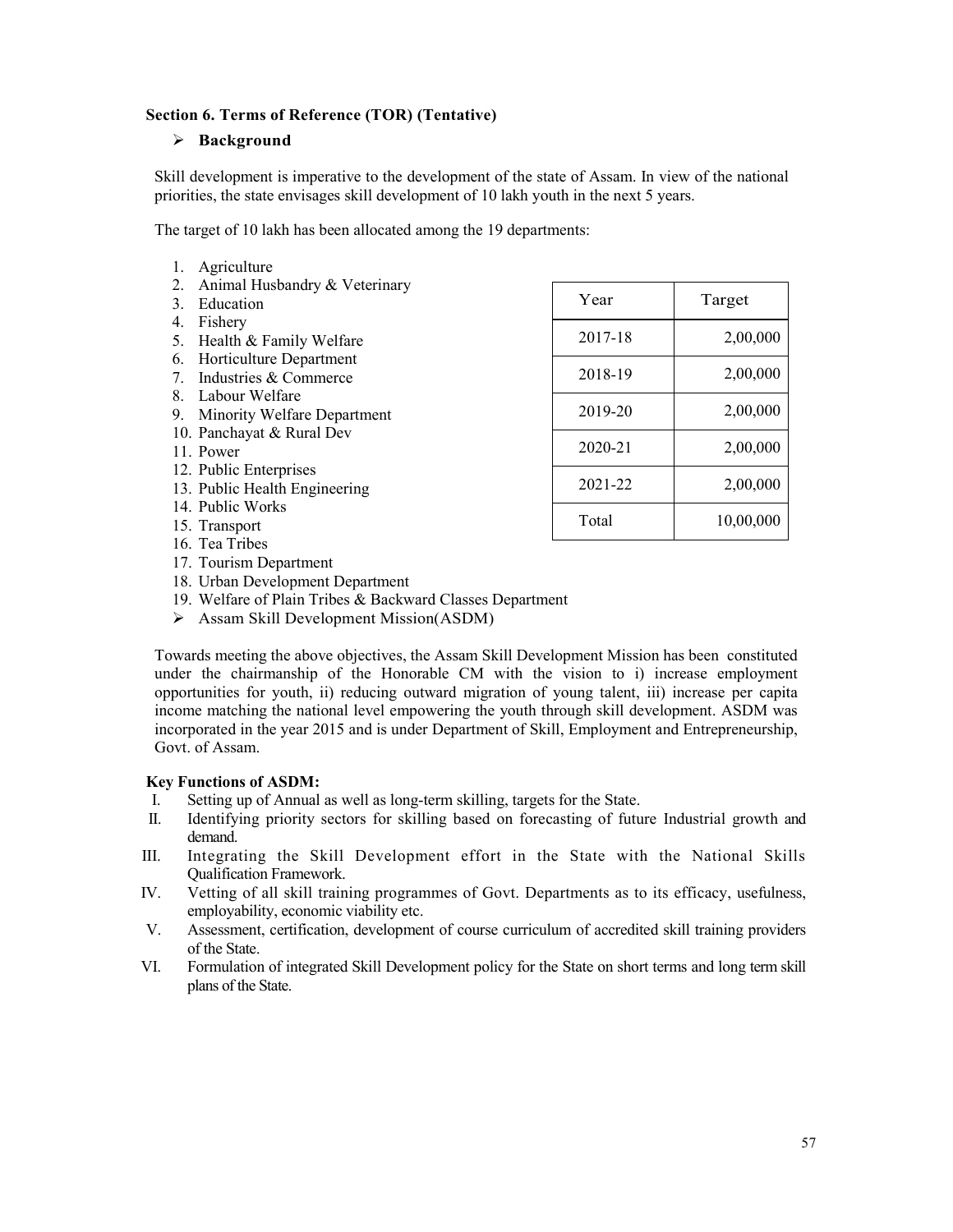- VII. Registration and accreditation of all skill training providers in the State.
- VIII. Facilitating the creation of additional training capacity in the State.
- IX. Setting up monitoring and tracking systems to assess the success of existing skill development programmes in the State. A common data-base of all candidates, employers, potential trainees and details of inspection reports and other training institutions shall he set up by the mission through a comprehensive IT portal.
- X. To coordinate activities with other National & Regional Mission for over all holistic development.
- XI. To accept grants of money, securities of property and to undertake and accept management of any endowment consistent with the objectives of the Assam Skill Development Mission.
- XII. To provide guidance and support for efficient planning and implementation, monitoring, evaluation of professional, technical, vocational education and skill development and up gradation in the State of Assam.
- XIII. To prepare annual reports, monthly, quarterly and annual account of the Assam Skill Development Mission.
- XIV. To purchase, hire, take on lease, exchange or otherwise acquire property, both movable and immovable, in pursuance of the objectives of the ASDM.
- XV. To develop a state of the art planning, monitoring and evaluation system based on the latest innovations and technology.
- XVI. To promote and facilitate public-private partnerships in the accomplishment of its objects.
- XVII. To promote and undertake analytical work to continuously improve the planning, implementation, monitoring and evaluation of professional, technical, vocational education and skill development in the State of Assam.
- XVIII. To create duly empowered administrative mechanisms, through such participation as may be deemed necessary, for the achievement of the objects of the ASDM.
- XIX. To establish for the implementation of the schemes/programmes, task forces and other appropriate mechanisms at the State, Divisional, District, Block, Panchayat and village levels, as the case may be, and to delegate necessary powers to enable them to discharge their responsibilities.
- XX. To secure active involvement and participation of academic and research institutions, training institutes and other institutes working for the professional, technical, vocational education and skill development and to provide technical assistance to them for performing tasks entrusted by it for the achievement of the objects the Mission.
- XXI. To secure constructive and participatory involvement of different stakeholders for the achievement of the Missions objects and for this purpose to establish, formal as well as informal structures.
- XXII. To obtain technical resources support by networking with the existing national and State level academic, training and research institutions, or through establishment of new ones.
- XXIII. To advise the State Government in formulation, execution, monitoring and evaluation of suitable measures for professional, technical, vocational education and skill development.
- XXIV. To organize conferences, symposia, workshops etc. for accomplishment of its objects.
- XXV. To create and hire academic, technical, administrative, managerial and other posts in the Mission and to make payments for the same in accordance with the State Government's Rules and Regulations.
- XXVI. To make Rules and Regulations for conduct of the affairs of the ASDM and add or amend, vary or rescind them from time to time.
- XXVII. To incur expenditure after drawing up a budget and in accordance with the Financial Rules of the Mission with due regard for economy and probity.
- XXVIII. To maintain proper accounts of income and expenditure, arrange for internal and statutory audit of the accounts in time and prepare annual reports and accounts of the Mission.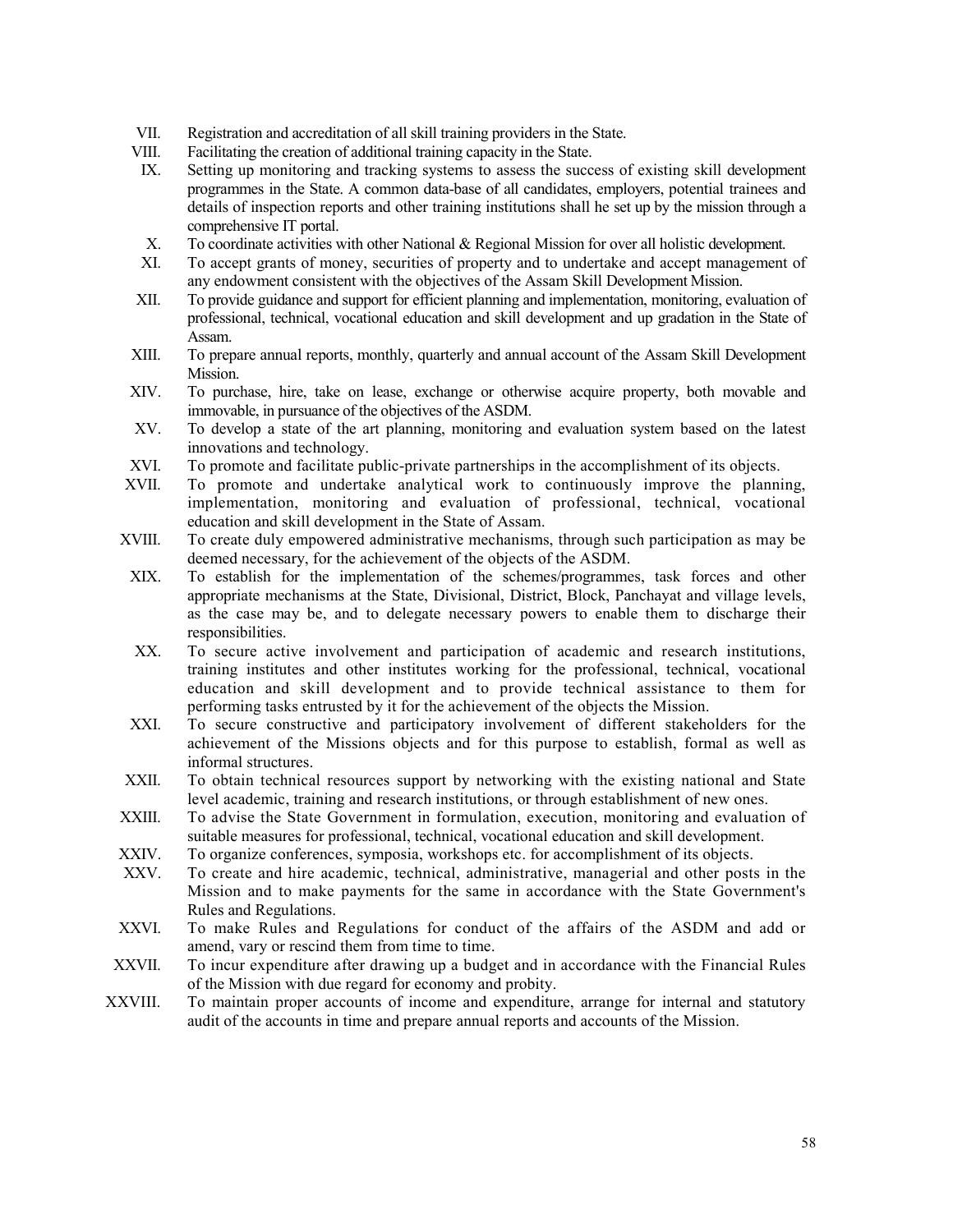XXIX. To take all such other actions as may deem necessary or incidental or ancillary or conducive to the achievement of the objects of the Mission.

The skill program of the state is visionary for its perceived advantages and the challenges of this program are its size, uniqueness, reach and complexity. Projects of this scale & nature require both policy level intervention and detailed execution.

ASDM contribution towards achieving the state skill target is envisioned as shown in the accompanying table. However, the final targets shall be discussed with the Project Management Consultant at the time of the Inception Report to be prepared by the Project Management Consultant

| Year    | Target   |
|---------|----------|
| 2017-18 | 200,000  |
| 2018-19 | 200,000  |
| 2019-20 | 200,000  |
| Total   | 6,00,000 |

# **Challenges for Skill Development in Assam**

• Coordination in Skilling Programmes in the state: There are

21 state departments which are engaged in skill delivery under various central and state schemes. However, there needs to be a more collaborative approach so as to avoid duplication of efforts and share knowledge and learning from experiences. There is an urgent requirement to bring delivering of skill programs and the skilling within a single umbrella to enable convergence.

- Infrastructure for skill Development: The existing infrastructure capability of the state can cater a small fraction of the skill training targets set for the state. Hence infrastructure needs to be created with the active participation of private players. The solution required should be such that it not only meets the scale, but also has speed, and standards of skilling  $\&$  training not only for Indian markets, but also global workforce. ICT led innovative models are required to be explored.
- Facilitation and Focus of Skill Training: The presence of number of Training Partners in the state is not adequate and inclusion of new training partners should be considered on high priority. Capable training partners both from the national level and the state level should be facilitated for the skill training delivery.
- Introduction of Skilling/Vocational Training in the education system: The state of Assam has experienced a high dropout rate in its education system, secondary level upward. Considering this, it might be beneficial to introduce vocational trainings at school level. This can be expected to have twin effects, the first, enabling those dropping out, having some level of skill leading to employment and the second motivating possible drop outs to continue education.
- Labour Market Information System (LMIS) for the State: The use of technology, especially information technology should be in place for an efficient skill delivery system. The development of State Labour MIS would be a good initiative in this direction. It needs to cater to all the stakeholders i.e. trainees, training partners, employers and the state departments. It was suggested that since a National LMIS is also being developed, there should be a strong integration between the National and State level LMIS.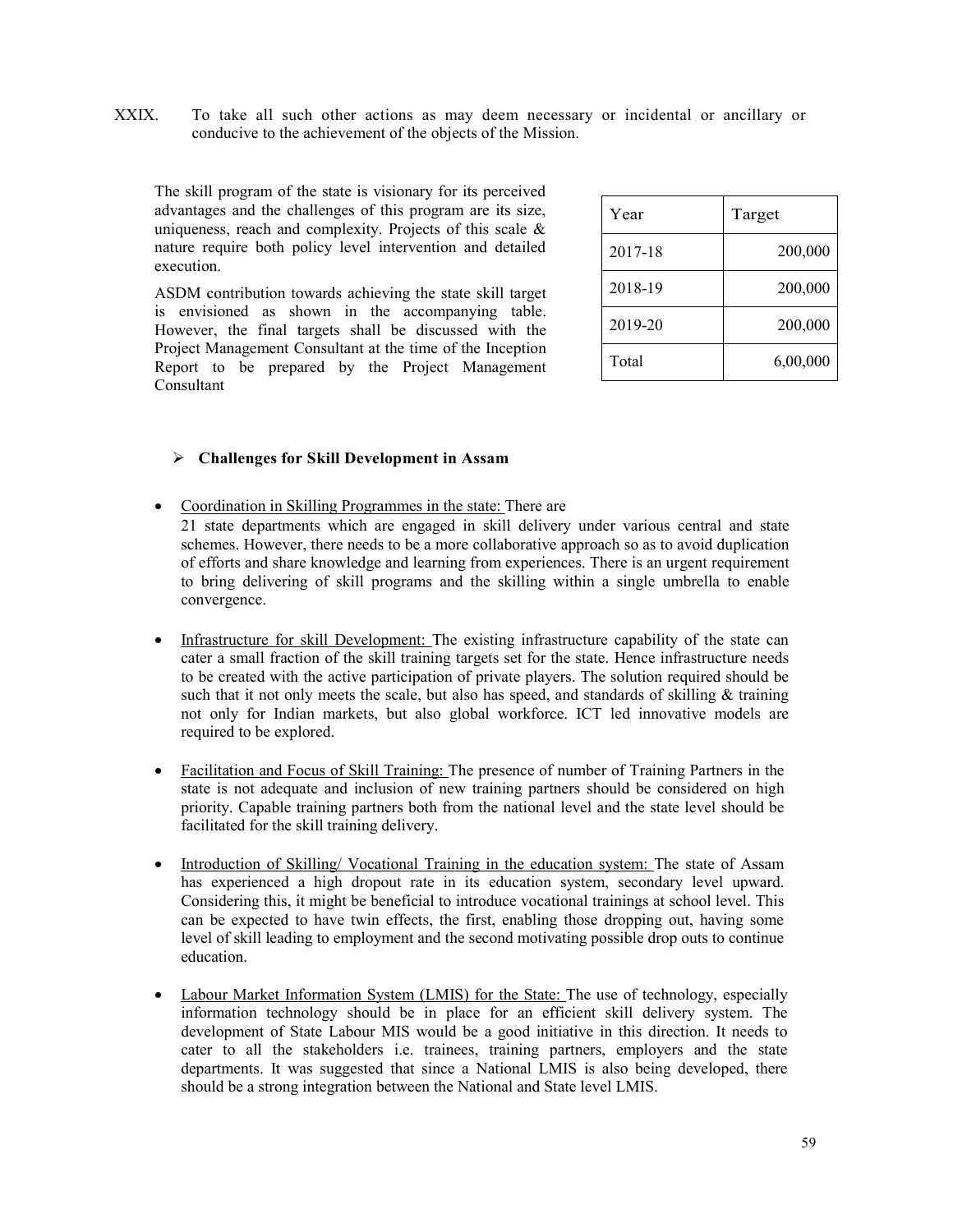- Inclusion of Private Sector Enterprises and PSUs: As they would be the prime beneficiaries of an improved skilled labour force the private sector and the PSUs should be collaborated for developing the eco system of the skill sector and take lead in defining skill requirements.
- IT scenario in the state: Considering the low development of IT/ ITES and other Service sector industries, but an emerging talent pool and quality institutions, it is suggested that the state departments should work towards promoting the sector in the state.
- Inclusion of Tribal Population & Women of the Society: On an observation that skill delivery is currently restricted to the urban areas of the state, it is recommended that expansion of such trainings into the rural areas be pursued with vigour. The skill delivery system should be able to benefit the poor of the state, the tribal population and the women with enhancement of basic skills in their occupation.
- Innovation: Innovative sector achievement to be mentioned
- Lack of industrial base: The state of Assam lacks a strong industrial base for students leading to fewer placement opportunities.

# **Focus Themes of Program Implementation**

The following is the broad scope of work to be implemented as part of the program:

- Market & Sector Assessment: Examine the existing skill gap study and carry out a demand assessment. The skill gap report will be used for mid-term review of the skilling targets and the final approved skilling number from this phase will be used for the execution at the Department Level/ District level.
- Training & Course Curriculum: Course curriculum should include-

(i) MES from Department of Training (ii) National Occupational Standards & Qualification Packs by Sector Skill Councils, Scheme oriented, (iv) Specific to state of Assam.

Skill training should be provided in any of the identified 'high impact' sectors for Assam. The Project Management Consultant shall ensure that these course curriculums are Job or employment oriented. The Consultant shall carry out a survey of the entire course curriculum presently being followed for training by various departments and suggest changes in light of the course curriculum prescribed the above mentioned technical agencies. Till such time NOSs are adopted, the curriculum shall be governed by ASDM notified course outlines. In addition, courses and modules with local relevance would be selected such that there are avenues for self-employment or wage employment in local / national & international industries/establishments. Special focus would be given for training of women and tribal communities in the districts of Assam.

• Creating demand for skill programs: This is the crux of the whole program, Project Management Consultant would be required to put in place a highly efficient team in SPMU to ensure the department carries out an awareness program so that the youth is motivated and mobilized to register for the training. This also would require a close hand-shake with the Call-Centre Operations and Social Mobilization PMU.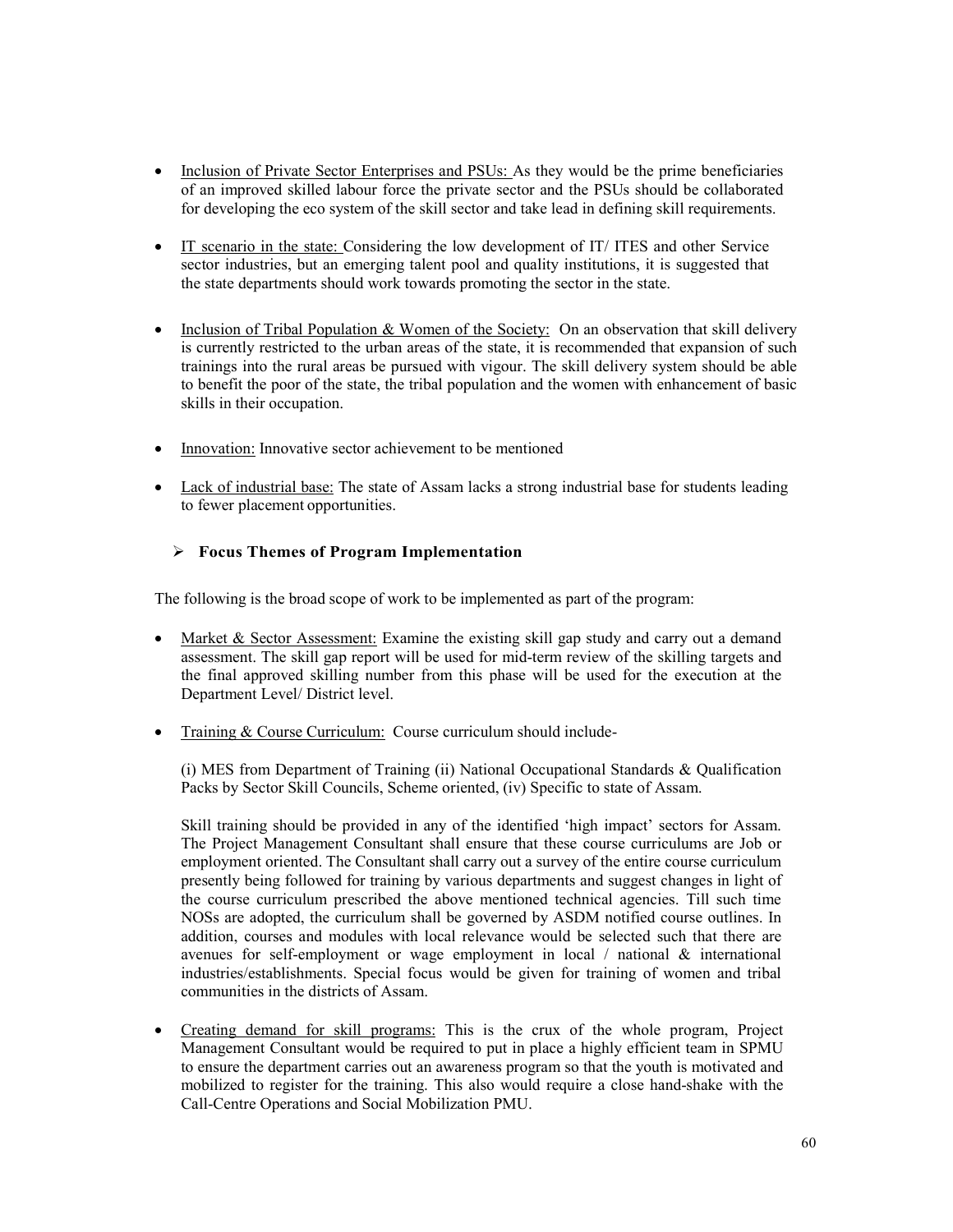- Focus on Self Help Groups: Assam has over 12,20,000 SHGs across various districts. The Project Management Consultant would design and conduct training of these SHGs to help develop skills on livelihood generation.
- Identification of Training Partners: The training capacity of the state in various skills is limited. Identification of training partners to carry out the training of the youths in various trades would have to be done as part of this RFP. While identifying the training partners the quality of infrastructure, faculty will be a very important component for evaluation of the training partners. The Project Management Consultant will draft the RFP for selection of training partners across all trades and assist ASDM to empanel the training partners.
- Placement & Post Placement Support: The Project Management Consultant would be required to work with Industry & Government to generate sufficient opportunities for placement of the skilled youth in local, national  $\&$  international markets. This would also cover youth who are getting skilled for enhanced productivity in their existing business or agriculture work. To ensure sustained benefits from training, the selected bidders are required to track and report successful candidates for a period of 12 months.
- Assessment & Certification: An independent assessment of trainees by a third party agency authorized by the relevant Sector Skill Council is mandatory for all skill trainings provided under the scheme. After assessment, each successful candidate must be awarded a certificate issued by a Certifying agency approved by the relevant Sector Skill Council to ensure accessibility in the industry. Apart from third-party external assessment, continuous internal assessment in the form of quizzes, assignments, and tests should be part of the course curriculum.
- Development of an MIS System: The Project Management Consultant shall design a MIS for implementation of all the deliverables in the skill development program. The National Portals shall be used for monitoring the Skill Development Programmes. In case separate software is required the same shall be implemented separately.

# **Project Management Consultant Structure**

Assam Skill Development Mission has put in a strategic plan for execution of the skill development programme in the state which will include participation of the state executives at the highest level, departmental secretaries, academia of the state, chambers of commerce, potential employers, and certifying and assessment agencies. The PMU will consist of the following (a) Skill Delivery PMU (b) Social Mobilization PMU (c) Call Centre & grievance redressal PMU. All the PMUs will be seamlessly integrated to achieve the desired skill development output for the state. There will also be a dedicated team of officers of the state working as nodal officers from different departments, districts and ASDM to monitor the workings of the Project Management Consultant.

For the purpose of this RFP, the selected agency will provide manpower for the following roles: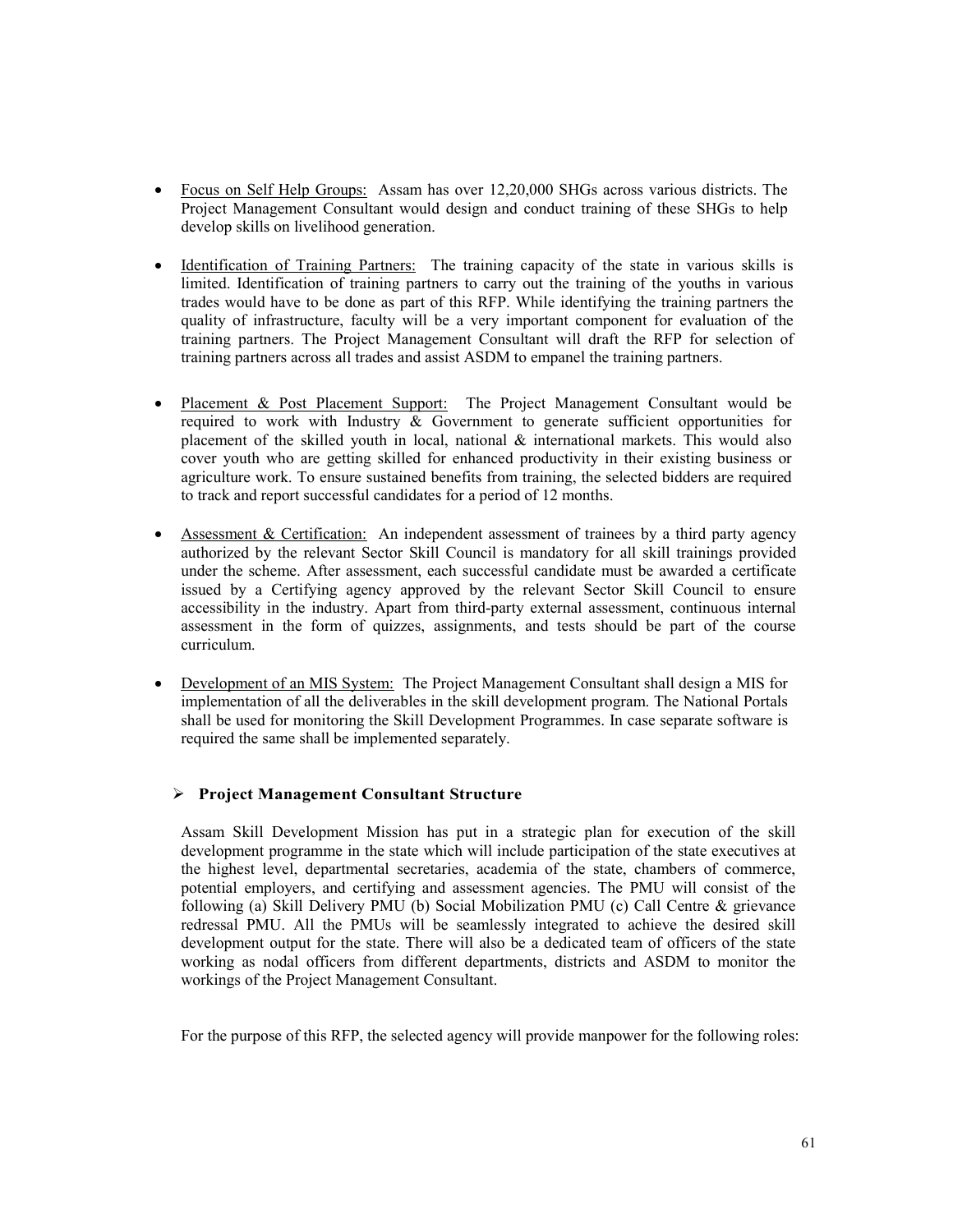# **a. Central Program Management Unit(CPMU)**

- Coordinate discussions with National Skill Development Corporation and various National level skill development agencies involved in development of curriculum and occupational standards.
- ASDM in addition to the PMU, can invite Central Government skill development nodal agencies like NSDA, NSDC, NIELET, NIESBUD to provide technical help to the State Skill Development Mission for which the ASDM shall sign separate MOUs to this effect. The CPMU shall co-ordinate with all such agencies for implementation of the MOU.
- Coordinate with MSDE and NSDC for the implementation of Pradhan Mantri Kaushal Vikas Yojana (PMKVY) in the State of Assam
- Co-ordinate with leading Private and Public Sector Companies and Organizations for the placement of trained personnel.
- Ensure that the best practices of other States are adapted in the State Skill Development Mission.
- Hold facilitative discussions with national and international level training providers and employers for the Assam skill programme.
- Have continuous dialogue with various accreditation bodies/ chambers of commerce/employers etc.

# **b. State Program Management Unit (SPMU)**

Program Planning

- Finalizing the targets of various departments for achievement in the operations phase
- The State Programme Unit will interact with all the concerned departments of the State Government and identify the training programmes to be carried out to achieve the Target of Skilling 6 lakh persons in Three years. This shall involve identifying the training programmes being carried out in the various departments and the various guidelines related to the training programmes.
- Creating a cadre of qualified assessors from the above or other wise
- Training partner empanelment to support the skill development mission as per NSDC, SSC, State requirements
- Monitoring of training being conducted by the respective empanelled training partners at the district level
- Assignment of four Sector Skills resources to manage the training & skilling requirements of departments that require facilitation from ASDM.
- Assisting the concerned departments and the mission in finalization of courses, their syllabi & normative training fees, and alignment of courses and curriculum with National Skills Qualification Frame work and QP-NOS by Sector Skill Councils.
- Support to willing departments by way of Evaluation, Standardization and certification of ongoing courses in various depts.
- Assisting the Mission in empanelment of certification agencies as per the approved RFP to be engaged by the various departments for their training programmes.
- Developing templates for District, Department wise and State Skill Development plans and training of district teams in preparing their plans.
- Regularly following up with the various districts/departments to ensure that the Skill Development Plans are followed and the targets for training are met.
- Developing monitoring system for the mission activities at various department and district levels.
- Capacity building of the various Departments, SPMU, DPMU and other staff by organizing training programmes, workshops and conferences.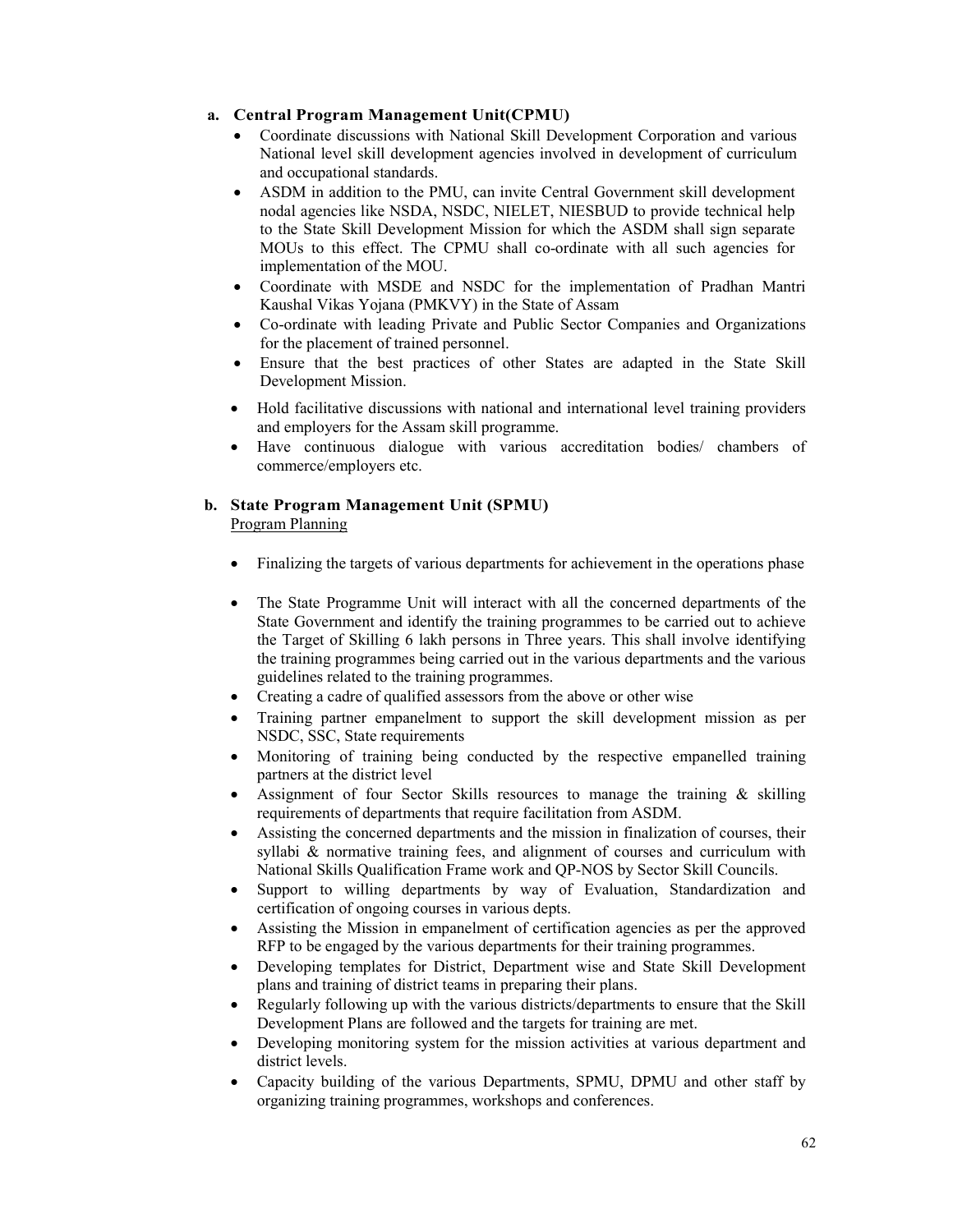- Assisting the mission in engaging short term specialists/ Project Management Consultants for under taking special research studies/ surveys/ market research/ creative design related work.
- Establishing an analytics and knowledge management function to on MIS reports, surveys as conducted by state from time to time and periodic stakeholder discussions.
- Majority of the training programmes are being carried out by the various departments. There are some training programmes which may not be carried out by any department. The SPMU shall plan, support and design training programmes which are not carried by any department. Such trainings would be taken up on a Mission mode by ASDM.
- The SPMU shall also provide all possible assistance to the ASDM and monitor the implementation of the Pradhan Mantri Kaushal VikasYogna.
- Suggest various Financial & PPP models that can be implemented by ASDM to decrease the dependency on the State Exchequer including viability gap funding.
- On-boarding of large employers for absorbing skilled candidates

# Instituting Systems & Processes

- Developing Process guidelines for implementation of skill development programs as per the broad principles approved by the mission.
- Designing of Recruitment, Selection and Induction system, HR manual, Procurement Manual and other policies and manuals for operationalization of State Skill Development Mission.
- Developing Monitoring & Evaluation framework for monitoring conduct of training programmes as per the broad policy framework outlined by the Governing Council.
- Designing monitoring system for post placement tracking of trainees.

# **c. District Program Management Unit**

The activities to be undertaken at the District level are divided encompass into strategic activities like district level planning, local placement facilitation and assistance, reporting and adherence to M&E framework outlined by SPMU, identification of trainers and assessors in addition to operational activities like co-ordinating with the mobilisation agency for mobilization of candidates, inspection of training centres, monitoring of the conduct of training and random audit/validation of placement reports of the training partners.

The role of the team leader at the district level includes:

• Co-ordination between the various field offices of the departments of the State Government which are carrying out the training programmes with the agencies imparting skill training.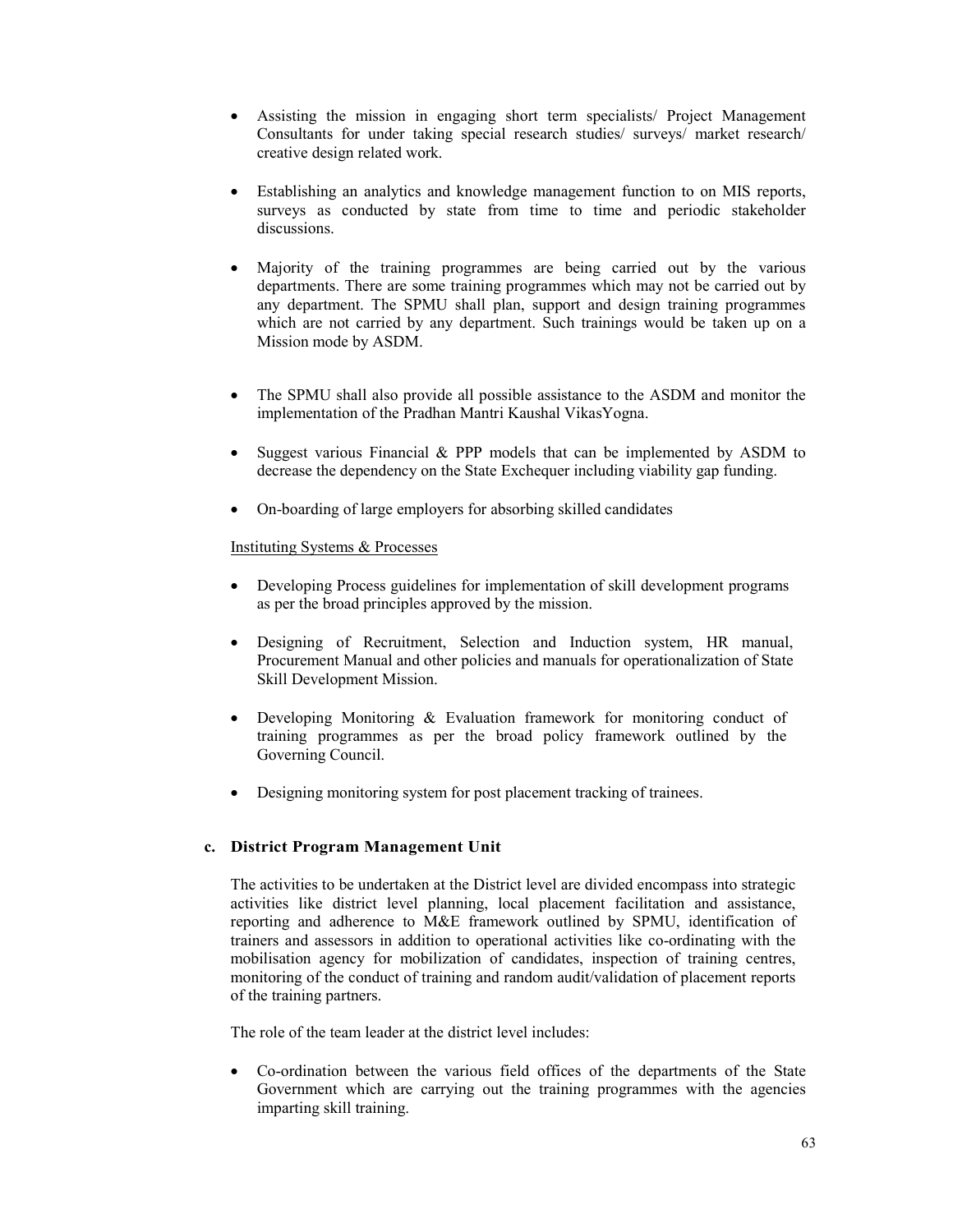- Co-ordination with the various field offices of the departments of the State Government to help them achieve their Skill Targets.
- Provide assistance to the field offices of the various Departments to carry out the Skill Development Programmes.
- Local placement facilitation and assistance
- Build up database of trainers and assessors
- Reporting to SPMU/Departments in specified templates on programme progress and adherence to M&E framework as outlined by SPMU
- Preparing district level plans and sharing the same with district officials SPMU and the concerned departments. Carry out the activities below in the district:
	- $\triangleright$  Mobilization and communication related work in the Mouza
	- $\triangleright$  Inspection of Training Centres and approval wherever required.
	- $\triangleright$  Monitoring the conduct of training activities.
	- $\triangleright$  Random audit of placement reports submitted by the Training Partners.
- DPMU will also be responsible for carrying out awareness building and mobilization activities under PMKVY with the help of local bodies and PRIs. It will also be responsible for organizing Kaushal melas, skill vatras etc and implementation of PMKVY at the grass root level.
- Grievance redressal mechanism will be established by DPMU

# **1. Social Mobilization PMU**

- Developing a complete IEC plan for getting the mobilization of youth to various skilling centres
- Working closely with each training service provider's mobilization team to ensure greater participation of the youth to help ASDM achieve its yearly skilling targets
- Develop a complete media plan & work closely with the identified media agency partner of ASDM
- Leverage state's PR dept. engine for branding the skill mission program

# **2. Call Centre PMU**

- Helping ASDM in setting up a 50 seater Call Centre
- Monitoring and Performance management of call centre activities

ASDM will provide all infrastructure and resources in a timely manner to get the above IEC program & call centre requirements to the selected TC.

# **ICT Framework**

ASDM understands that for delivering a skilling program of this size, scale, magnitude and spread can be done only if a robust ICT platform (a portal) is implemented from the very beginning of the project.

Current Status: As skilling has been an ongoing program in the state, ASDM has taken initiatives with state's nodal agency (NIC) to develop a portal with following features –

1. Candidate Registration with biometric attendance management and training provider with course location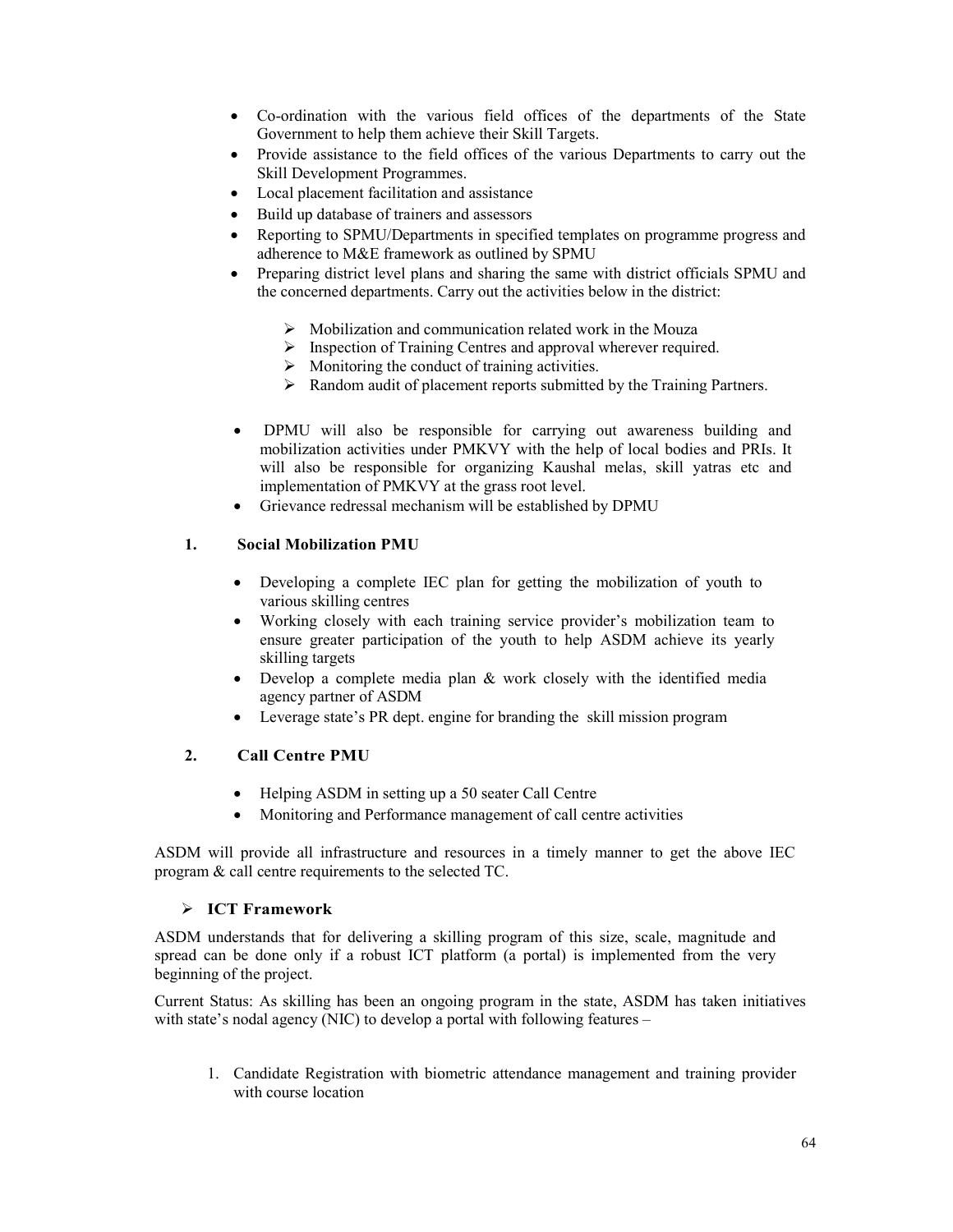- 2. Trainer and Training Centre Tracking module from registration to batch management, assessment management and placement tracking
- 3. Mobile and Email facility to interact with various stakeholders
- 4. MIS reports and
- 5. Employment / Employer information module
- Learner Tracking System
- Trainer Tracking System
- Learning Management System Online and Offline content availability
- Financial Tracking System Integration with  $3<sup>rd</sup>$  party systems like Banks payment system, Mail gateways, SMS gateways, Financial reconciliation for various payments, penalty and performance tracking as stipulated in the RFP
- Training Centre Tracking System
- External Employer Tracking System / Placements with job search engines, job posting, employer login, integration with leading employment portals, interview scheduling.
- Document & Workflow Management System
- Web Portal for ASDM with SMS alert & payment gate way integration
- MIS Dashboard for generating different reports as put in the RFP
- Integration with employment exchange databases and leading job portals
- Integration with Sector Skill Councils, Assessment and Certification modules
- Stakeholder / Administrator management
- Hosting of the entire will be at the State Data Centre

However, the Project Management Consultant will Deploy/Liase and do a state wide roll-out of a world-class integrated IT system that will provide details and facilities for the above requirements –

The above features are suggestive but by no means no exhaustive. Bidders are free to suggest in its Approach and Methodology what all features the portal shall provide.

# **Portal Objectives**

The broad objectives for the portal are

- Simple, practical processes and policies: System usage policies shall be designed with primary consideration to efficiency.
- Follows Open standards, inter operable and gets integrated with other standard systems and applications / state / departmental portals.
- Streamline reporting: Provide online interfaces to district level nodal officers and Jt. Directors to submit report, store in structured format, and generate DPMU based  $\&$  consolidated financial & other performance reports. Avoid movement of spread-sheets and faxed copies of reports e.g. Village progress information
- Avoid duplicate data entry: Capture information at the source, and design systems to capture absolute minimum required fields for data entry, at each stage of the work-flow. Data entry will be taken care by ASDM and any Data Migration is out of scope.
- Dashboards and MIS reports: MIS reports should help a small team of ASDM officers to work effectively, provide required summary information. Broader reach: ASDM will oversee implementation in 24 districts. A central portal must provide required interfaces to stake holders to avoid delays due to manual processes.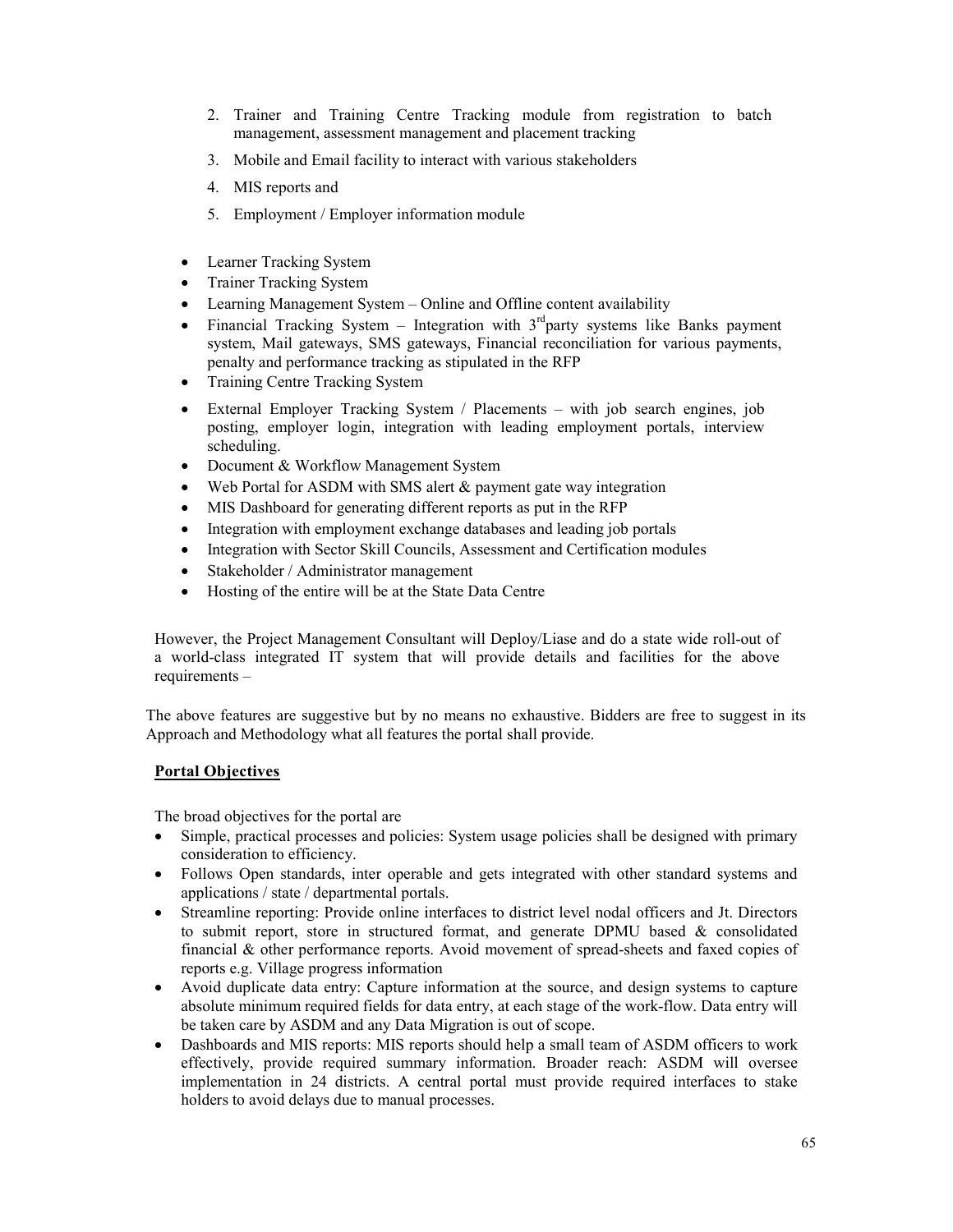- Transparency and timely availability of information: An IT portal should provide required information to stake holders with limited or no manual intervention. Participating agencies should be provided pre-approved reports and access to necessary details directly from the portal.
- Monitoring and Evaluation: Modern technologies that allow video capture of student participation and monitoring of the work should be a key feature of the portal so that there is no proxy / hoax attendance etc. The system should provide business logic and simple analytics capability to monitor and evaluate the performance under various schemes.
- Payments: No Human interface of any sought of payment will be allowed. System should be integrated with payment system to initiate fund transfer instructions for approved payments to Training Partners, Social Mobilization agencies, Call Center operators and other stake holders, while payment reconciliation will be offline. Also, develop Training Center, Service Provider & ASDM based financial reports with compliance as required by state  $\&$  other statutory bodies.
- User friendly interface: Considering the level of current familiarity in the state, and other stake holders a user friendly system is required.
- Has a robust work flow and search engines for Content, course, jobs, placements, schemes etc. identification &matching.
- Language: The system should have English language interface. It should allow English data entry in selected forms.
- Scalable and Secure architecture: An IT portal should be secure and should be able to grow with increased demand without re-writing entire application from scratch.
- Training: An emphasis must be on training end users to effectively use IT portal features and provide initial hand-holding.
- MIS Reports: MIS reports for a few critical parameters will be made available through the portal.
- Application maintenance and post-implementation support: A support is required for bug fixes, handle CRs, and active entities (other than candidates) support.
- Handover at the end of maintenance period: Latest source code, manuals, guidelines must be handed over to at the end of maintenance period. This will include softcopy of following set of documents
	- $\triangleright$  Source code, latest version
	- $\triangleright$  Application installation and configuration
	- $\triangleright$  User manual for all active entities

Project Management Consultant's responsibilities would include

- Deploying of the IT solution
- Identification of specifications for hardware and system software
- Deployment of the Portal
- Maintenance of IT solution for contract period with L1 and L2 support so that a minimum of 99% availability of the entire system is there.
- Provide entire financial information in compliance to State's statutory requirements.

# **Key Requirements**

 $\triangleright$  Project Management Consultants are advised to assess the features available on the current work being done by ASDM, Govt. of Assam and submit its technical & financial proposal as a value add to the portal which is under deployment and development as well. Bidders are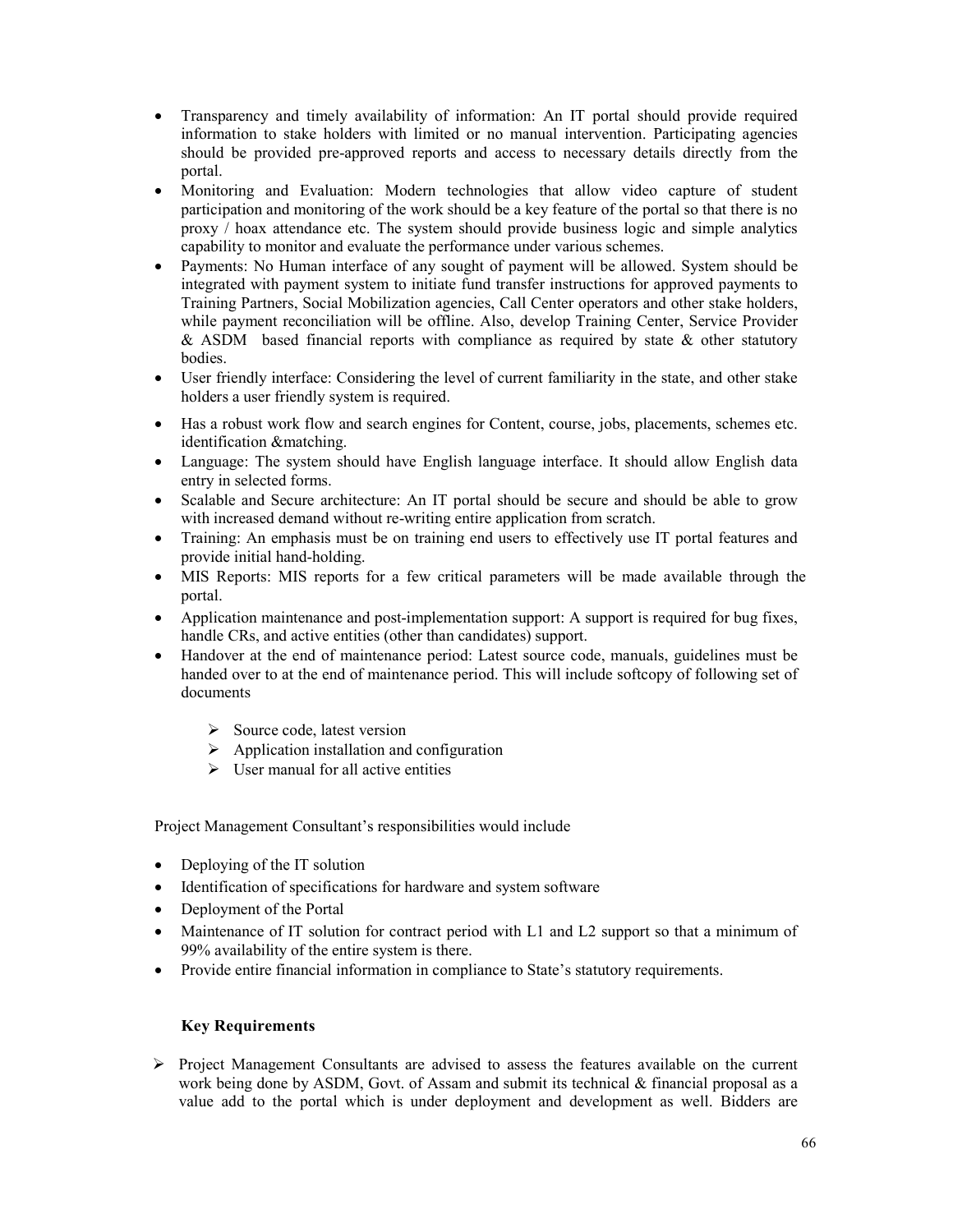however free to quote more cost effective solutions meeting all technical  $\&$  functional features as per requirements put above.

 $\triangleright$  However, during the bidder's design and development phase of the required portal, ASDM will continue using the existing portal till the new portal gets rolled over. However, the timelines as indicated in the RFP will have to be maintained.

# **Performance Reports**

The Project Management Consultant will be required to prepare and submit performance reports for SPMU and DPMU as indicated below

# **CPMU Reports on the following:**

- (a) Identify all the Ministries that are funding skill development programmes and identify the funds available for skill programmes in Assam. Also identify whether proposal have to be sent from Assam.
- (b) Co-ordination with various agencies on issues related to implementation of the MOU. Co- ordination regarding various activities mentioned in the MOU.
- (c) Report on all companies carrying out recruitment in Public Sector & Private Sector
- (d) Details of all occupational standards/curriculum required as identified by the SPMU obtained.
- (e) Identification of best practices of skill development in other states and knowledge transfer through SPMU
- (f) Identify the various training providers and employers and co-ordinate with them
- (g) Identify private sector participation and mode of funding through PPP
- (h) Follow up on proposals submitted to World Bank/ DFID and other multilateral agencies for funding skill training

### **SPMU Reports on the following:**

- (a) Identification of targets skill wise, department wise at the beginning of every year to be revised one in six months
- (b) Identification of the various training programmes and resources in respect of the target.
- (c) Procurement of various resources mentioned to achieve the target.
- (d) Assignment of Sector Skill resources to various departments carrying out skill training programs in the State. A resources can be attached to more than one department.
- (e) Status report on finalized courses, syllabi & normative training fees, and alignment of courses and curriculum with National Skills Qualification Frame work. Status of certification and accreditation of the courses
- (f) Status report on support to all line departments by way of evaluation, standardization and certification of on going courses
- (g) Status of empanelment of training providers by the various departments.
- (h) Status of certification of various courses
- (i) Preparation of templates of plans and reports
- (j) Follow-up of the various plans and preparation of report regarding compliance of the plans and deviation from the Plans
- (k) Preparation of formats for monitoring system and collection of reports
- (l) Help departments organizing workshops and training programmes. Status report of such programmes
- (m) Status Report on assisting missions in engaging short term specialist for undertaking research/ studies/surveys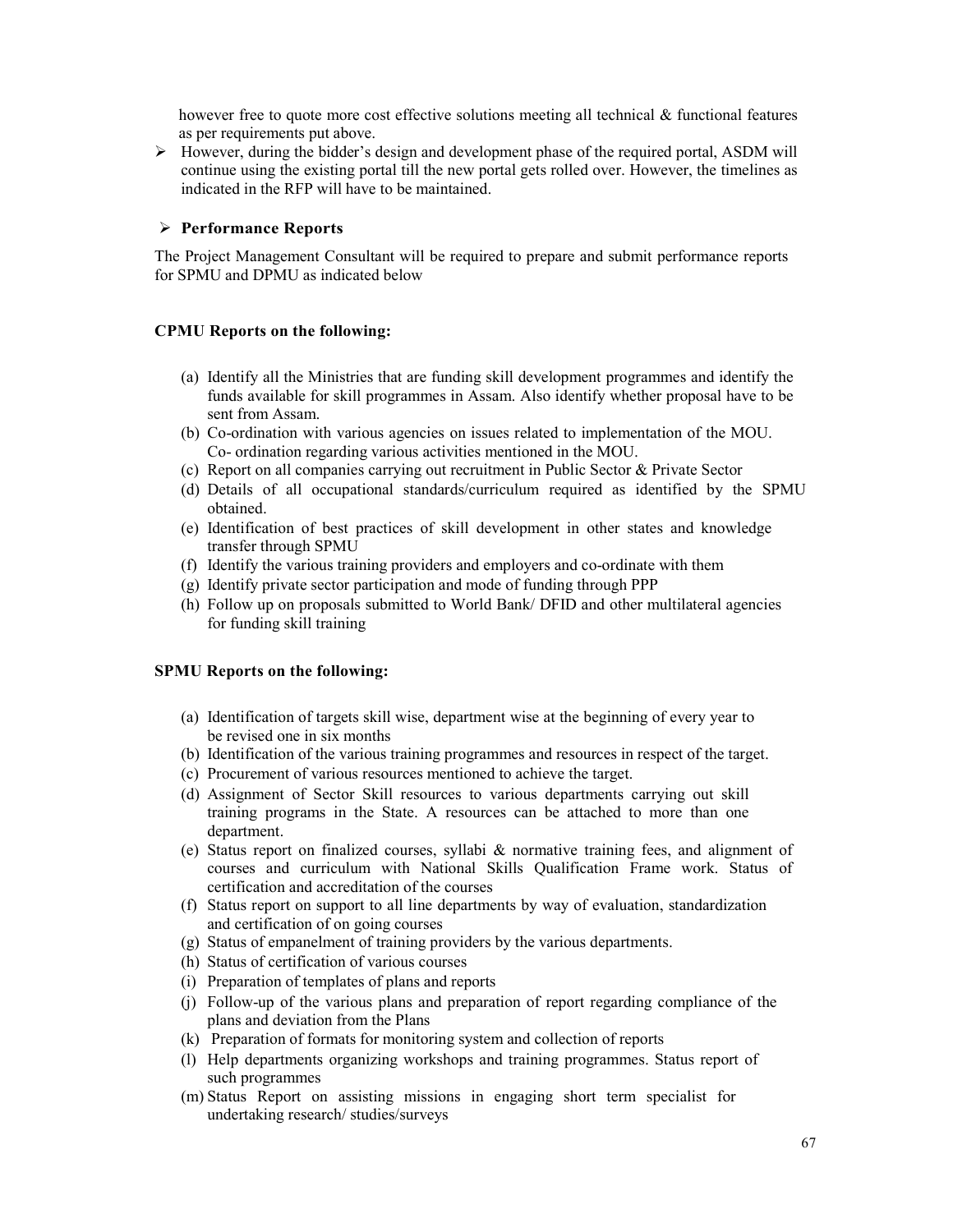- (n) Report on Establishing an analytics and knowledge management function to glean data- driven insights based on MIS reports
- (o) Status report regarding development of training programme
- (p) Status report on implementation of PMKVY
- (q) Report on alternative financing models

# **DPMU Reports on the following:**

- (a) Status report on no of training centres operational
- (b) Status report on no. of persons being trained
- (c) Status report on trainings department wise, program wise completed
- (d) Status report on placement department wise, program wise
- (e) Status report on training centre inspections
- (f) Status report on social mobilization
- (g) Status report on kaushal melas.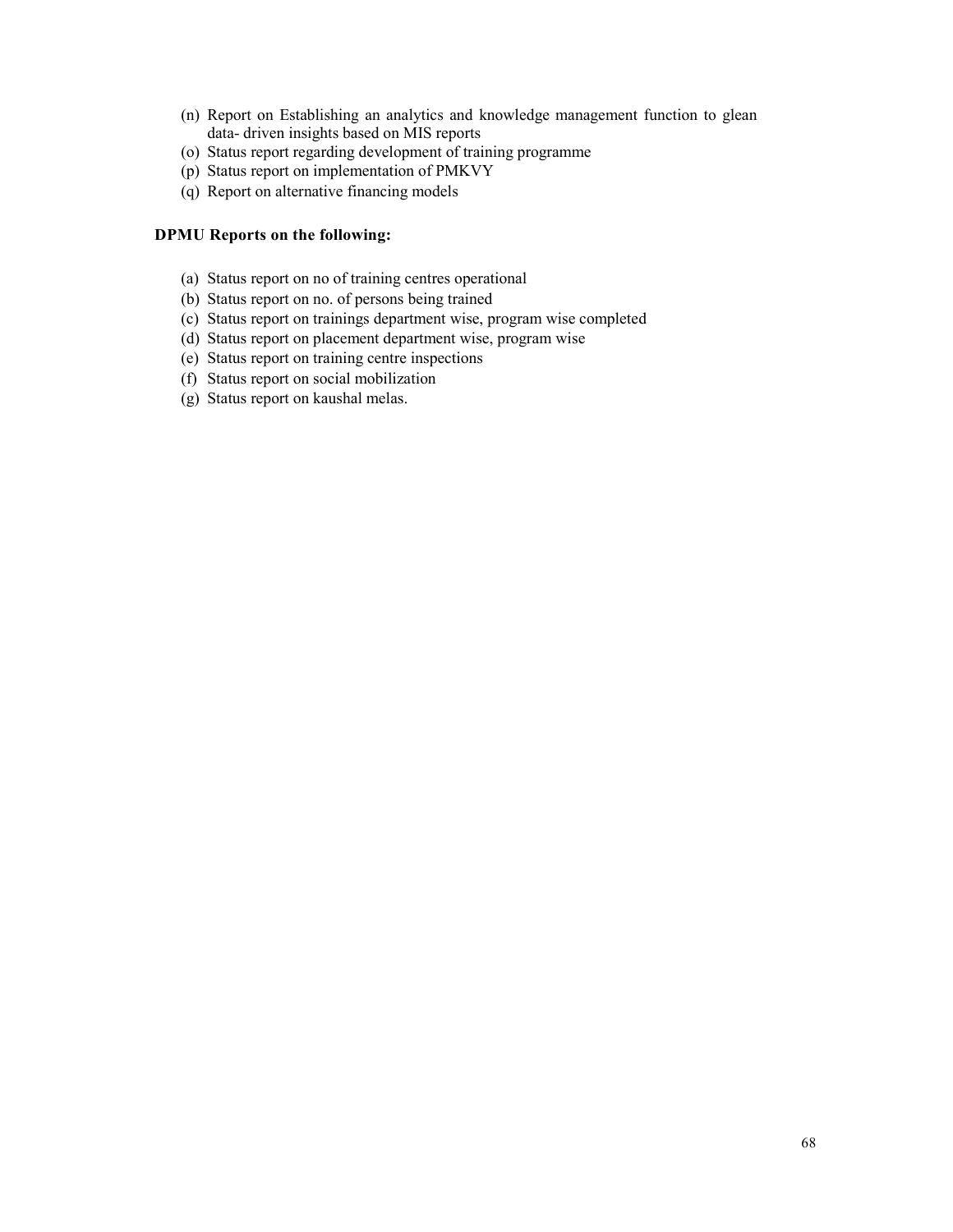# **Section 7. Suggested Minimum Deliverables and Payment Terms**

|                | Deliverables                                                                  | T |    | Days |                         |                  |   |   |              |   |    | Months |    |    |    |    |    |    |              | Payment Structure                             |
|----------------|-------------------------------------------------------------------------------|---|----|------|-------------------------|------------------|---|---|--------------|---|----|--------|----|----|----|----|----|----|--------------|-----------------------------------------------|
|                |                                                                               |   | 15 | 30   | $\overline{\mathbf{3}}$ | $4 \overline{5}$ | 6 | 7 | $\mathbf{8}$ | 9 | 10 | 12     | 15 | 18 | 21 | 24 | 27 | 30 | $33 \mid 36$ |                                               |
|                | Signing of Contract                                                           |   |    |      |                         |                  |   |   |              |   |    |        |    |    |    |    |    |    |              |                                               |
|                |                                                                               |   |    |      |                         |                  |   |   |              |   |    |        |    |    |    |    |    |    |              |                                               |
| $\overline{2}$ | Central and StateProgram Management Unit-                                     |   |    |      |                         |                  |   |   |              |   |    |        |    |    |    |    |    |    |              | Distribution of 100%                          |
|                | (CPMU and SPMU)                                                               |   |    |      |                         |                  |   |   |              |   |    |        |    |    |    |    |    |    |              | of CPMU and SPMU                              |
|                |                                                                               |   |    |      |                         |                  |   |   |              |   |    |        |    |    |    |    |    |    |              | fees                                          |
| 2.1            | Team Deployment                                                               |   |    |      |                         |                  |   |   |              |   |    |        |    |    |    |    |    |    |              | 5%                                            |
| 2.2            | Skill Ecosystem creation workshop                                             |   |    |      |                         |                  |   |   |              |   |    |        |    |    |    |    |    |    |              |                                               |
| 2.3<br>2.4     | <b>Inception Report</b><br>Skill and Infrastructure Gap Study                 |   |    |      |                         |                  |   |   |              |   |    |        |    |    |    |    |    |    |              | $5\%$                                         |
| 2.5            | Drafting, release and selection of EOI/RFP for                                |   |    |      |                         |                  |   |   |              |   |    |        |    |    |    |    |    |    |              |                                               |
|                | TSPs empanelment                                                              |   |    |      |                         |                  |   |   |              |   |    |        |    |    |    |    |    |    |              | 5%                                            |
| 2.6            | Beginning of Empanelment of TSPs                                              |   |    |      |                         |                  |   |   |              |   |    |        |    |    |    |    |    |    |              |                                               |
| 2.7            | Develop operational plan & SOPs for DPMUs                                     |   |    |      |                         |                  |   |   |              |   |    |        |    |    |    |    |    |    |              |                                               |
|                | Develop State-wide Social mobilization &                                      |   |    |      |                         |                  |   |   |              |   |    |        |    |    |    |    |    |    |              | $5\%$                                         |
| 2.8            | Communication strategy                                                        |   |    |      |                         |                  |   |   |              |   |    |        |    |    |    |    |    |    |              |                                               |
| 2.9            | Finalization of Courses & Curriculum                                          |   |    |      |                         |                  |   |   |              |   |    |        |    |    |    |    |    |    |              | $5\%$                                         |
| 3.0            | Monthly Reports - CPMU and SPMU<br>Distribution of 55% of CPMU and SPMU total |   |    |      |                         |                  |   |   |              |   |    |        |    |    |    |    |    |    |              | 55<br>$\%$                                    |
|                | fees over 10 quarters                                                         |   |    |      |                         |                  |   |   |              |   |    |        |    |    |    |    |    |    |              |                                               |
| 3.1            | Knowledge Transfer                                                            |   |    |      |                         |                  |   |   |              |   |    |        |    |    |    |    |    |    |              |                                               |
|                |                                                                               |   |    |      |                         |                  |   |   |              |   |    |        |    |    |    |    |    |    |              |                                               |
| 3.2            | Project Performance Metric for balance 20%                                    |   |    |      |                         |                  |   |   |              |   |    |        |    |    |    |    |    |    |              | Quarterly Payment Metric                      |
|                | of CPMU and SPMU fees to be paid in 10<br>quarters                            |   |    |      |                         |                  |   |   |              |   |    |        |    |    |    |    |    |    |              | as per Performance<br>(P) Factoring measures. |
|                |                                                                               |   |    |      |                         |                  |   |   |              |   |    |        |    |    |    |    |    |    |              | Penalty shall be on the                       |
|                | Performance Measures -                                                        |   |    |      |                         |                  |   |   |              |   |    |        |    |    |    |    |    |    |              | balance 20% of CPMU                           |
|                | i) TSP Centre setup -25%                                                      |   |    |      |                         |                  |   |   |              |   |    |        |    |    |    |    |    |    |              | and SPMU fees                                 |
|                | ii) Student Training -30%<br>iii) Entrepreneurship/Self placement -15%        |   |    |      |                         |                  |   |   |              |   |    |        |    |    |    |    |    |    |              | (P) 90% - 100% : No penalty                   |
|                | iv) Student Employment -30%                                                   |   |    |      |                         |                  |   |   |              |   |    |        |    |    |    |    |    |    |              | (P) $80\% - 90\% : 20\%$                      |
|                |                                                                               |   |    |      |                         |                  |   |   |              |   |    |        |    |    |    |    |    |    |              | penalty (P) 70% - 80%                         |
|                |                                                                               |   |    |      |                         |                  |   |   |              |   |    |        |    |    |    |    |    |    |              | :40% penalty (P) 60% - 70%<br>: 60% penalty   |
|                |                                                                               |   |    |      |                         |                  |   |   |              |   |    |        |    |    |    |    |    |    |              | $(P) < 60\% - 100\%$ penalty                  |
|                |                                                                               |   |    |      |                         |                  |   |   |              |   |    |        |    |    |    |    |    |    |              |                                               |
|                |                                                                               |   |    |      |                         |                  |   |   |              |   |    |        |    |    |    |    |    |    |              |                                               |
|                |                                                                               |   |    |      |                         |                  |   |   |              |   |    |        |    |    |    |    |    |    |              |                                               |
|                |                                                                               |   |    |      |                         |                  |   |   |              |   |    |        |    |    |    |    |    |    |              |                                               |
|                |                                                                               |   |    |      |                         |                  |   |   |              |   |    |        |    |    |    |    |    |    |              |                                               |
|                |                                                                               |   |    |      |                         |                  |   |   |              |   |    |        |    |    |    |    |    |    |              |                                               |
|                |                                                                               |   |    |      |                         |                  |   |   |              |   |    |        |    |    |    |    |    |    |              |                                               |
|                |                                                                               |   |    |      |                         |                  |   |   |              |   |    |        |    |    |    |    |    |    |              |                                               |
|                |                                                                               |   |    |      |                         |                  |   |   |              |   |    |        |    |    |    |    |    |    |              |                                               |
|                |                                                                               |   |    |      |                         |                  |   |   |              |   |    |        |    |    |    |    |    |    |              |                                               |
|                |                                                                               |   |    |      |                         |                  |   |   |              |   |    |        |    |    |    |    |    |    |              |                                               |
|                |                                                                               |   |    |      |                         |                  |   |   |              |   |    |        |    |    |    |    |    |    |              |                                               |
|                |                                                                               |   |    |      |                         |                  |   |   |              |   |    |        |    |    |    |    |    |    |              |                                               |
|                |                                                                               |   |    |      |                         |                  |   |   |              |   |    |        |    |    |    |    |    |    |              |                                               |
| $\overline{4}$ | District Program Management<br>Unit<br>(DPMU)                                 |   |    |      |                         |                  |   |   |              |   |    |        |    |    |    |    |    |    |              | ${\rm D}$                                     |
| 4.1            | Initiate opening of 50% of state's DPMUs                                      |   |    |      |                         |                  |   |   |              |   |    |        |    |    |    |    |    |    |              | $\mathbf{i}$<br>10%                           |
| 4.2            | Initiate opening of balance 50% of state's<br><b>DPMUs</b>                    |   |    |      |                         |                  |   |   |              |   |    |        |    |    |    |    |    |    |              | 10%                                           |
|                | Monthly Reports - DPMU                                                        |   |    |      |                         |                  |   |   |              |   |    |        |    |    |    |    |    |    |              | 60%                                           |
| 4.3            |                                                                               |   |    |      |                         |                  |   |   |              |   |    |        |    |    |    |    |    |    |              |                                               |
|                | Distribution of 60% of DPMU total fees over                                   |   |    |      |                         |                  |   |   |              |   |    |        |    |    |    |    |    |    |              |                                               |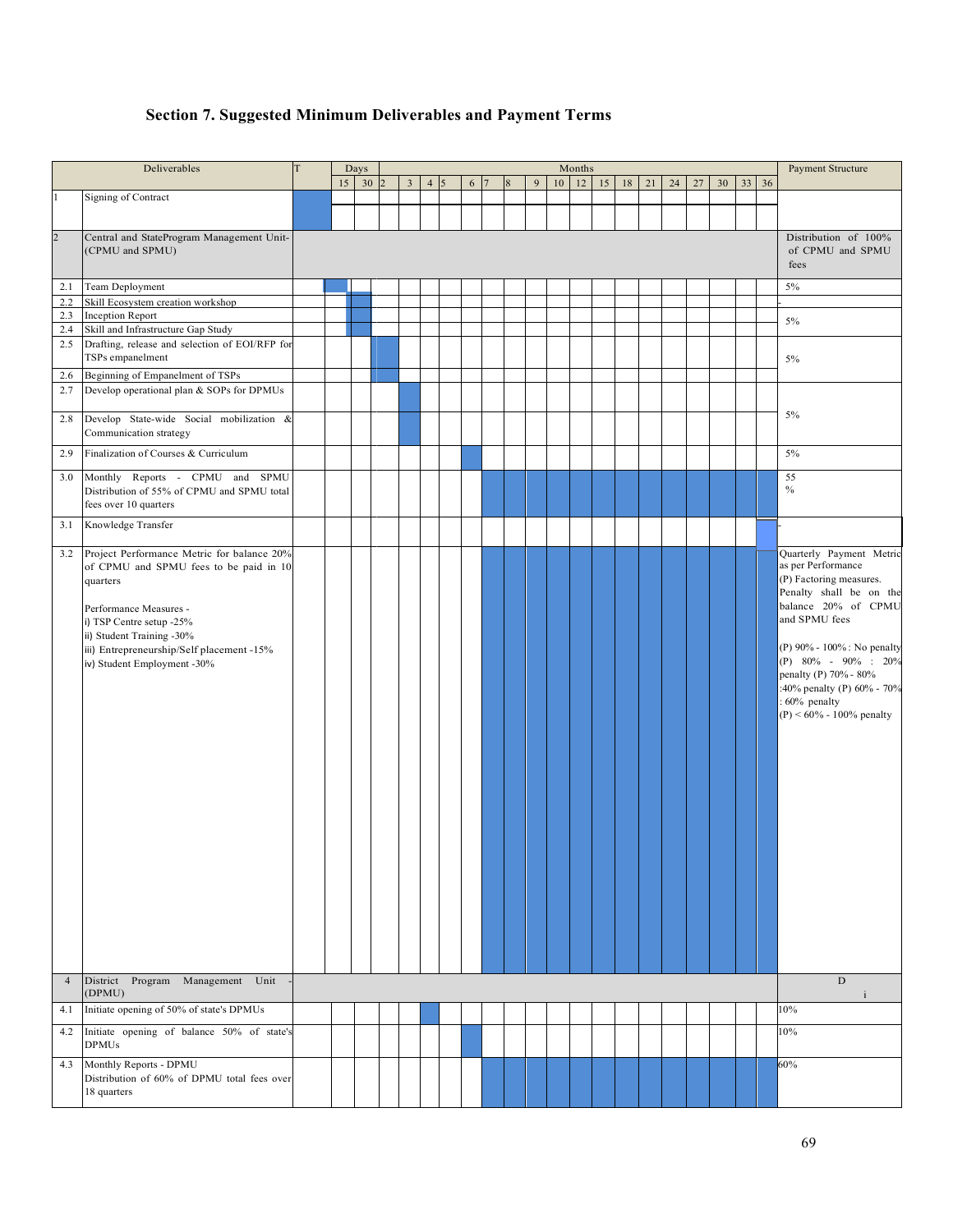| 4.4 | Project Performance Metric for balance 20%<br>of DPMU fees to be paid in 10 quarters<br>Performance Measures -<br>i) TSP Centre setup -25%<br>ii) Student Training -30%<br>iii) Entrepreneurship/Self placement-15%<br>iv) Student Employment -30% |  |  |  |  |  |  |  |  |  |  | Quarterly Payment Metric<br>as per Performance<br>(P) factoring measures.<br>Penalty shall be on the<br>20%<br>balance<br>of<br>DPMU fees<br>(P)<br>90%<br>100 |
|-----|----------------------------------------------------------------------------------------------------------------------------------------------------------------------------------------------------------------------------------------------------|--|--|--|--|--|--|--|--|--|--|----------------------------------------------------------------------------------------------------------------------------------------------------------------|
| 5   | <b>ICT</b> Infrastructure and Portal                                                                                                                                                                                                               |  |  |  |  |  |  |  |  |  |  | D                                                                                                                                                              |
| 5.1 | Submitting Strategy document for application<br>hosting                                                                                                                                                                                            |  |  |  |  |  |  |  |  |  |  | 8%                                                                                                                                                             |
| 5.2 | Soft launch of Skill development portal                                                                                                                                                                                                            |  |  |  |  |  |  |  |  |  |  | 8%                                                                                                                                                             |
| 5.3 | Go-live of Skill development portal                                                                                                                                                                                                                |  |  |  |  |  |  |  |  |  |  | 8%                                                                                                                                                             |
| 5.4 | Support in operationalize of the state skill call<br>centre                                                                                                                                                                                        |  |  |  |  |  |  |  |  |  |  | 8%                                                                                                                                                             |
| 5.5 | Monthly Reports - Portal Distribution<br>of 68% of total fees over 10 quarters                                                                                                                                                                     |  |  |  |  |  |  |  |  |  |  | 68%                                                                                                                                                            |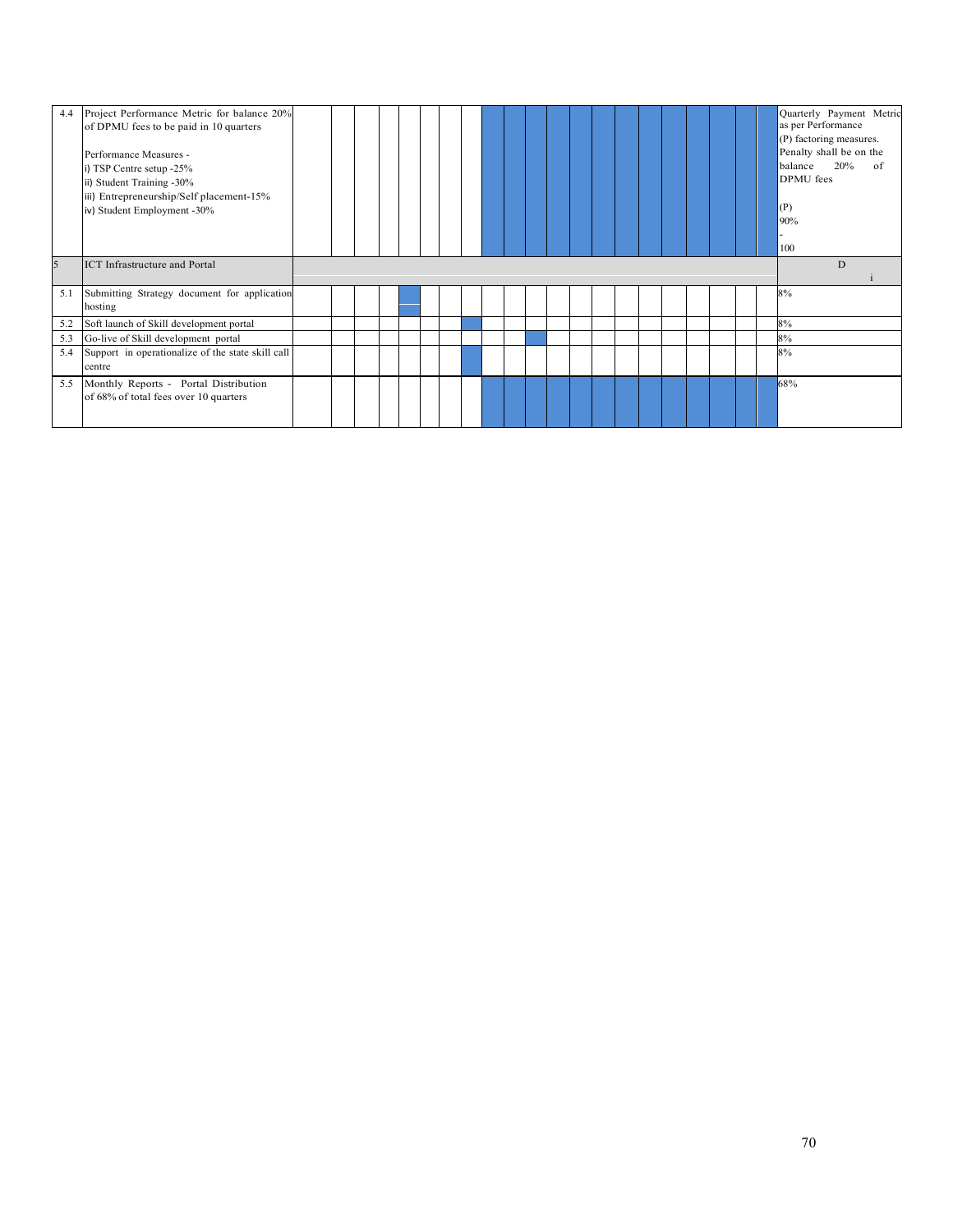# **Please note:**

1) Performance Measure–These are the parameters with specific weights assigned, on which the Project Management Consultant will calculate the Quarterly

- **TSP Centre set up**" means successful TSPs empanelled with ASDM with the support of TC.
- "Entrepreneurship/Self placement" means student engaged in designing, launching and running his own business.
- "Employment" means a candidate obtaining a letter of traineeship/apprenticeship or employment within 180 days of his completing a specific course and thereafter having a 3 month proof of salary or compensation."
- - "Training"meanscandidatesuccessfullyenrolledinacourseandundergoingtrainingintheresp ectivetrade'sTSPcentre.

2) Penalties: If the Project Management Consultant meets the required quarterly deliverable target, in the coming months, the withheld payment against the deliverable shall be made, subject to maximum roll over till the end of that fiscal year.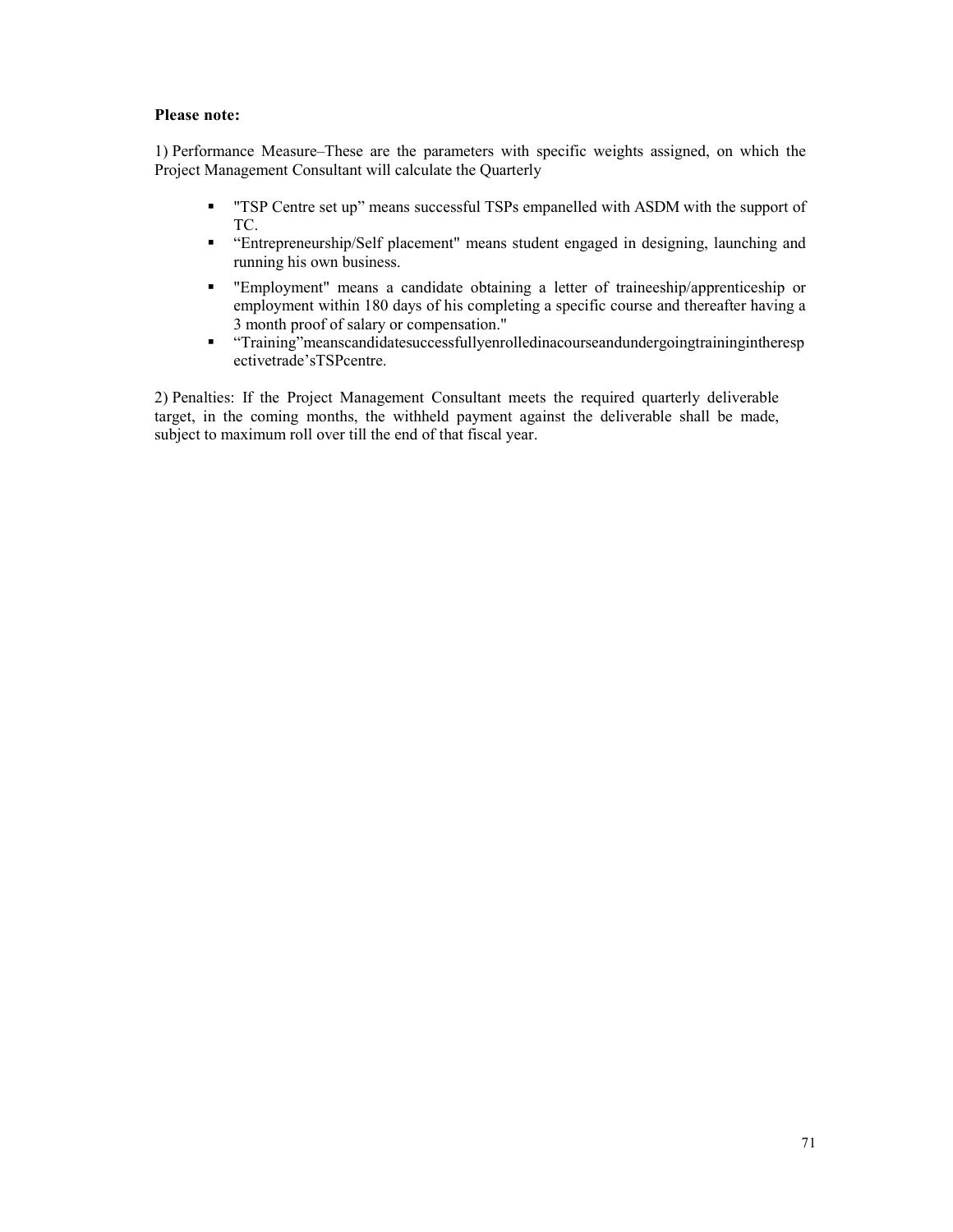#### **Appendix-I: Earnest Money Deposit and Performance Bank Guarantee Format**

To,

### **Mission Director**

 Assam Skill Development Mission Nayantara Building  $5<sup>th</sup>$  Floor, Six Mile Guwahati – 781022 Email : missiondirector.asdm@gmail.com Contact : 0361-2339745

WHEREAS [Name and address of Project Management Consultant] (hereinafter called "the Project Management Consultants") has undertaken, in pursuance of your Letter No. dated to provide the consultancy services to the Assam Skill Development Mission (ASDM), Department of Skill, Employment & Entrepreneurship, Government of Assam on terms and conditions set forth in the said letter.

AND WHEREAS it has been stipulated by you in the said letter that the Project Management Consultants shall furnish you with a Bank Guarantee by a Nationalized Bank for the sum specified therein as security for compliance with his obligations in accordance with the terms and conditions set forth in the said letter;

AND WHEREAS we have agreed to give the Project Management Consultants such a Bank Guarantee;

NOW THEREOF whereby affirm that we are the Guarantor and responsible to you on behalf of the Project Management Consultants up to a total of **Call 10.1** [amount of Guarantee] Project Management Consultants up to a total of [in words], such sum being payable in the type sand proportions of currencies in which the Contract Price is payable, and we undertake to pay you, upon your first written demand and without cavil or argument, any sum or sums within the limits of [amount of Guarantee] as aforesaid without your needing to prove or to show ground so reasons for your demand for the sum specified therein.

We hereby waive the necessity of your demanding the said debt from the Project Management Consultants before presenting us with the demand.

WefurtheragreethatnochangeoradditiontoorothermodificationofthetermsoftheContractorof the services to be performed there under or of any of the Contract documents which may be made between you and the Project Management Consultants shall in any way release us from any liability under this guarantee, and whereby by waive notice of any such change, addition or modification.

The liability of the Bank under this Guarantee shall not be affected by any change in the constitution of the Project Management Consultants or of the Bank.

Notwithstanding anything contained herein before, our liability under this guarantee is restricted to Rs. (Rupees ) and the guarantee shall remain valid till

Unless a claim or a demand or a request for extension in writing is made upon us on or before \_all our liability under this guarantee shall cease.

This guarantee shall be valid for 36 months from the date of a foresaid letter and may be extendable, if required.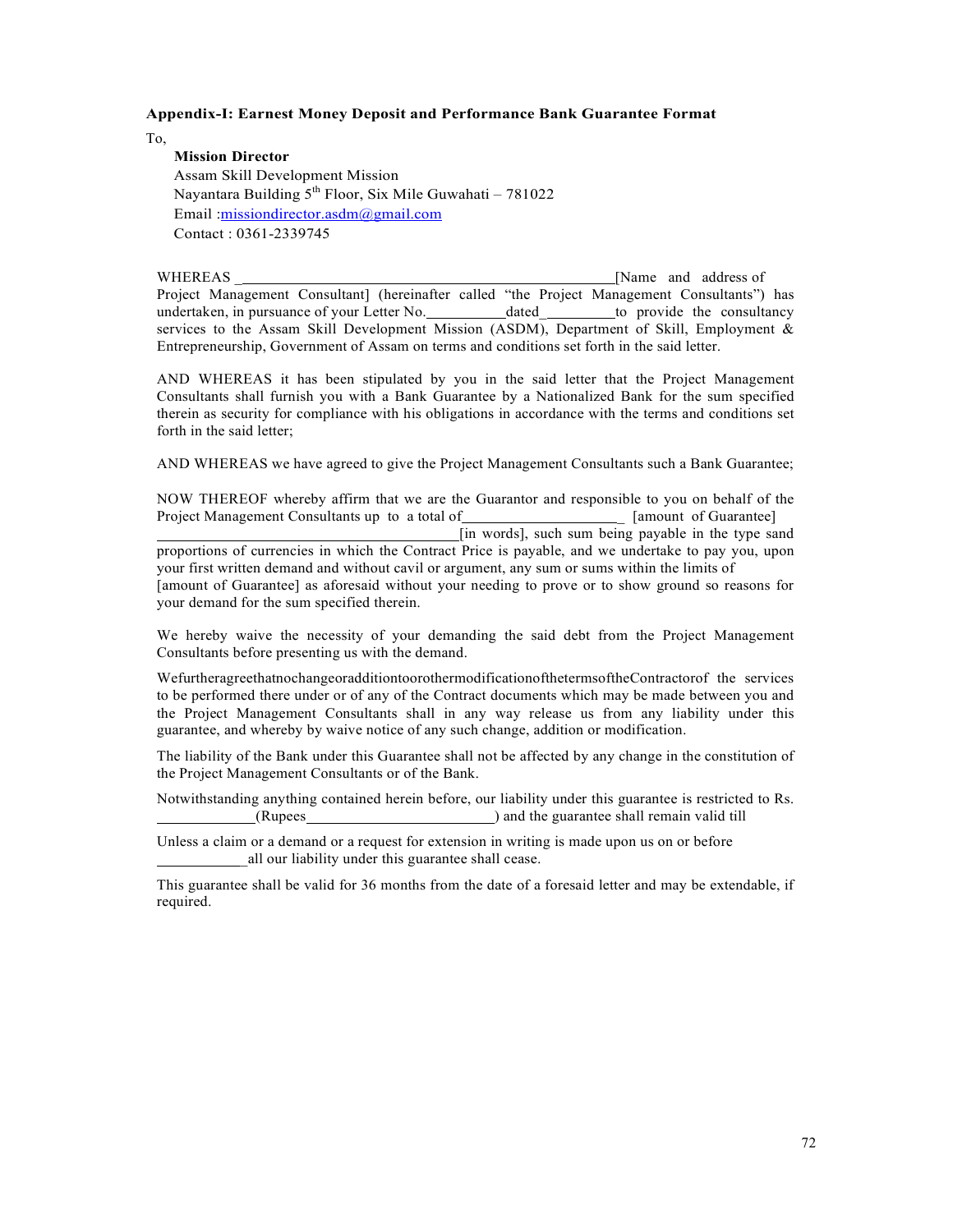| Signature and Seal of the Guarantor                         | In presence of                                                                                                                                                                                                                                                                                                         |
|-------------------------------------------------------------|------------------------------------------------------------------------------------------------------------------------------------------------------------------------------------------------------------------------------------------------------------------------------------------------------------------------|
|                                                             | $1.$ $\frac{1}{2}$ $\frac{1}{2}$ $\frac{1}{2}$ $\frac{1}{2}$ $\frac{1}{2}$ $\frac{1}{2}$ $\frac{1}{2}$ $\frac{1}{2}$ $\frac{1}{2}$ $\frac{1}{2}$ $\frac{1}{2}$ $\frac{1}{2}$ $\frac{1}{2}$ $\frac{1}{2}$ $\frac{1}{2}$ $\frac{1}{2}$ $\frac{1}{2}$ $\frac{1}{2}$ $\frac{1}{2}$ $\frac{1}{2}$ $\frac{1}{2}$ $\frac{1}{$ |
|                                                             |                                                                                                                                                                                                                                                                                                                        |
|                                                             | (Name, Signature & Occupation)                                                                                                                                                                                                                                                                                         |
| (Name, Signature & Occupation)                              |                                                                                                                                                                                                                                                                                                                        |
|                                                             | 2. $\overline{\phantom{a}}$                                                                                                                                                                                                                                                                                            |
|                                                             |                                                                                                                                                                                                                                                                                                                        |
| <u> 1989 - Johann Stoff, Amerikaansk politiker (* 1908)</u> | (Name, Signature & Occupation)                                                                                                                                                                                                                                                                                         |
| Date: $\frac{1}{\sqrt{1-\frac{1}{2}} \cdot \frac{1}{2}}$    |                                                                                                                                                                                                                                                                                                                        |
|                                                             |                                                                                                                                                                                                                                                                                                                        |
|                                                             |                                                                                                                                                                                                                                                                                                                        |
|                                                             |                                                                                                                                                                                                                                                                                                                        |

 $2$ Shall be equal to the amount stipulated in the aforesaid letter dated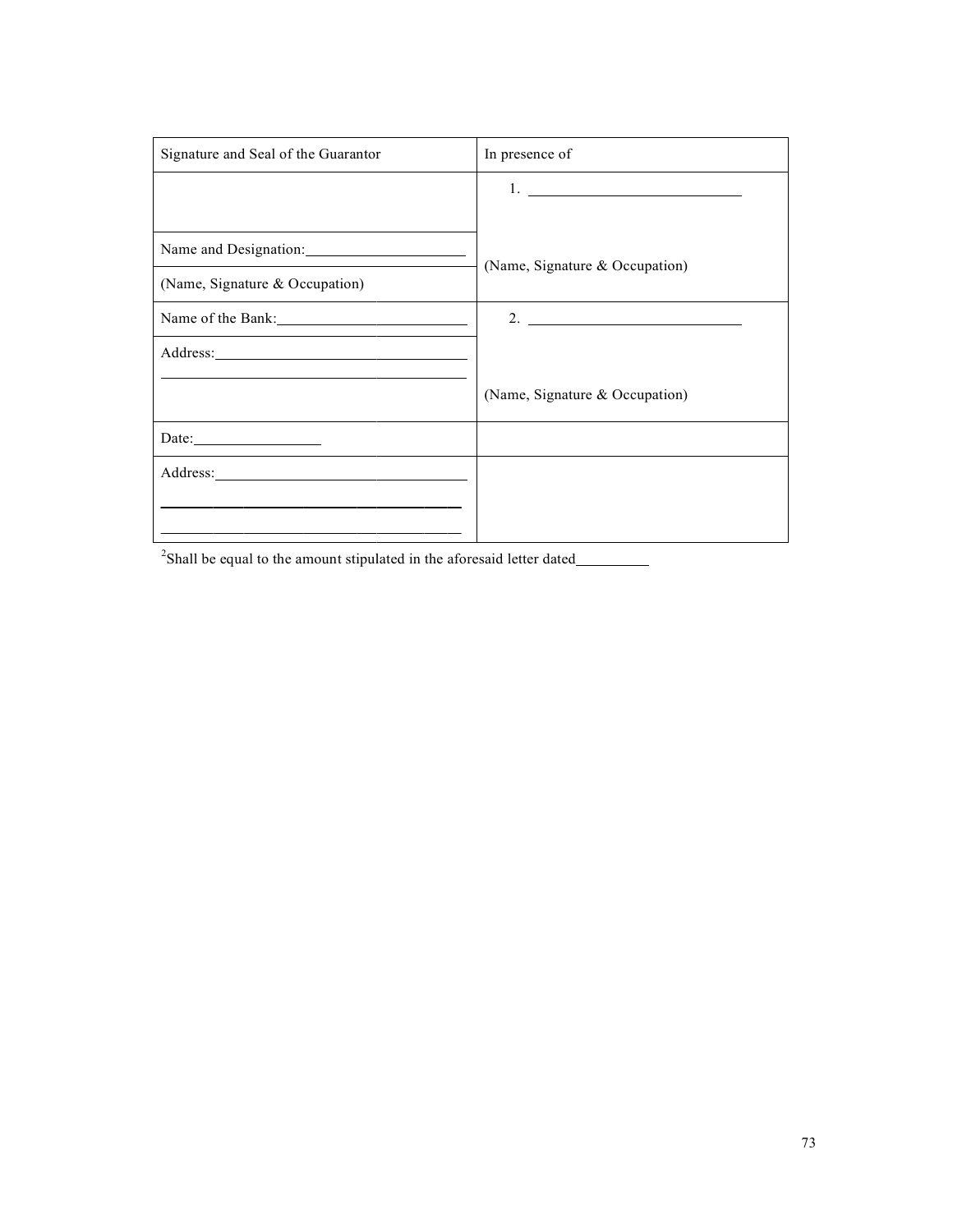# **Appendix-II: Structure for the Project Management Consultants to be deployed for the project**

Proposed Structure for the Project Management Consultants to be deployed for the project (36 months for  $SPMU + 36$  months for  $DPMU$ 

# **CPMU (1):**

Central Programme Management Unit (Key 1 resource Experts)

# **SPMU (15):**

| Core Resources (Key experts)                               | resources   |
|------------------------------------------------------------|-------------|
| Sector Specialists (Key experts)                           | 4 resources |
| Social Mobilization & Call Centre Experts (Key<br>experts) | 4 resources |

# **DPMU (33):**

# **District Consultants (Social Mobilization) – 5 District Consultants (Training) – 33**

| <b>Districts</b>    | <b>DPMU Consultants (Training)</b> |
|---------------------|------------------------------------|
| <b>Baksa</b>        |                                    |
| Barpeta             |                                    |
| Biswanath           | 1                                  |
| Bongaigaon          | 1                                  |
| Cachar              | 1                                  |
| Charaideo           |                                    |
| Chirang             | 1                                  |
| Darrang             | 1                                  |
| Dhemaji             | $\mathbf{1}$                       |
| Dhubri              | 1                                  |
| Dibrugarh           | 1                                  |
| Goalpara            | $\mathbf{1}$                       |
| Golaghat            | 1                                  |
| Hailakandi          | 1                                  |
| Hojai               | 1                                  |
| Jorhat              | 1                                  |
| Kamrup Metropolitan | 1                                  |
| Kamrup              | 1                                  |
| Karbi Anglong       | 1                                  |
| Karimganj           | $\mathbf{1}$                       |
| Kokrajhar           | 1                                  |
| Lakhimpur           | 1                                  |
| Majuli              |                                    |
| Morigaon            | 1                                  |
| Nagaon              | 1                                  |
| Nalbari             | 1                                  |
| Dima Hasao          | 1                                  |
| Sivasagar           | 1                                  |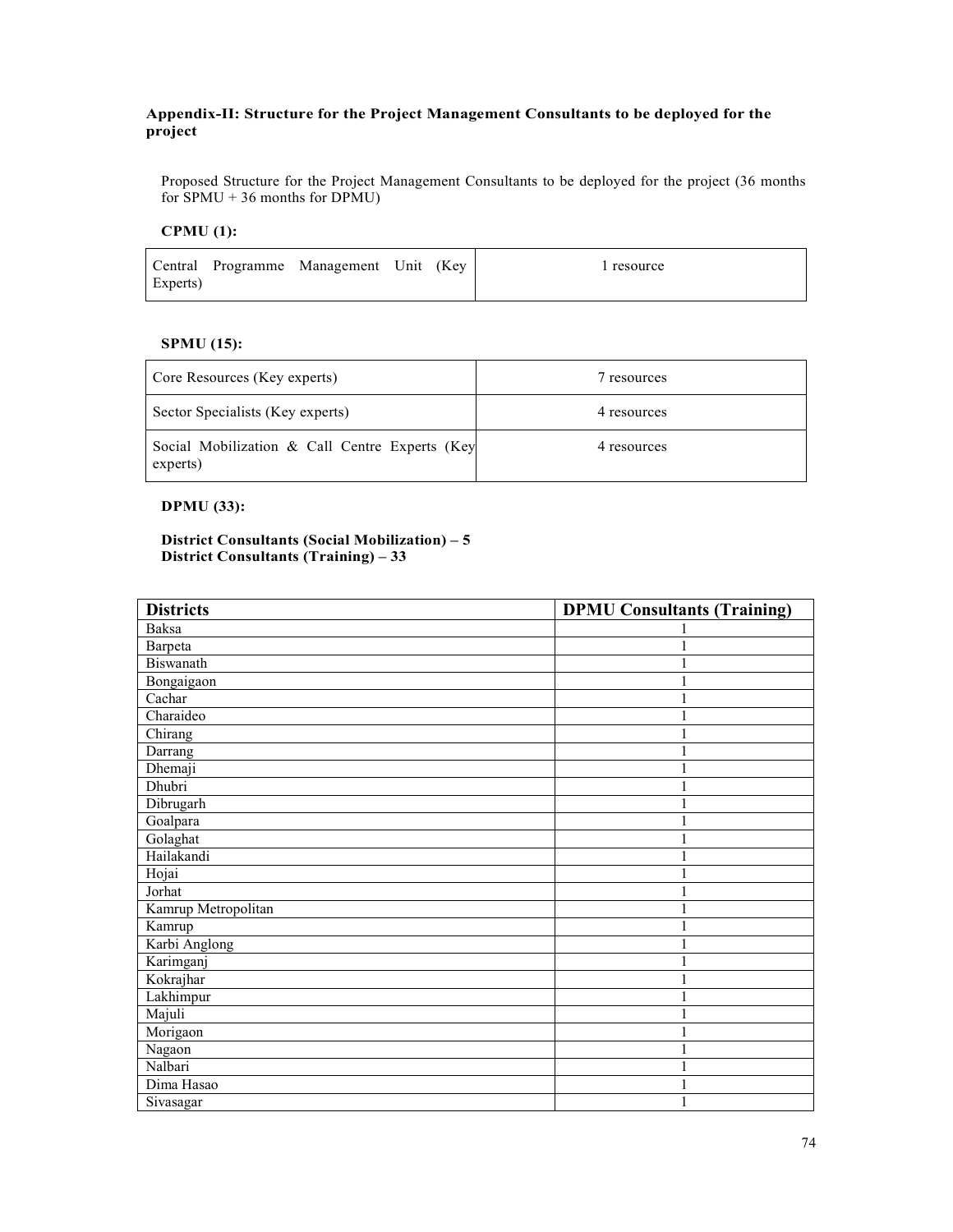| Sontipur                |  |
|-------------------------|--|
| South Salmara Mankachar |  |
| Tinsukia                |  |
| Udalguri                |  |
| West Karbi Anglong      |  |
| <b>Total</b>            |  |

Key experts should be full-time and on the payrolls of the Project Management Consultant.

This is the minimum number of resources required to execute the project, the Project Management Consultant is free to suggest in their approach & methodology additional resources and their deployment mechanism if deemed fit.

ASDM reserves the right to change the mix of the DPMU resources from one district to the other district depending on the no. of centers & trainees that get opened during the training time.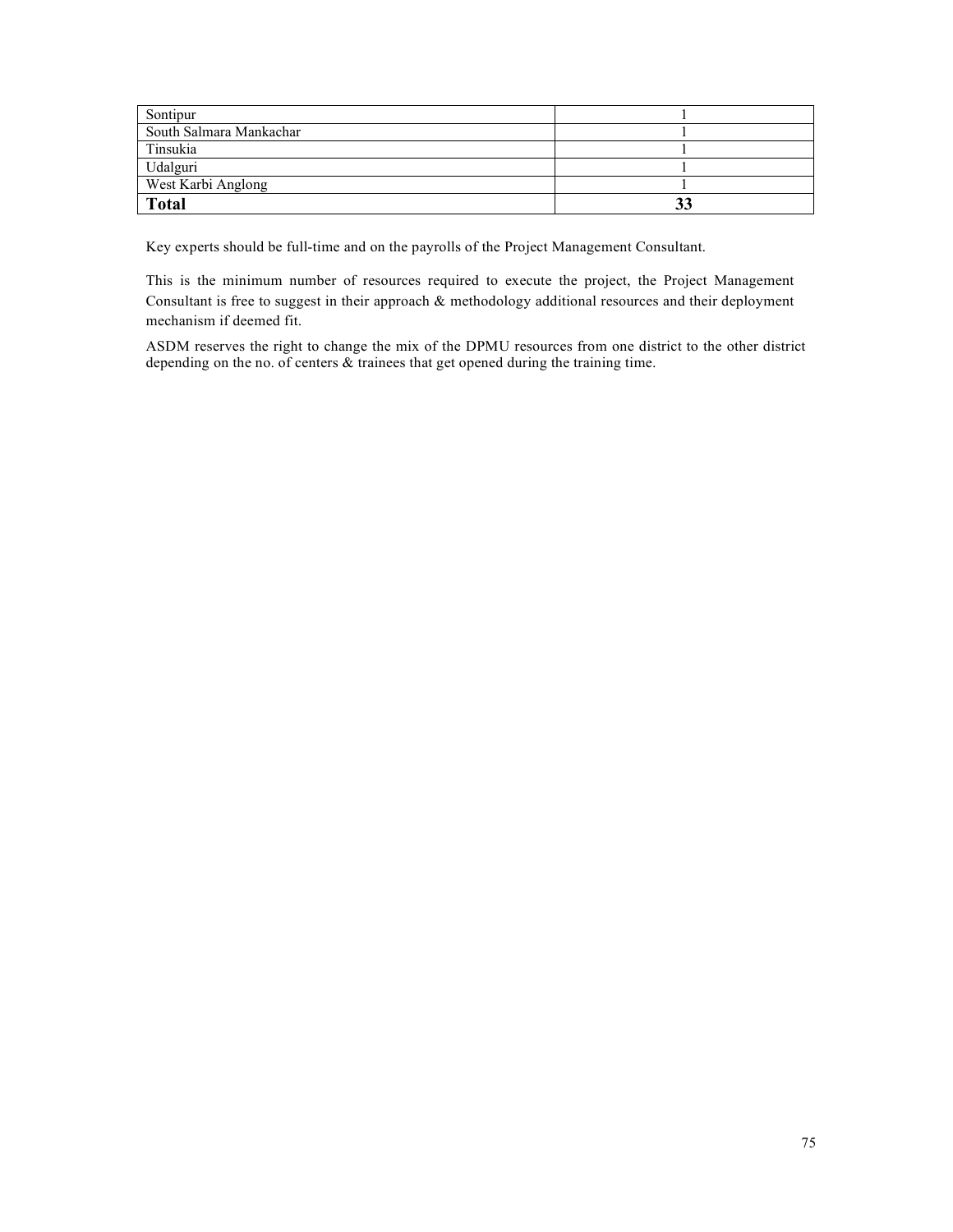#### **Appendix-III: Power of Attorney Format**

#### **POWER OF ATTORNEY FOR AUTHORIZED SIGNATORY**

Know all men by these presents, (Name of Company with registration number) do hereby irrevocably constitute, nominate, appoint and authorize (Name of the person)and presently residing at (Complete Address) who is presently employed with us and holding the position of (Title/Designation), as our true and law ful attorney(hereinafter referred to as the "Attorney") to do in our name and on our behalf, all such acts, deeds and things as are necessary or required in connection with or incidental to submission of our Proposals[s]for providing (Title of the project) including but not limited to signing and submission of all applications, Proposals and other documents and writings, participate in Pre-Applications and other conferences and providing information/ responses to Assam Skill Development Mission, GOVT OF ASSAM, representing us in all matters before the Assam Skill Development Mission, GOVT OF Assam, signing and execution of all Agreements and undertakings consequent to acceptance of our Proposal, and generally dealing with Assam Skill Development Mission, GOVT OF ASSAM in all matters in connection with or relating to or arising out of our Proposal for the said tender and/ or upon award thereof to us and/or till the entering into Agreements with Assam Skill Development Mission, GOVT OF ASSAM.

AND we hereby agree to ratify and confirm and do hereby ratify and confirm all acts, deeds and things lawfully done or caused to be done by our said Attorney/ pursuant to and in exercise of the powers conferred by this Power of Attorney and that all acts, deeds and things done by our said Attorney in exercise of the powers hereby conferred shall and shall always be deemed to have been done by us.

# IN WITNESS WHEREOF WE,\_ (NAME OF THE COMPANY) THE ABOVE NAMED PRINCIPAL HAVE EXECUTED THIS POWER OF ATTORNEY ON THIS DD/MM/YYYY

This Power of Attorney shall be effective, binding, and operative till DD/MM/YYYY if not revoked earlier or as long as the said Attorney is in the service of the Company, whichever is earlier

I accept,

Name:

Title:

Date:

Place:

WITNESS: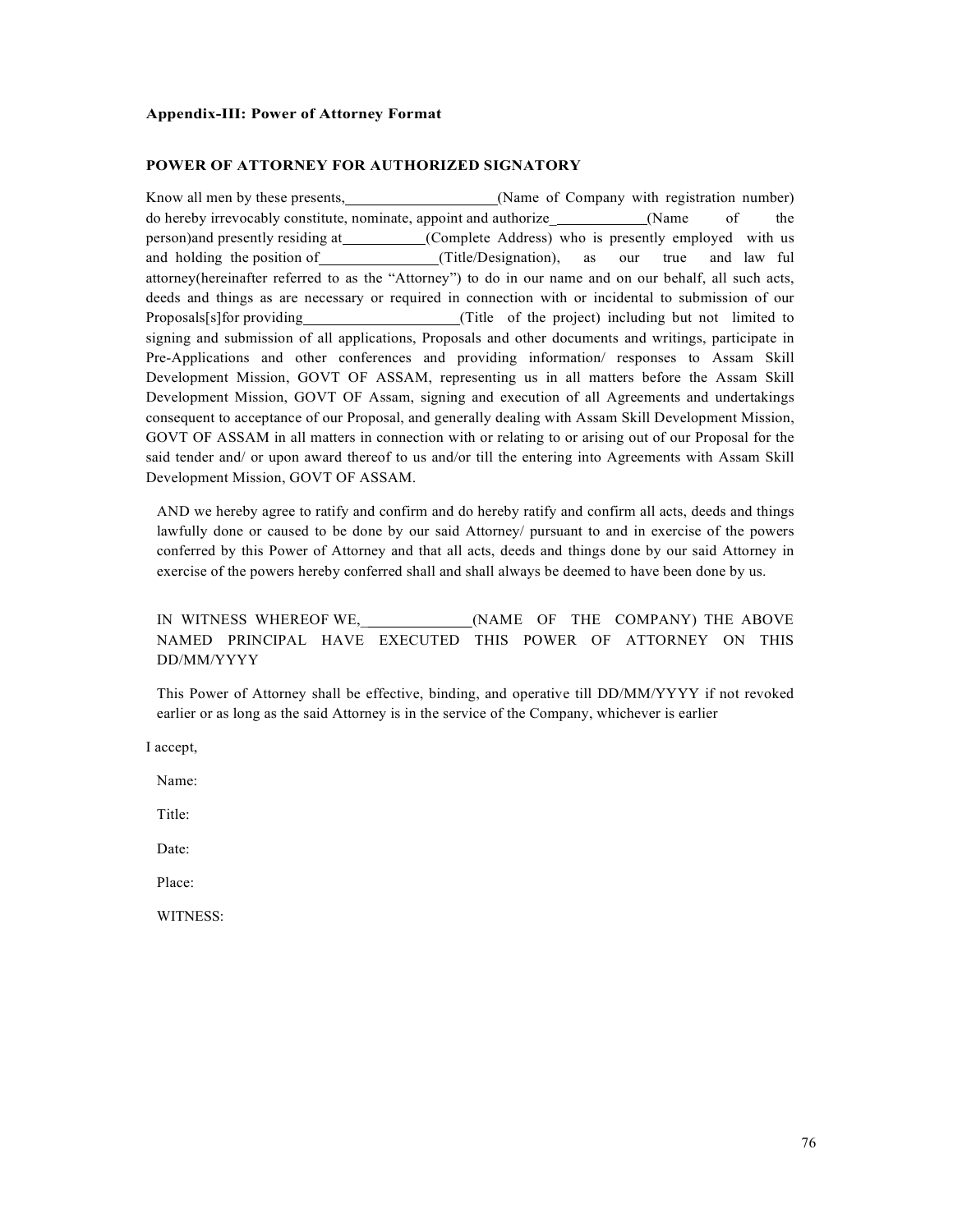# **STANDARD FORM OF CONTRACT**

# STANDARD FORM OF CONTRACT<br>CONTRACT for PROJECT MANAGEMENT CONSULTANT

# **Project Name: ENGAGEMENT OF PROJECT MANAGEMENT CONSULTANT FOR ASSAM SKILL DEVELOPMENT (ASDM)**

**Contract No.** 

Between

Assam Skill Development Mission Nayantara Building 5 Email : Mission Director Assam Skill Development Mission<br>Nayantara Building 5<sup>th</sup> Floor, Six Mile Guwahati – 781022 : missiondirector.asdm@gmail.com Contact : 0361-2339745

And

[Name of the Project Management Consultant]

Dated: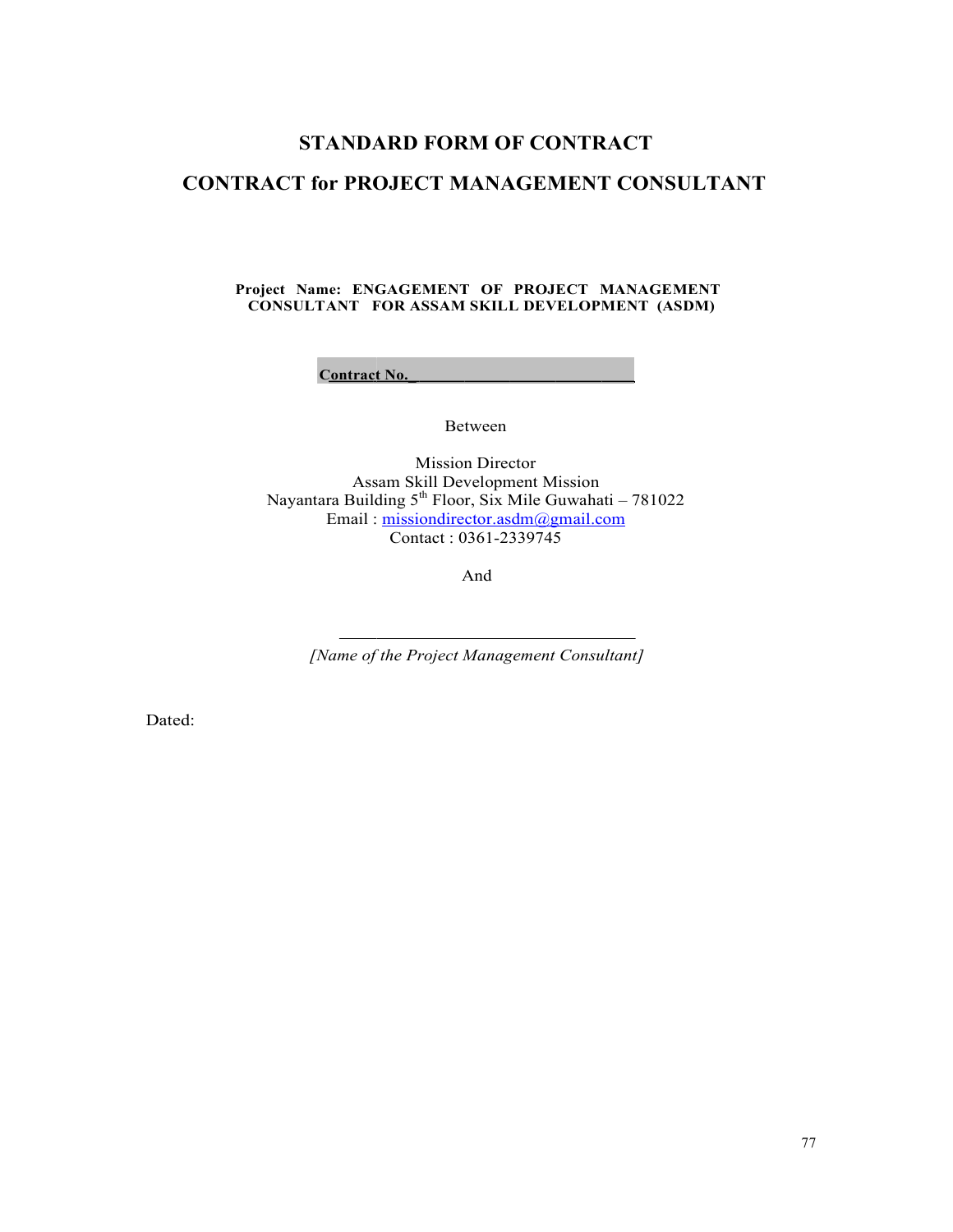## **Form of Contract**

This CONTRACT (hereinafter called the "Contract for Project Management Consultant") is made the *[number]* day of the month of *[month]*, *[year]*, between, on the one hand, MISSION DIRECTOR, Assam Skill Development Mission Department of Higher, Technical Education and Skill Development, Government of Assam. (Hereinafter called the "Client") and, on the other hand, *[name of Project Management Consultant]* (hereinafter called the "Project Management Consultant").

## **WHEREAS**

- (a) The Client has requested the Project Management Consultant to provide certain consulting services as defined in this Contract (hereinafter called the "Services");
- (b) The Project Management Consultant, having represented to the Client that it has the required professional skills, expertise and technical resources, has agreed to provide the Services on the terms and conditions set forth in this Contract

NOW THEREFORE the parties hereto hereby agree as follows:

- 1. The following documents attached hereto shall be deemed to form an integral part of this Contract:
	- (a) The General Conditions of Contract (As per the Section 1 of RFP)
	- (b) The Payment Terms as per the Section 7 of RFP
	- (c) Appendices:

Appendix A: Terms of Reference as per the RFP section 6 Appendix B: Key Experts as per TECH5 Appendix C: Approach, Methodology, Work Plan & Deliverables as per TECH 3 &4

Appendix D: Breakdown of Contract Price as per FIN 1 and FIN 2

Appendix E: Form of Advance Payments Guarantee (copy of the PBG in the format given in Appendix I)

- 2. The mutual rights and obligations of the Client and the Project Management Consultant shall be as set forth in the Contract, in particular:
	- (a) The Project Management Consultant shall carry out the Services in accordance with the provisions of the Contract; and